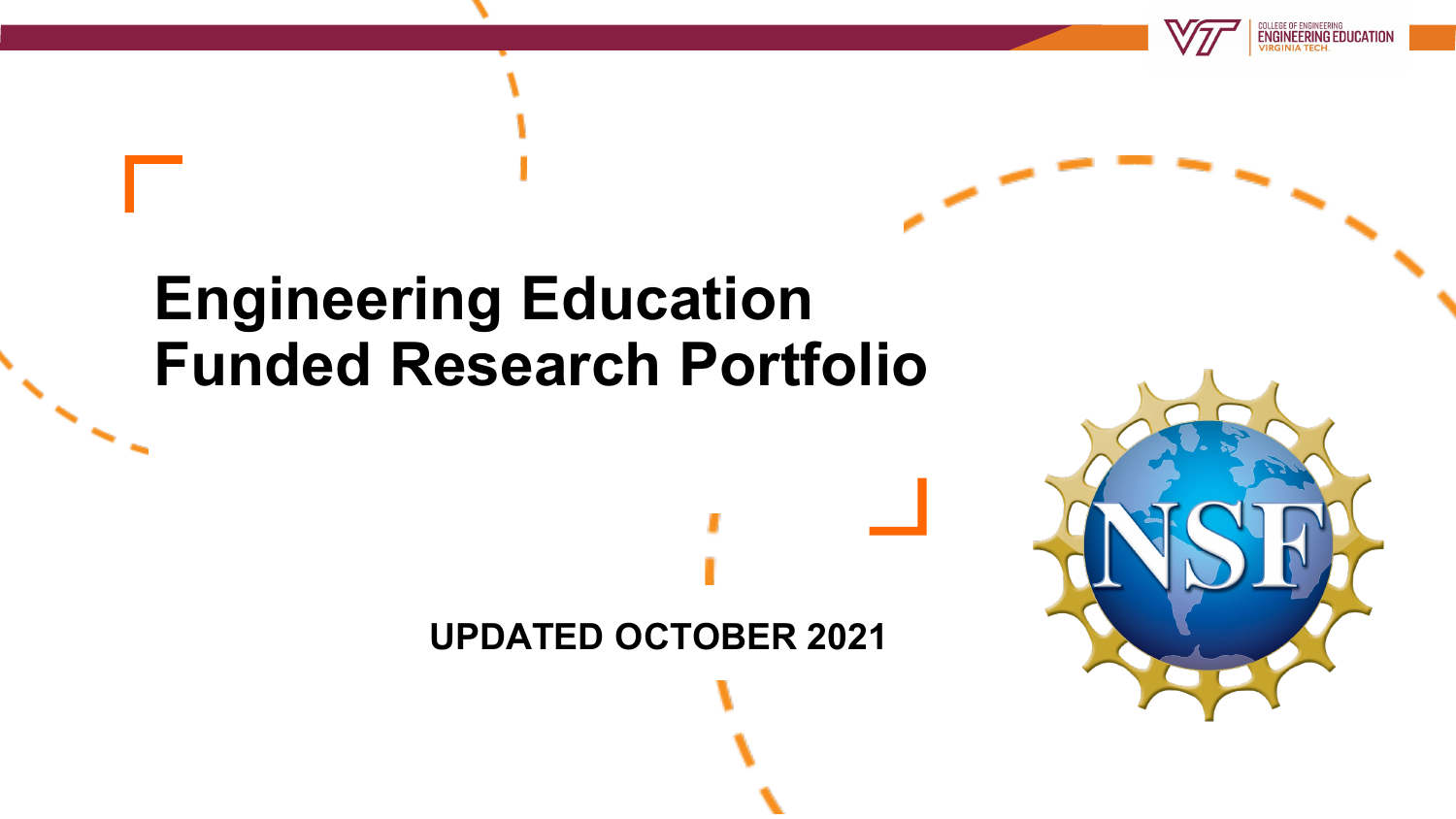

#### **K-12 Context**

- Gatekeepers to Broadening Participation in Engineering: Investigating Variation across High Schools Comparing Who Could Go Versus Who Does Go into Engineering
- Community-Engaged Engineering Interventions with Appalachian Youth
- Engineering Pathways for Appalachian Youth: Design Principles and Long-term Impacts of School-Industry Partnerships
- Assessing the Reactionary Response of High School Engineering Teachers to COVID-19
- Understanding of Engineering Core Concepts Contextualized in Domain-Specific Settings Through Active Exploration

#### **Undergraduate Context**

- The Use of Mobile Technology & Innovative Pedagogy to Improve Undergraduate Thermal-Fluid Science Learning
- RED: Radically Expanding Pathways in the Professional Formation of Engineers
- MAKER: An Ethnography of Maker and Hacker Spaces Achieving Diverse Participation
- The Virginia Tech Network for Engineering Transfer Students (VT-NETS)
- Investing in Instructors: Creating Intelligent Feedback Loops in Large Foundational Courses for Undergraduate Engineering
- Institutional Transformation: Cultivating an ethical STEM culture through an integrated undergraduate general education
- vObjects Understanding their Utility to Enhance Learning of Abstract and Complex Engineering Concepts
- Cultivating Apprenticeship Learning for Architecture, Engineering, and Construction Using Mixed Reality
- Professional Identity Development in Civil Engineering Students with Disabilities
- Examining the impact of mechanical objects in students learning of thermodynamics-related engineering problems
- Cognitive Barriers to Understanding Complexity in Human-Technical Systems: Evidence from Engineering Students and Practitioners
- Accelerated Learning and Assessment in Engineering Mechanics
- Impact of Interactive Holographic Scenes in Developing Engineering Students' Competencies in Sensing Technologies
- Market-driven design concept formation in undergraduate engineers
- Writing Education Initiating Identity Transformation in Engineering Students-The Wri2tes Project
- Diversifying Paths through Engineering with Extra-/Co-Curricular Participation
- An Interdisciplinary Approach to Prepare Undergraduates for Data Science Using Real-World Data from High Frequency Monitoring Systems
- Responsive Support Structures for Marginalized Students: Interrogation of Navigational Strategies
- Leveraging Design Thinking to Deal with Ambiguity Embedded in Data-Driven Engineering Problems
- Faculty Assessment Mental Models in Engineering Education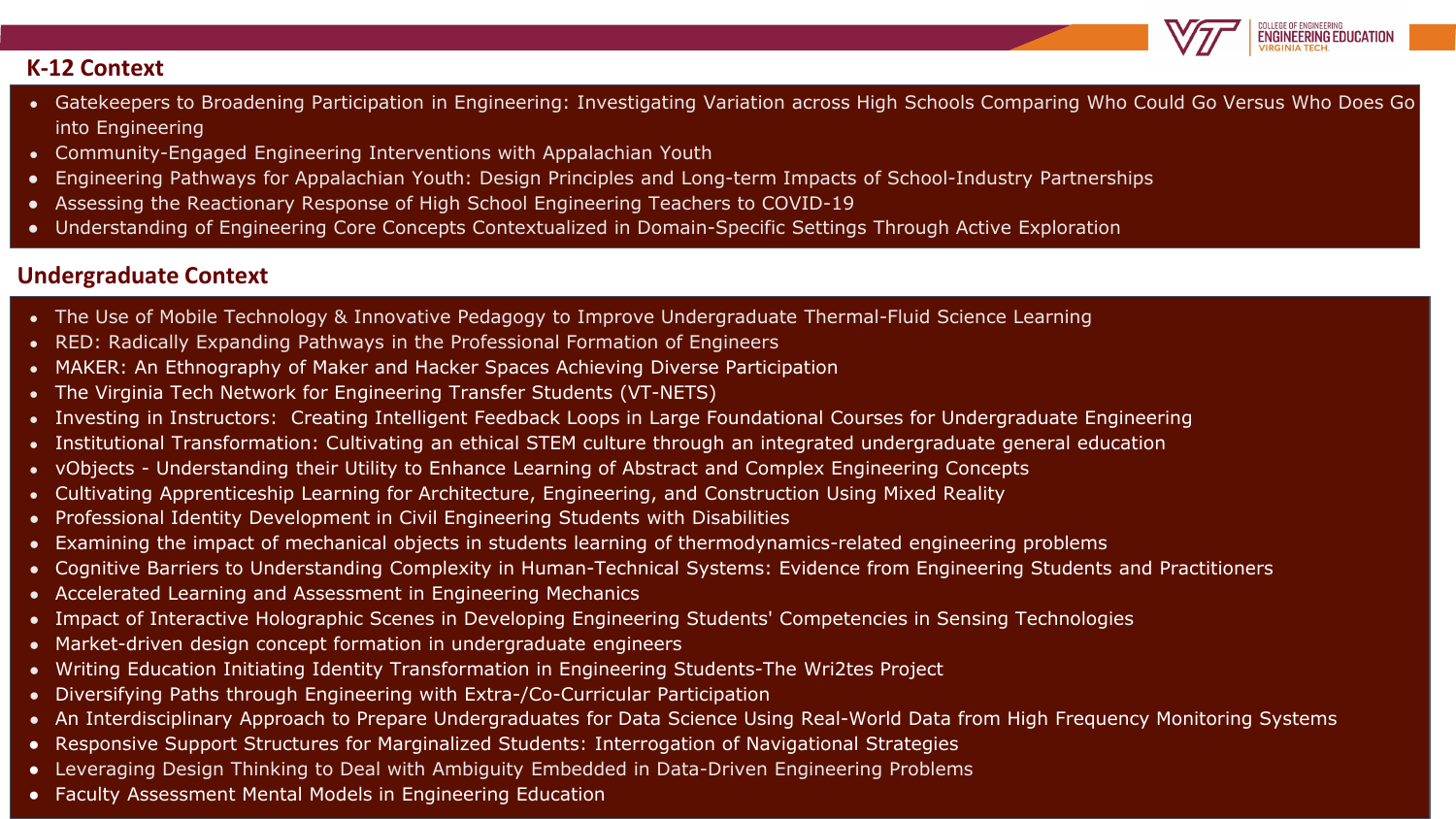

#### **Graduate Studies Context**

- NRT: Disaster Resilience and Risk Management (DRRM) Creating quantitative decision making frameworks for multi-dimensional and multi-scale analysis of hazard impact
- Learning from the PROSE: Exploring professional organizations' role in supporting Black engineering student success
- Rising Doctoral Institute
- Non-Academic Career Paths of Master's and PhD Engineers

#### **Broader Contexts**

- Supporting Agency Among Early Career Engineering Education Faculty in Diverse Institutional Contexts
- Leading for Impact: Enhancing Entrepreneurial Mindset for Women in Engineering Education Leadership
- You Can Too: Stories of STEM Faculty Who Achieved Tenure While Pursuing Their Passion
- Defining 21st Century Lifelong Learning Skills for Engineering Practice
- Immersive Virtual Reality with Haptic Feedback to Improve Safety Hazard Recognition, Assessment, and Decision-Making Among Construction Professionals
- The Skillful Learning Institute
- Building Capacity to Support Career Acceleration and STEM Workforce Development
- Developing Effective & Culturally Appropriate Alaskan Housing: Performance Metrics for Future Builds Based on an Interdisciplinary Ethnography of Past Projects

#### **Experiential Programs**

- IRES: Multidisciplinary Water Engineering Research and Education to Protect and Enhance Ecosystems in Complex Environments
- Energy, Environment, and Future Electric Transportation Systems (E-FETS)

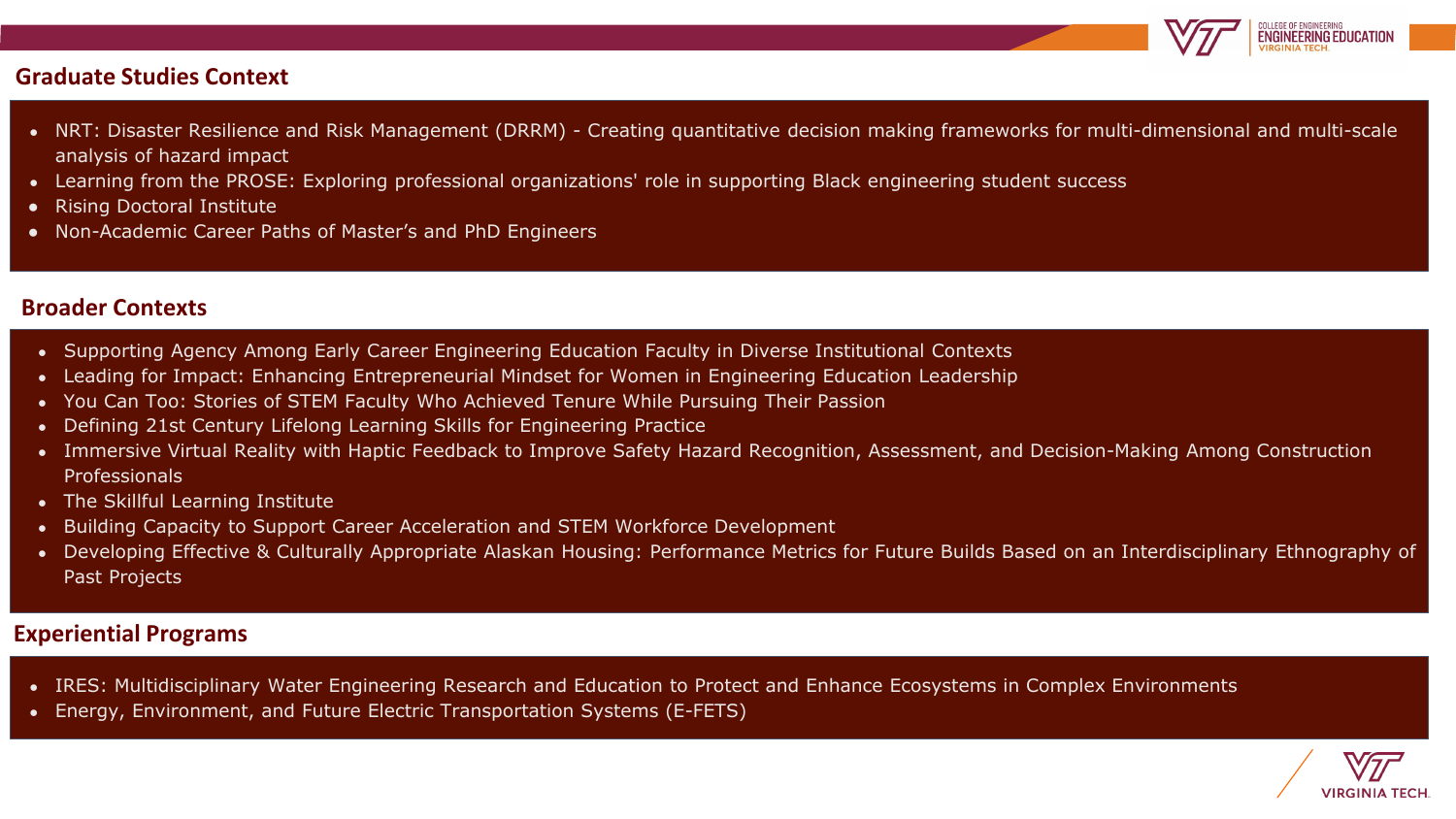# **Gatekeepers to Broadening Participation in Engineering: Investigating variation across high schools comparing who could go versus who does go into engineering**

Engineering is one of the fastest-growing sectors of the U.S. economy. However, there is a shortage of diverse engineers and scientists in this sector. This research investigation is designed to equip engineering education researchers and other important stakeholders with the knowledge and understanding of how school stakeholders can be better positioned and/or trained to support a more diverse population of students who choose to enroll in postsecondary engineering programs. By focusing on the high school level, the investigators will pinpoint how educational inequalities (as they relate to access to school resources and the role and preparedness of high school counselors and teachers in helping students choose engineering programs) will contribute to academically capable students' decisions to major or not major in engineering, especially among underrepresented student populations. This research project is both timely and potentially impactful in helping the broader engineering community identify the structural barriers that students often experience in different high schools across the state of Virginia and how these barriers may influence underrepresented students' decisions to major or not major in engineering, even when they possess the academic profile to do so. The project also has immense potential to render important findings applicable to key engineering and non-engineering stakeholders in Virginia and beyond.

Using a mixed-method research design, data collections were organized into various phases: examining quantitative data from the Virginia Longitudinal Data System (VLDS) to explore high school and college enrollment student records for every Virginia high school student; conducting in-depth qualitative interviews of key school stakeholders (e.g., teachers, school counselors, etc.) at select high schools; collecting student survey data at the same select high schools to determine alignment between what interviewees say are influences versus what students say drive them toward or away from engineering; and collecting survey data from key stakeholders to complement the qualitative interview data. By collecting both quantitative and qualitative data, the research investigation will provide important answers to major broadening participation in engineering questions. Through workshops, policy briefs, K-12 academic conferences, and connections with specific schools selected as case studies, the investigators outlined a strong plan to share findings with K-12 practitioners and policymakers.



**K-12 Context**

**ENGINEERING EDUCATION** 

Project Dates 7/2017 – 12/2021

EngE Collaborators Drs. David Knight, Holly Matusovich, & Jake Grohs

Email Contact dbknight@vt.edu

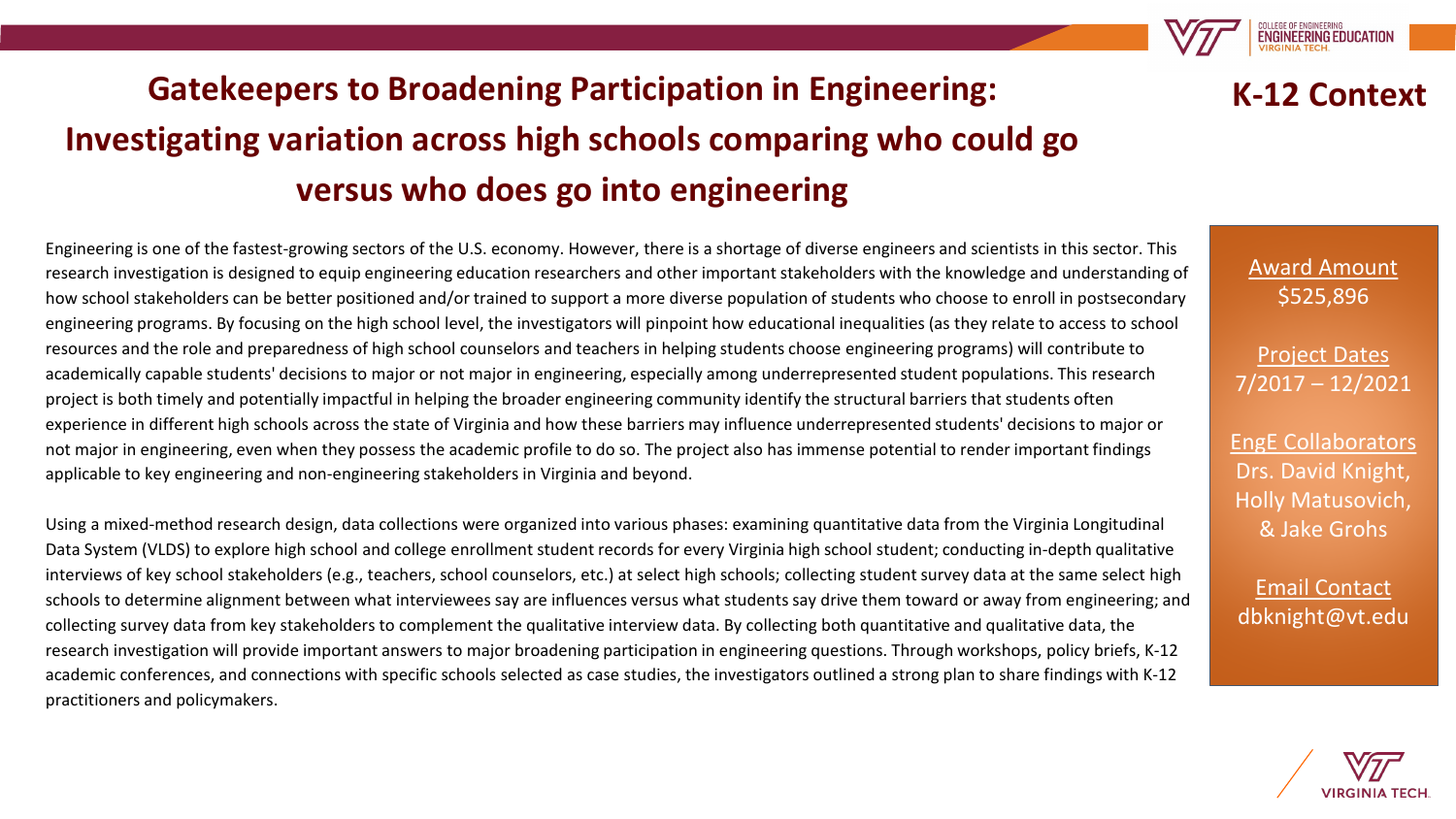#### **Community-Engaged Engineering Interventions with Appalachian Youth**

This project will advance efforts of the innovative Technology Experiences for Students and Teachers (ITEST) program to better understand and promote practices that increase students' motivations and capacities to pursue careers in fields of science, technology, engineering, or mathematics (STEM) by producing empirical findings and/or research tools that contribute to knowledge about which models and interventions with K-12 students and teachers are most likely to increase capacity in the STEM and STEM-cognate intensive workforce of the future. This project is focused on a collaborative design, implementation, and study of recurrent engineering-focused interventions with middle school youth in three rural and Appalachian communities. The intervention efforts will broaden middle schoolers' participation and understanding of what engineering is, what engineers do, and help dispel the notion that it is hard and requires a love of mathematics and science. The project has the potential for recruiting future engineers who are unaware of their abilities and career possibilities because of the rural Appalachian communities in which they live. Broadening participation in engineering remains a critical national priority and this project has the potential to prevent the loss of smart capable students from engineering education and career pathways. The proposed partnership with school educators and industry experts will established an open-source engineering outreach curriculum (iFixit) and facilitate regular in-class interventions throughout the academic year.

The study design enables the examination of the participants and interventions across time and case-site contexts, where the data are collected at individual-level to look for changes over time while within-case and cross-case examination of the community-level impacts will be analyzed. The objective will be to achieve meaningful results of the two goals: Goal 1- to increase youth awareness of, interest in, and readiness for diverse engineering related careers and educational pathways which is a goal that hinges on a collaboratively designed and facilitated set of monthly interventions in a curricular setting and Goal 2- to build capacity for schools to sustainably integrate engineering skills and knowledge of diverse engineering-related careers and educational pathways aimed at both the individual-level with a focus on teachers as influential change makers as well as at the community-level focused on sustainable cross-sector collaborations. The project will offer in-school curriculum activities (interventions) six times per academic year in three similar rural communities in Virginia: 1) Bedford County Public Schools 2) Giles County Public Schools, and 3) Smyth County Public Schools. All case sites are located in rural areas or near Appalachia where there is limited industry, particularly advanced industry exposes students, parents, and educators to engineering careers. Leveraging local expertise is especially critical in this project because family pressures, cultural milieu, and preference for local, stable jobs play considerable roles in how Appalachian youth choose possible careers.

#### **K-12 Context**

**ENGINEERING EDUCATION** 

Award Amount \$1,288,622

Project Dates 6/2017 – 5/2022

EngE Collaborators Drs. Jacob Grohs & Holly Matusovich

Email Contact jrgrohs@vt.edu

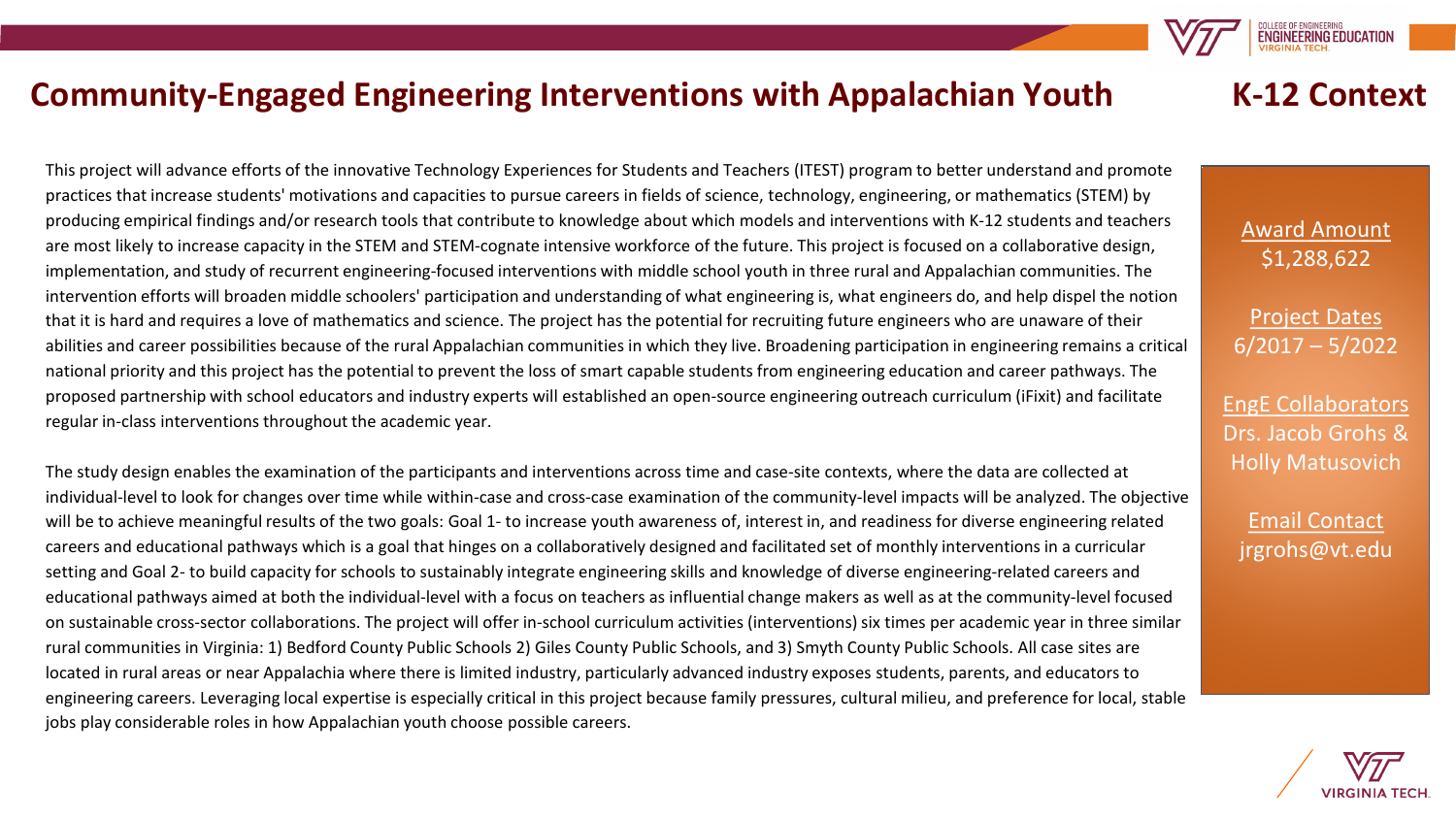

# **Engineering Pathways for Appalachian Youth: Design Principles and Long-term Impacts of School-Industry Partnerships**

Engineering-related industries can be vital to rural communities, yet many youth in these communities do not commonly have educational experiences that introduce them to locally relevant engineering career pathways. In this project, engineers from local manufacturing companies will partner with educators to codesign learning innovations spanning in-school and out-of-school settings for over 2,500 high school youth from Appalachian counties. As part of these learning innovations, industry partners will introduce youth to the many applications of engineering that are present in their communities. Across a range of formal and informal spaces, such as schools and libraries, the youth will then have opportunities to use engineering practices and computer programming skills to address local issues of their choosing. Longitudinal research will determine whether and how different groups of rural youth develop and maintain interest in engineering career pathways over a sustained duration of time, from middle school through the period after high school graduation. This project will advance knowledge and practice by generating empirically-based findings that illuminate the features of innovative and responsive approaches for broadening participation in engineering careers among youth from rural communities.

This project, submitted to the Faculty Early Career Development Program (CAREER), will generate knowledge regarding how rural youth develop, maintain, or shift engineering interest pathways in the context of sustained engineering activities provided across formal and informal settings. A steering group comprised of industry representatives and formal and informal educators will plan and implement educational innovations in which rural youth have opportunities to use engineering and computer programming skills throughout their middle and high school years. In this longitudinal design-based research, cluster analyses will be conducted to determine how the youth research participants cluster relative to aspects of engineering interest over time. This research will advance knowledge by characterizing how youth with varying levels of interest in engineering may experience different engineering interest pathways. Qualitative methods, such as analyses of interviews with purposively selected youth from each of the clusters, will provide insights as to why shifts in engineering interest occurred at different points in the youths? trajectories along engineering interest pathways. In order to build capacity among the next generation of researchers in engineering education, this CAREER project will also result in the formation of new content modules for core research methods courses in engineering education doctoral programs as well as curriculum materials for a full special topics course on design-based research methods in engineering education. Content from these modules and the new course will be openly shared with other doctoral programs. This project is funded by the Innovative Technology Experiences for Students and Teachers (ITEST) program, which supports projects that build understandings of practices, program elements, contexts and processes contributing to increasing students' knowledge and interest in science, technology, engineering, and mathematics (STEM) and information and communication technology (ICT) careers.

Award Amount \$724,031

**K12 Context**

Project Dates 2/2020 - 1/2025

EngE Collaborators Dr. Jake Grohs

Email Contact jrgrohs@vt.edu

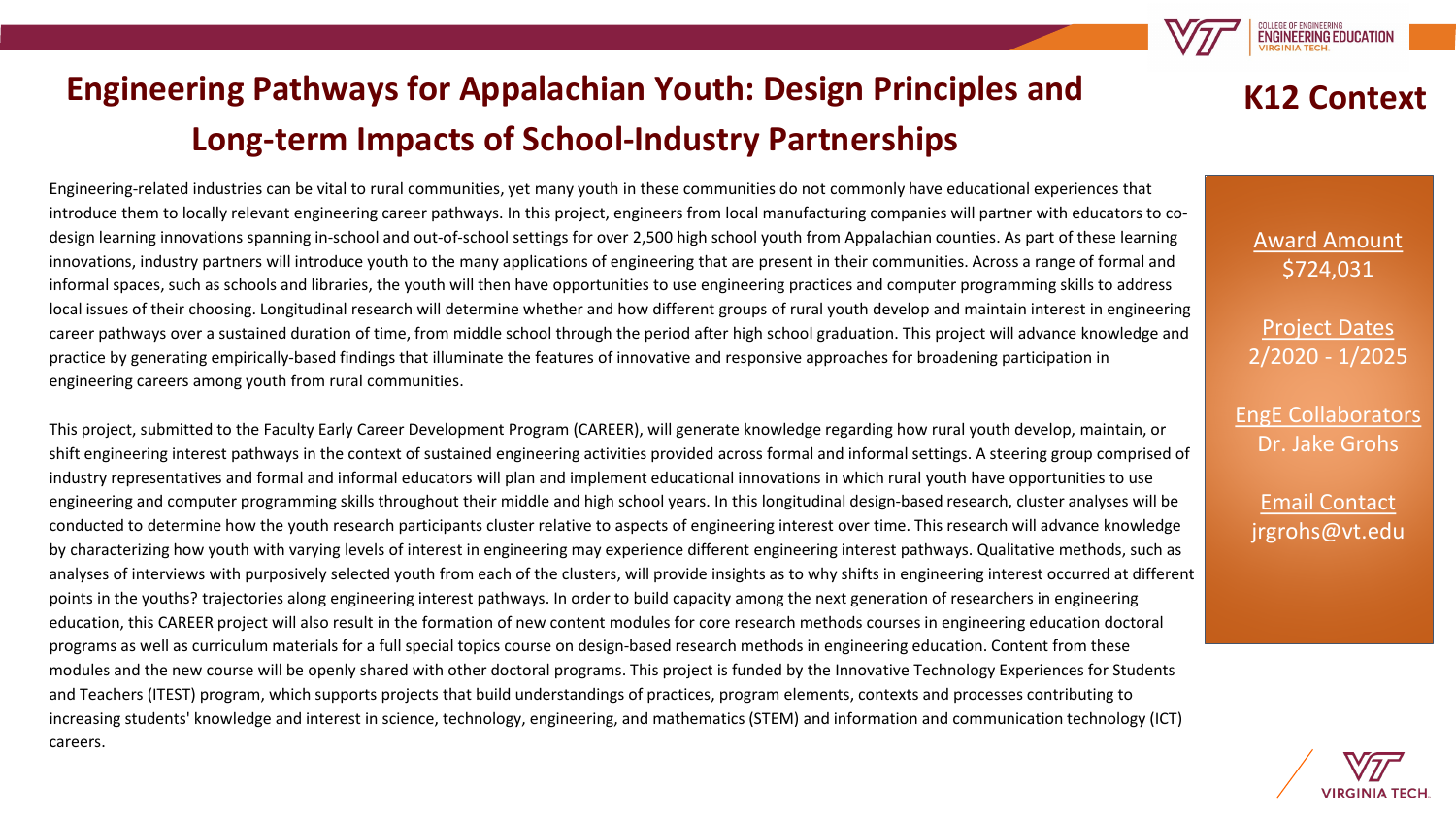

# **Assessing the Reactionary Response of High School Engineering Teachers to COVID-19**

**K12 Context**

The COVID-19 pandemic has disrupted education on all fronts with no warning. The response from universities to go online was relatively consistent among universities, but K-12 education?s transition has not been as straightforward. Existing issues of equity, access, and inclusion have required school districts, schools, and teachers to adopt a variety of solutions, including no instruction, online instruction, and shipping materials/supplies to students at home. The existing pilot cohort of Engineering for Us All (E4USA) teachers provides a unique opportunity to understand how teachers are transitioning, especially when implementing a new and innovative engineering curriculum. This project allows the multi-institution E4USA team (Virginia Tech, Arizona State University, University of Maryland, Loyola University Chicago, Morgan State University, Regent University, Towson University and Vanderbilt University) to collect data on what has happened during the unforeseen and unique transition to ensure better capture and understanding of the drivers behind decisions and changes within high schools.

The E4USA Team will explore the following research questions: (1) How did the pilot year E4USA teachers adapt and deliver the curriculum during the COVID-19 disruption?; (2) What effect has COVID-19 had on the initial cohort of teachers? motivation, self-efficacy, sense of expectancy/value, and imposter syndrome?; (3) Did E4USA student perceptions of the program change after the disruption?; (4) What effect has COVID-19 had on the potential effectiveness of the upcoming 2020 summer PD? A multifaceted approach will be used to collect and analyze this data. Previously collected focus group transcripts and discussion posts from the pilot teacher cohort will be revisited along with post-COVID-19 focus groups and discussion posts to explore changes due to the pandemic disruption. Focus groups will be conducted with pilot teachers, incoming teachers, and students in the E4USA class to explore how the COVID-19 disruption affected their perception of the class and of engineering. Existing survey instruments for teachers are designed to measure motivational, instructional and engagement selfefficacy. These will be modified to ask teachers to rate these items side-by-side in the context of regular classroom teaching and COVID-19 related adaptations. Existing feedback and reflection questions designed as part of the initial survey will also be modified to include adaptations related to COVID-19. Finally, we will examine course artifacts before and after the COVID disruption. This study will allow the E4USA team to develop a framework to advise and inform both internal E4USA stakeholders and external education communities. Dissemination of these findings has the potential to inform all who are developing teacher PD, those funding and researching engineering in K-12 settings, local school administrations, and other universities interested in working with K-12 schools. This unique opportunity is urgent and may be the only mechanism to truly understand how to plan for, rather than react to, future catastrophic interruptions.

Award Amount \$182,278

Project Dates 6/2020 – 5/2022

EngE Collaborators Dr. Diana Bairaktarova

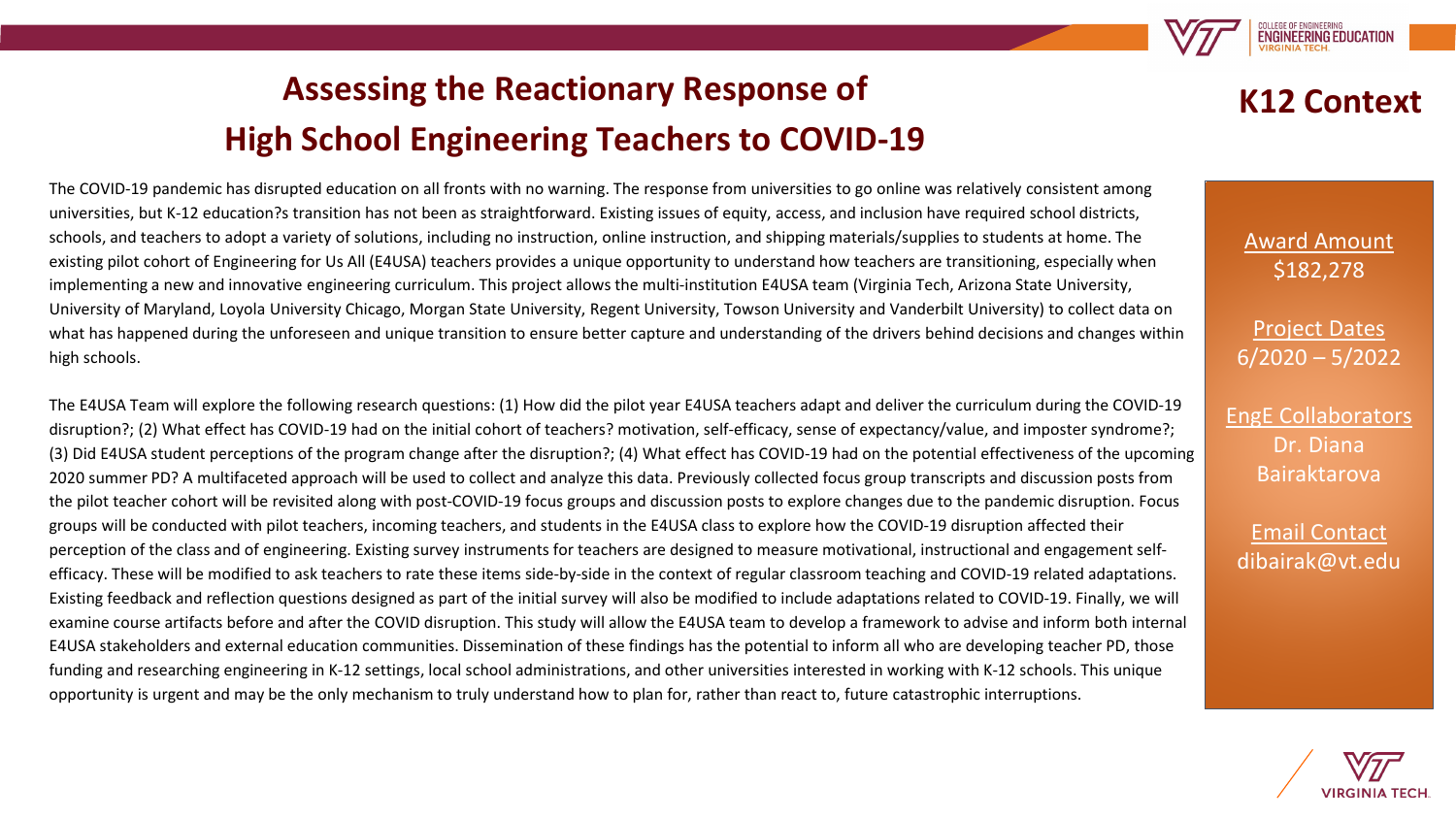

# **Understanding of Engineering Core Concepts Contextualized in Domain-Specific Settings Through Active Exploration**

The long history of experiential learning in engineering education shows the significant potential of cognitive development through direct experience and reflection on what works in practice. However, active exploration in a real-life situation may not be always feasible. Recent advances in computer science help educators develop virtual environments and game platforms that allow students to explore various scenarios and learn from their experiences. This project will explore students' learning of two engineering core concepts: design of a system and optimization contextualized in domain-specific settings. Further, it will examine students' ability to discover systematic solutions for fundamental engineering problems through active exploration in a digital game environment. An online game-based platform will be developed and used to empirically examine the effectiveness of active learning pedagogy. The game will expose users to the two engineering core concepts in the context of construction planning and scheduling through scenario-based problems. The game will be used in a graduate level construction engineering course and the final version of the game will be available for free to download and to play to anyone in the world through a dedicated website and app stores. The outcomes of the project and the game-based platform can be used in outreach programs to engage and inspire underrepresented and K-12 students in pursuing STEM education. In addition, this project will prepare and train the PI to take a leadership role in social science research on the professional formation of engineers through a mentored, collaborative research project which will expand the community of engineering education researchers.

The proposed gamified pedagogical approach will be designed based on constructivism learning theory. This research project will answer three questions: 1) Does guided active exploration in a digital game environment improve students' understanding of two engineering core-concepts (i.e., design of a system and optimization) contextualized in domain-specific settings? 2) Does guided active exploration in a digital game environment improve students' ability to discover systematic strategies to solve fundamental engineering problems? and 3) How do students perceive an interactive digital gamification platform that lets them explore scenario-based engineering problems as a formal learning tool? Addressing these questions will provide insights into how providing students with opportunities to explore the impact of manipulating various elements of an engineering problem can contribute to a better understanding of the engineering core concepts and discovery of systematic solutions for domain-specific engineering problems. To address the research questions, qualitative and quantitative analyses will be performed, including 1) pre- and post-assessments (e.g., prior knowledge surveys, benchmark exams, game-based assignments, and semistructured interviews) and 2) game data, including log files and electronic records of students' inputs in the debriefing and articulation features. This research project will create and examine an innovative engineering education method that can be adapted to other engineering fields and education levels, including undergraduate and high school programs. Although the research uses construction engineering as a study setting, its outcomes will contribute to other engineering fields and it will add to the cutting-edge state of practice in learning at scale.



Award Amount \$38,902

Project Dates 9/2021 – 8/2023

EngE Collaborators Dr. Diana Bairaktarova

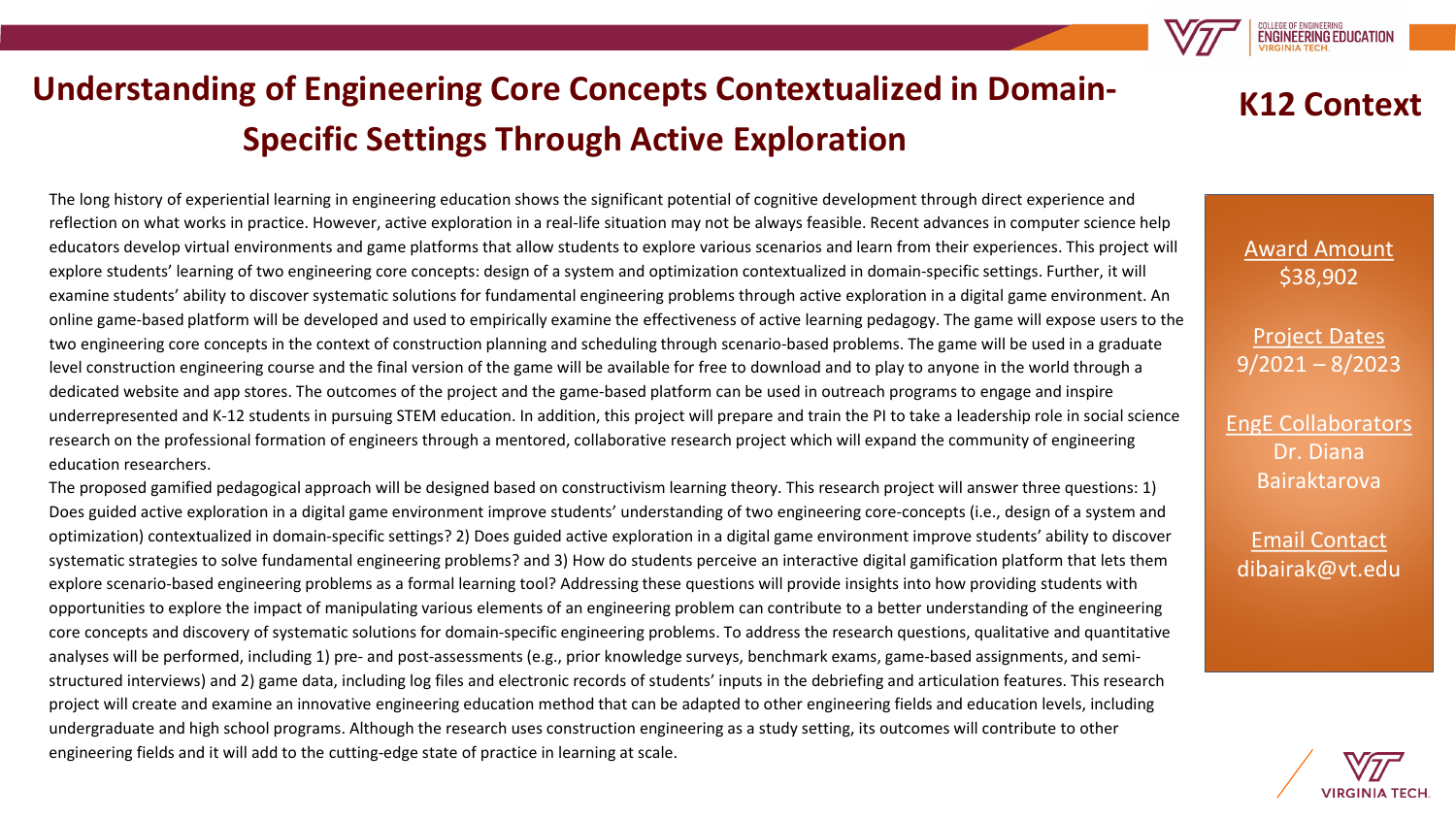# **The Use of Mobile Technology & Innovative Pedagogy to Improve Undergraduate Thermal-Fluid Science Learning**

Student retention remains a problem in science, technology, engineering and mathematics (STEM) programs. This project will utilize mobile technologies and a technology-enhanced curriculum to improve student engagement and learning in STEM undergraduate courses. The technology-enhanced curriculum will be fully integrated in the thermal-fluids course to deliver content and to facilitate student engagement with the content, instructor, and peers. This research project will measure how mobile technology, when purposefully integrated into engineering teaching, impacts student engagement, enhancement, and extension of learning to real-life problems. Through the full integration of mobile devices, findings from this research will transform the teaching and learning of the thermal-fluid science curriculum. The study will be led by a researcher who is new to the field of engineering education research who will be mentored through research methods by an engineering education researcher. This aligns with the Research Initiation in Engineering Formation program's goal of initiating new researchers into engineering formation research to meet the needs of a diverse workforce. Undertaking such research project will supplement the lead researcher's experience in developing and implementing mobile learning in the classroom while using social science research approaches to advance both the professional formation of future engineers.

The underlying goal of this research is to measure how mobile technology, when purposefully integrated into engineering teaching, impacts student engagement, enhancement, and extension of learning. Using an undergraduate thermal-fluid science course as a model course, the primary contribution of this research is to directly improve and transform engineering students' learning in one of the most difficult and abstract content in engineering curricula. Guided by a social-constructivist theoretical framework and the Triple E framework (Engagement, Enhancement of learning outcomes, and Extension of learning goals to real-life problems), the research team will conduct a mixed-methods study, implementing mobile devices with a stylus and a technology-enhanced curriculum. To examine the impact of mobile devices on student learning, the following research questions will be addressed in the areas of engagement, learning outcomes, and extension of learning goals to real-life problems: (1) Does mobile device use facilitate engagement in thermal-fluid science course content? (2) Does mobile device use increase learning of identified difficult concepts in thermal-fluid science courses as indicated by increased achievement scores? (3) What are student perceptions of using mobile devices for solving real-life problems? The findings from this research will provide educators a blueprint for broader implementation of mobile devices in teaching and learning across STEM disciplines. Further, this project is one of the first applications of the Triple E Framework in higher education, offering potential to bridge research on educational technologies with evidence-based teaching practices.

## **Undergraduate Context**

**ENGINEERING EDUCATION** 

Award Amount \$42,912

Project Dates 9/2021 – 8/2023

EngE Collaborators Dr. Diana Bairaktarova

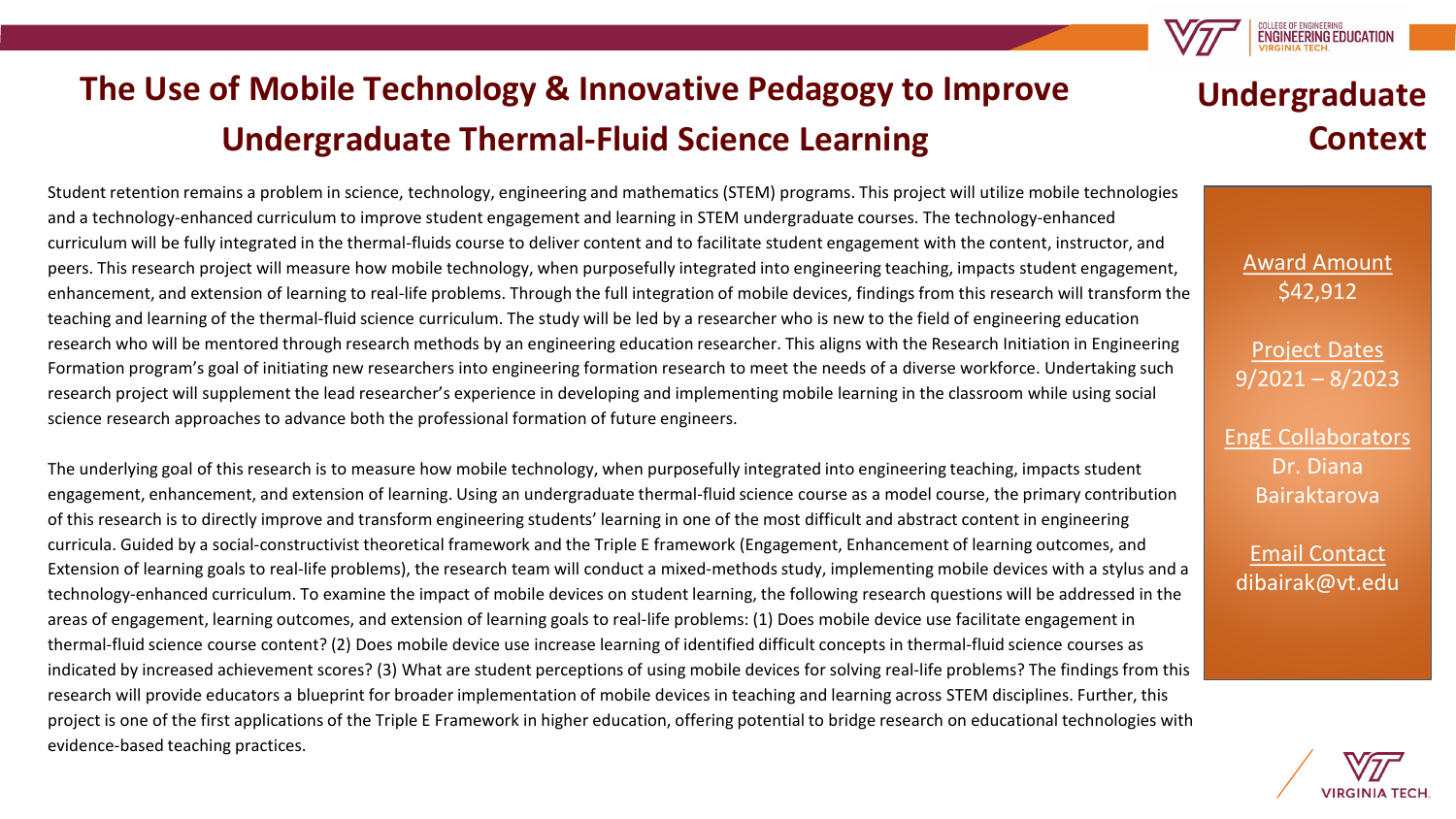

# **RED: Radically Expanding Pathways in the Professional Formation of Engineers**

The world is embracing a new type of engineer - a design thinker who is innovative, flexible, and collaborative. This project aims to transform the offerings of a traditional engineering department with a new curriculum model that emphasizes design and innovation approaches, offering students a variety of pathways to a degree in a program with disciplinary depth and a range of learning experiences. This adaptive kind of engineering professional is in demand by creative industries that are committed to blending science, engineering, arts, and design to address the world's problems. The department's current curriculum is composed mostly of traditional engineering courses that are lecture and exam-heavy, with little opportunity for experiential learning or open-ended design. A combination of approaches will be developed that includes providing multiple paths through the curriculum for students, giving them the freedom to choose a variety of concentrations - from biomedical applications to digital arts - and providing outreach opportunities for K-12 students in underserved and underrepresented populations. These innovations will allow the department to attract a broader pool of students and prepare them for a wide variety of careers. These improvements not only broaden the diversity of students entering the program, they expand students' academic experiences and design and innovation skills. Applying this concept to an entire department curriculum will allow for the creation of a sustainable and scalable participatory curriculum that can be replicated by other programs. This project will also spur new connections with industry leaders, enhancing students' academic experiences while providing regional economic benefits.

The vision of this project is to transform Virginia Tech's Bradley Department of Electrical and Computer Engineering from a department with narrow curricular paths that attracts and produces a limited range of traditional engineers to one that draws and retains a wider pool of students and prepares them to be holistic professionals for a broader range of careers. To implement this vision the project will create and implement a reproducible process of curriculum transformation that dramatically enhances the emphasis on design and innovation. By combining threshold concepts theory and design-based learning, a department with just two highly determined paths - electrical engineering and computer engineering - becomes one overarching program. The multiple curricular pathways will be anchored in real world problems, forging new connections to K-12 education and to 21st century industries, including start-ups, design consultancies, and non-governmental organizations. This re-design process - broadening the pool of students entering the department while increasing potential career opportunities - is learner-centered, stakeholder-informed, and features assessment and evaluation efforts that can be used to continuously improve education in support of holistic professional development, ensuring it is sustainable and replicable within the time and resource constraints faced by any major engineering department.

### **Undergraduate Context**

Award Amount \$2 Million

Project Dates 7/2016 - 6/2021

EngE Collaborators Dr. Lisa McNair

Email Contact lmcnair@vt.edu

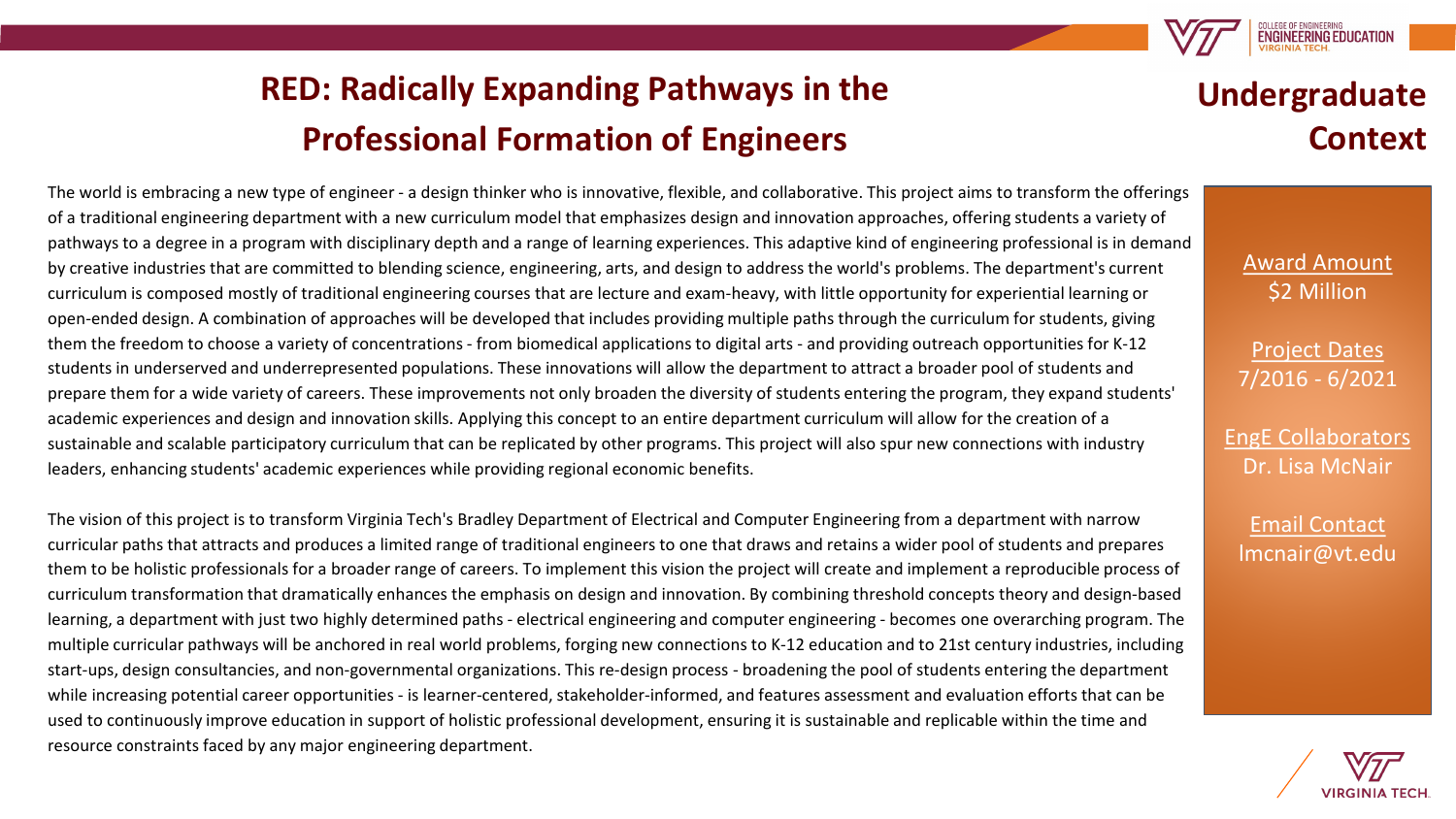**MAKER: An Ethnography of Maker and Hacker Spaces Achieving Diverse Participation**

Maker spaces have been widely touted as a potentially liberative moment for science, technology, engineering, and math (STEM) education, presenting an opportunity to bring traditionally underrepresented groups into STEM fields by engaging them in spaces that are open, creative, and supportive of people from all backgrounds. At the same time, early reports indicate that many maker and hacker spaces are already enacting certain norms that are more conducive to participation of white, male, middle-class, able-bodied hobbyists. Despite this trend, there are spaces that explicitly stand out in their inclusion of homeless makers, women, people of color, and people with different kinds of abilities. This project examines how diverse makerspaces welcome groups traditionally underrepresented in STEM, and how these practices can inform the design and operation of campus and community maker or hacker spaces that presently struggle to achieve diversity.

Ethnographic methods and Critical Discourse Analysis (CDA) are used to understand these spaces in terms of their physical and linguistic artifacts. This Participatory Action Research (PAR) includes ethnographies at 6 to 8 inclusive maker and hacker spaces, an Open Space Technology (OST) workshop focused on identifying and analyzing core attributes of transferable inclusive practices, and CDA that reflexively summarizes and propagates this information in applicable ways to academic and community sites. Research questions include: (1) What practices and artifacts do participants in diverse maker and hacker spaces employ to establish and maintain environments that are diverse and inclusive? (2) What does the discourse in diverse maker and hacker spaces reveal about how meaning and value are co-constructed around identity, creativity, and the culture of production / the production of culture in engineering? (3) What best practices emerge from diverse maker and hacker spaces, and how can these translate to design or transformation of existing maker spaces on campuses and in communities? Intellectual Merit: This work is early in its use of CDA, the Highlander strain of PAR, and OST, all novel in engineering education; and early in seeking to characterize features contributing to the liberatory nature of emergent diverse maker spaces. The work is interdisciplinary and potentially transformative in leveraging linguistic analysis and social theories to ferret out root causes of exclusionary STEM practices for the potential high payoff of building campus and community maker spaces (and other STEM spaces) that are inclusive. Broader Impacts: This project co-constructs ways to stimulate innovative design thinking in experiential curricula; increases retention and broadens participation in STEM by embedding inclusive practices; empowers citizen engineers through local and national networks of makers, students, and faculty; and enables new ways of STEM learning and design thinking that will enrich the U.S. innovation ecosystem through progressive learning environments for undergraduate engineers. Findings are propagated non-traditionally via maker virtual communities, maker fairs, and informal networks, in addition to traditional propagation through the STEM education literature and the network of 150 engineering deans and other academic leaders committed to making on campus.

# **Undergraduate Context**

**ENGINEERING EDUCATION** 

Award Amount \$344,033

Project Dates 8/2016 – 7/2022

EngE Collaborators Dr. Lisa McNair

Email Contact lmcnair@vt.edu

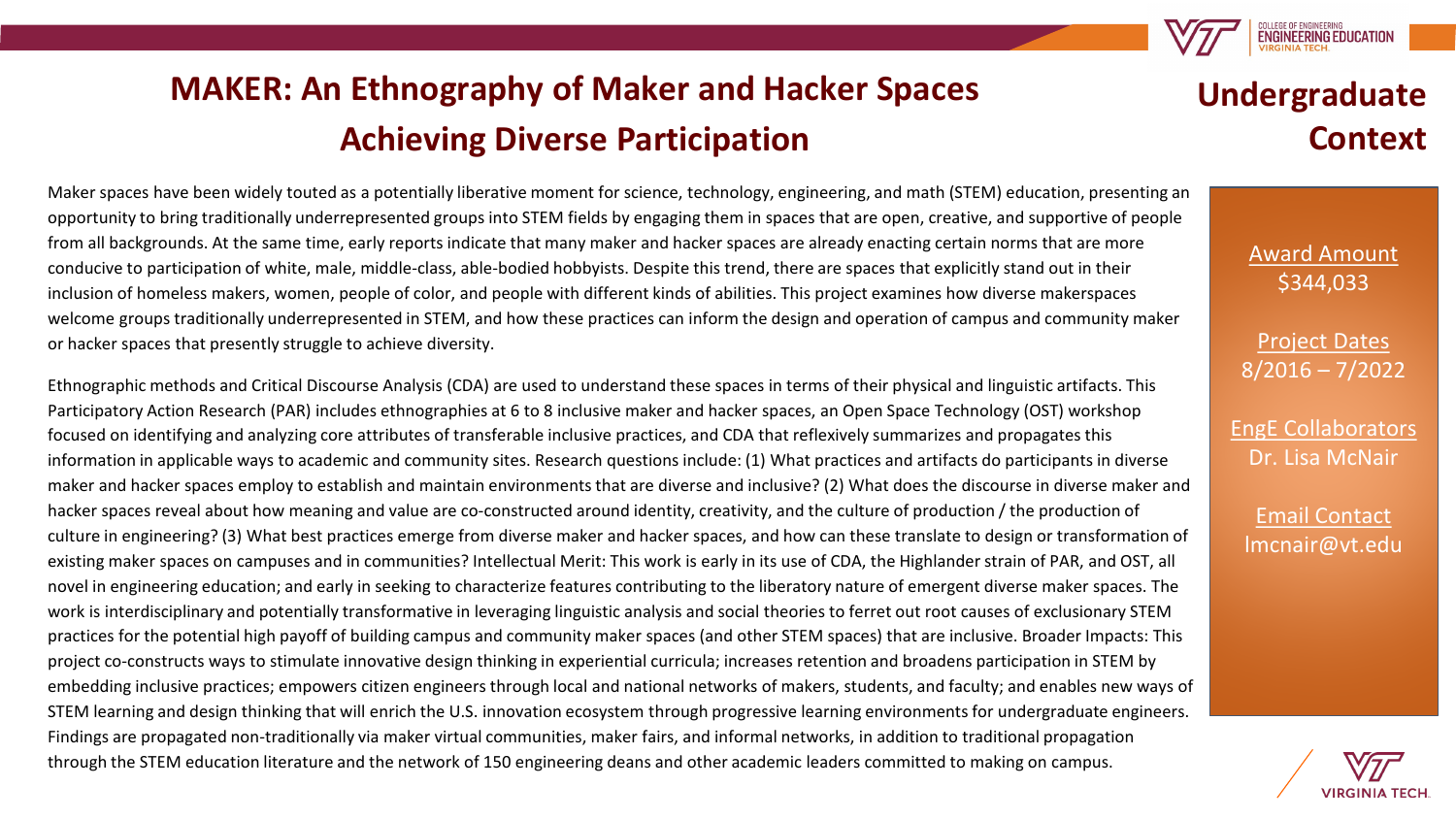#### **The Virginia Tech Network for Engineering Transfer Students (VT-NETS)**

The Virginia Tech Network for Engineering Transfer Students (VT-NETS) is a collaborative effort between Virginia Tech, Virginia Western Community College, and Northern Virginia Community College. This S-STEM project will establish stronger networks between Virginia Tech and the Virginia Community College System to increase the success of engineering transfer students following the community college-to-bachelor's degree pathway. The total number of scholarships awarded across all three institutions is 336 over five years. Community colleges are cost-effective gateways to four-year universities for academically talented, low-income students. The creation of a strong partnership, including early and frequent interaction between the student and the four-year institution, will enhance the potential for successful student transfer and timely completion of a baccalaureate degree. VT-NETS creates this partnership and serves as a research-based model for future collaboration between community colleges and four-year institutions.

The goal of this project is to design, implement, and empirically test curricular and co-curricular activities that support the transfer of students following the community college-to-bachelor's degree pathway to an engineering degree. Aligned with the mission of the NSF S-STEM program, the research team will use an embedded case study approach organized around the transfer student capital framework to advance understanding of how various factors affect the success, retention, transfer, and graduation in engineering for low-income students. The results of this project will help educators develop new interventions and fine-tune current efforts (e.g., making them more sustainable, efficient, and effective) to add value to existing strategies. Such integration with current student support practices will more broadly increase the success of transfer students in engineering nationwide. VT-NETS will illuminate and prioritize the human, financial, and physical resources dedicated towards these efforts and will enhance the infrastructure at the partner institutions for supporting all transfer students in engineering.

### **Undergraduate Context**

**ENGINEERING EDUCATION** 

Award Amount \$5.4 Million

Project Dates 6/2017 - 5/2022

EngE Collaborators Drs. Bevlee Watford, David Knight & Walter Lee

Email Contact dbknight@vt.edu

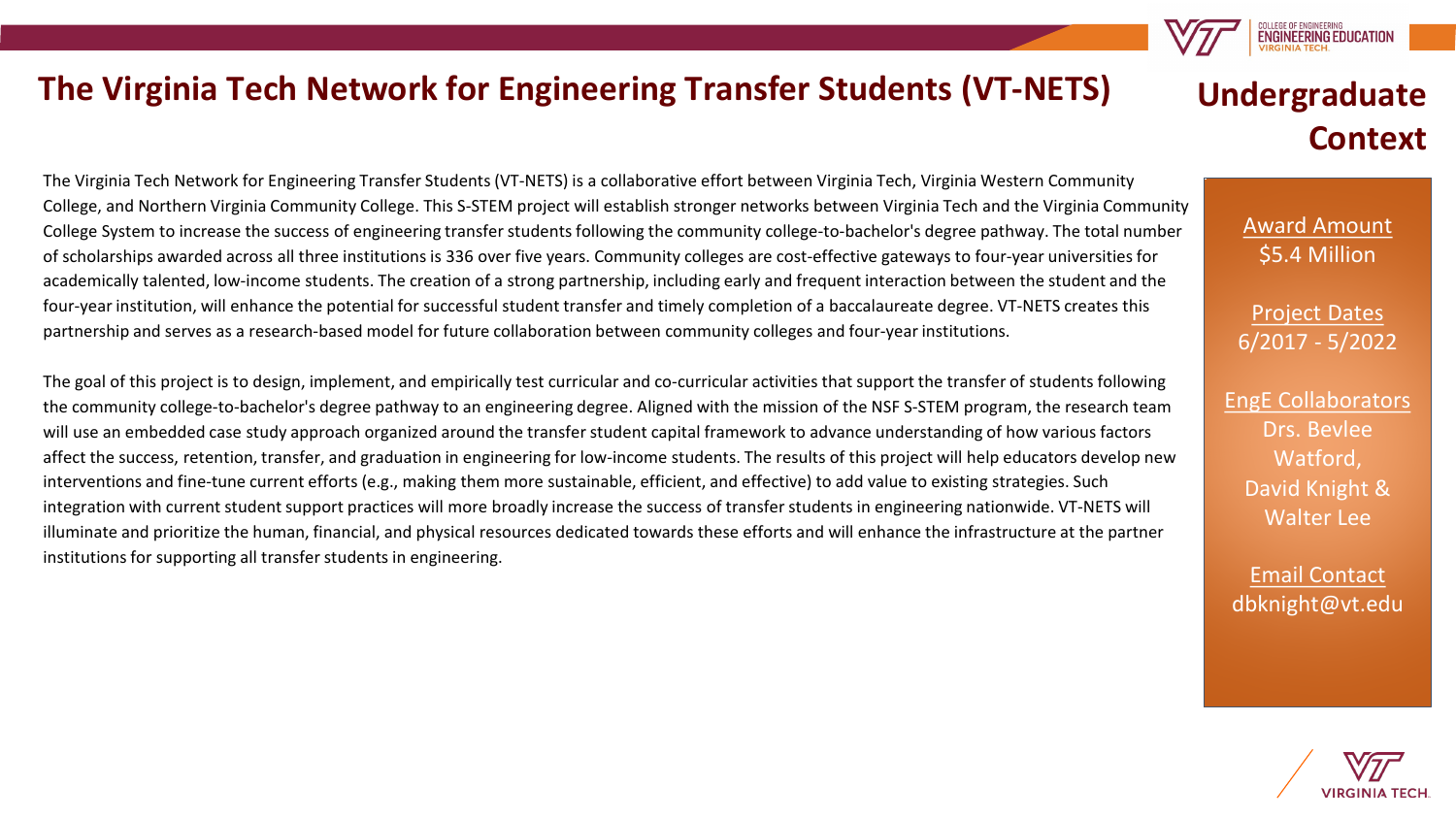# **Investing in Instructors: Creating Intelligent Feedback Loops in Large Foundational Courses for Undergraduate Engineering**

A diverse and highly skilled engineering workforce plays a critical role in maintaining economic competitiveness and protecting national security. To achieve these aims, engineering programs in higher education must guarantee that curricula are both rigorous and equitable. As demand for engineering majors increases, so too do section sizes for foundational engineering courses. There is growing evidence that such courses represent significant barriers to student success and that the penalties associated with large classes can disproportionately affect women and underrepresented groups. Further, these educational environments make it challenging to implement evidence-based teaching practices known to be better for student learning. This project will build a learning organization ecosystem -- a grassroots effort involving engagement between faculty and departmental and institutional support structures to collaboratively identify problems and continuously, systematically improve the quality and equitability of the engineering curricula. During this project, sixteen instructors responsible for teaching approximately 4800 undergraduate engineering students in large foundational courses will be impacted. Beyond the instructors and the students directly impacted, research findings and project outcomes will be shared broadly so that other faculty and administrators might similarly improve their educational enterprise.

This project responds to national calls for undergraduate engineering to become more data-driven by exploring how existing, diverse data sources can be leveraged to enhance educational environments. Early efforts will focus on creating intelligent feedback loops, robust streams of existing institutional data (e.g., historical transcript data, student evaluations), existing instructor-level data (e.g., past exams), and newly collected data (e.g., surveys about how students spend time pre/post high-stakes tests). Such data sources will be triangulated and analyzed in a way that can be used by the instructors and the research team. Summer workshops will also be conducted to engage faculty and administrators in a participatory design process: (1) to build individual instructor action plans and (2) to construct an institutional change action plan collectively. Research efforts center at the intersection of learning analytics and faculty change to inform how others might productively leverage institutional data to improve the STEM undergraduate education system. The research team consists of educational researchers, engineering faculty, and administrative leaders from the college of engineering, institutional effectiveness, and learning sciences. Thus, the team is well-poised to not only lead this effort programmatically and from a research perspective, but also institutionalize project-developed strategies and outcomes.

# **Undergraduate Context**

**ENGINEERING EDUCATION** 

Award Amount \$298,599

Project Dates 7/2017 - 12/2021

EngE Collaborators Drs. Jacob Grohs & David Knight

Email Contact jrgrohs@vt.edu

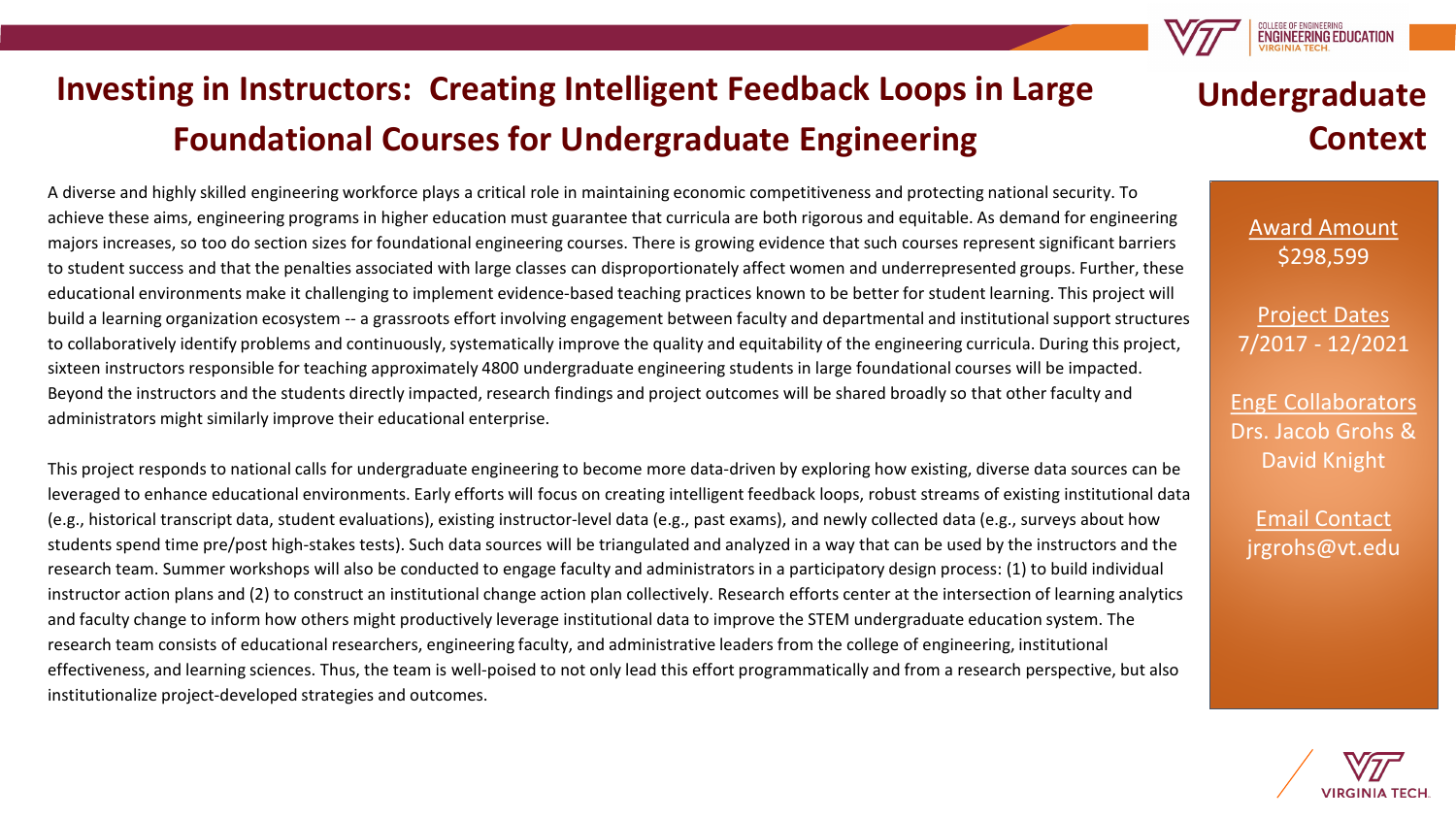# **Institutional Transformation: Cultivating an ethical STEM culture through an integrated undergraduate general education**

This project will study the implementation and effectiveness of a university wide ethical reasoning curriculum. The project will identify and assess the culture of ethics education that emerges from "Pathways to General Education" at Virginia Tech. The project will do a systematic analysis of institutional transformation. It will focus on the culture of STEM ethics by tracing the implementation of ethical reasoning into a new general education curriculum. The research will evaluate the transferability of this approach to other institutions. The project will contribute to broadening students' expertise beyond their field of study and to provide competencies that will transfer to the workplace. Summer institutes, webinars, on-line training modules and workshops will be developed for faculty to promote ethical considerations in teaching and doing STEM. The findings of this project will be of interest to faculty members, students, university administrators and businesses.

The project will include multi-pronged evaluations of the efficacy of a new curriculum program at Virginia Tech. It will understand the dynamics of the individual, collective, and institutional processes evident in their implementation; and test the overall utility of the ABCD theory of change as employed in this transformation effort. There are four categories of anticipated impacts from this project: 1) evaluation for direct improvement in faculty ethics teaching competency, 2) evaluation of students' ethics learning competency, 3) estimation of changes to ethical climate in an R1 STEM focused university, and 4) dissemination of findings and best practices from this project's research to other institutions. The project will collect qualitative and quantitative data through interviews, surveys and participant observation.

## **Undergraduate Context**

**ENGINEERING EDUCATIO** 

Award Amount \$599,282

Project Dates 8/2017 - 7/2022

EngE Collaborators Dr. Diana Bairaktarova

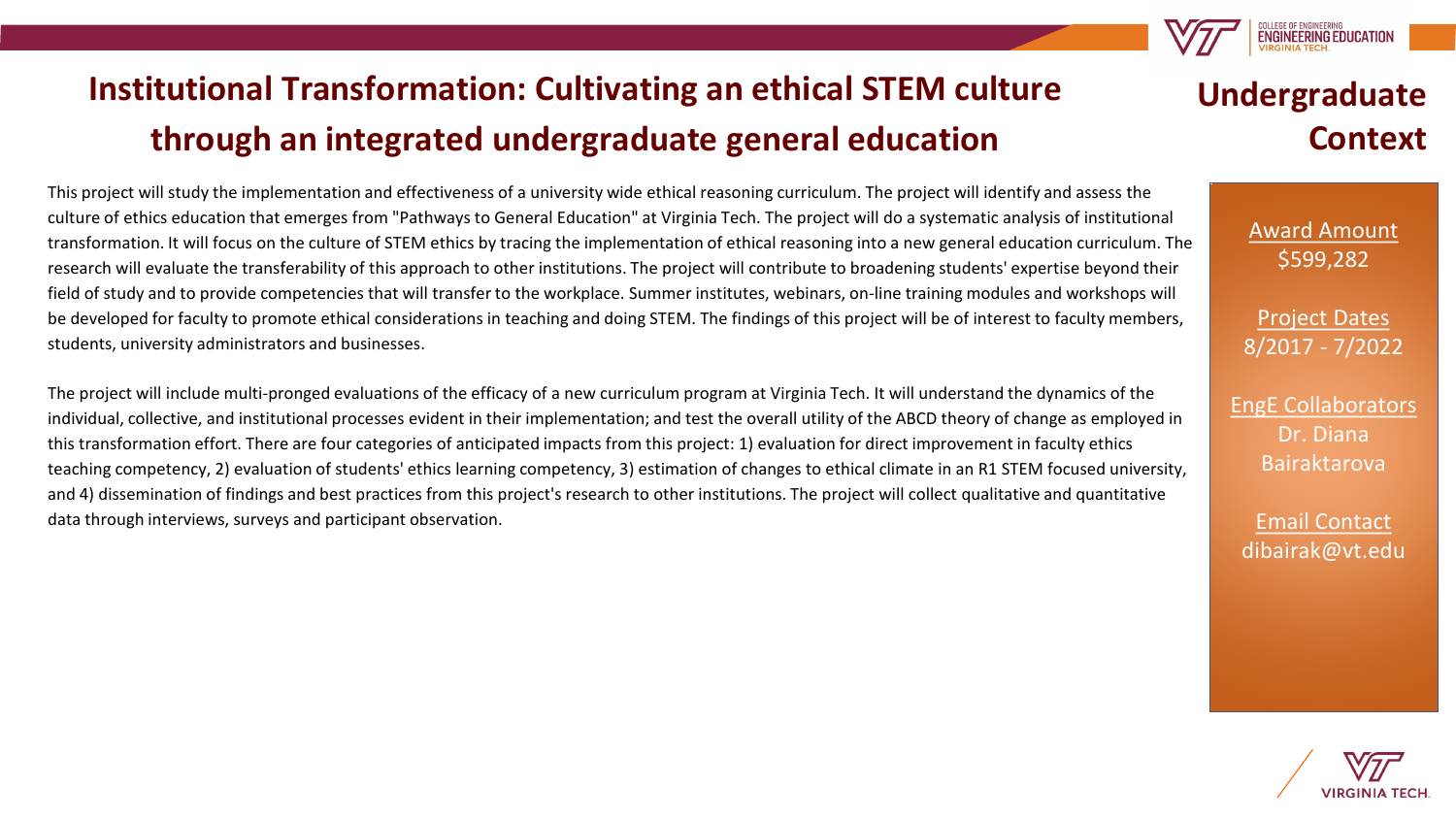

Thermodynamics is a subject that often features engineering problems that are not well-defined and abstract concepts that are often hard for students to understand. In addition, the scale at which thermodynamic phenomena occur makes it difficult, if not impossible, for students to interact with authentic physical objects that exhibit such phenomena. To address these challenges, this project will use virtual objects (vObjects) to enhance learning by closely mapping the learner experience to real-life engineering scenarios. This study will be one of the first to systematically evaluate characteristics and features of a virtual learning environment designed to support the "messiness" of real world problem solving.

This project will employ technological advancements for manipulation of vObjects to help students apply foundational knowledge to the solution of illdefined problems and to address the improvement of virtual learning for future engineering curricula. A comprehensive understanding of the utility of vObjects in engineering will contribute to the development of online learning environments, including augmented reality environments. Virtual learning of engineering skills can also be used as a tool for broadening participation in STEM by providing the opportunity for greater access by diverse students. In broad terms, this research will contribute to improving and transforming undergraduate engineering education by enhancing student learning of theoretical and abstract engineering concepts.

## **Undergraduate Context**

ENGINEERING EDUCATIO

Award Amount \$229,562

Project Dates 8/2017 - 12/2021

EngE Collaborators Dr. Diana Bairaktarova

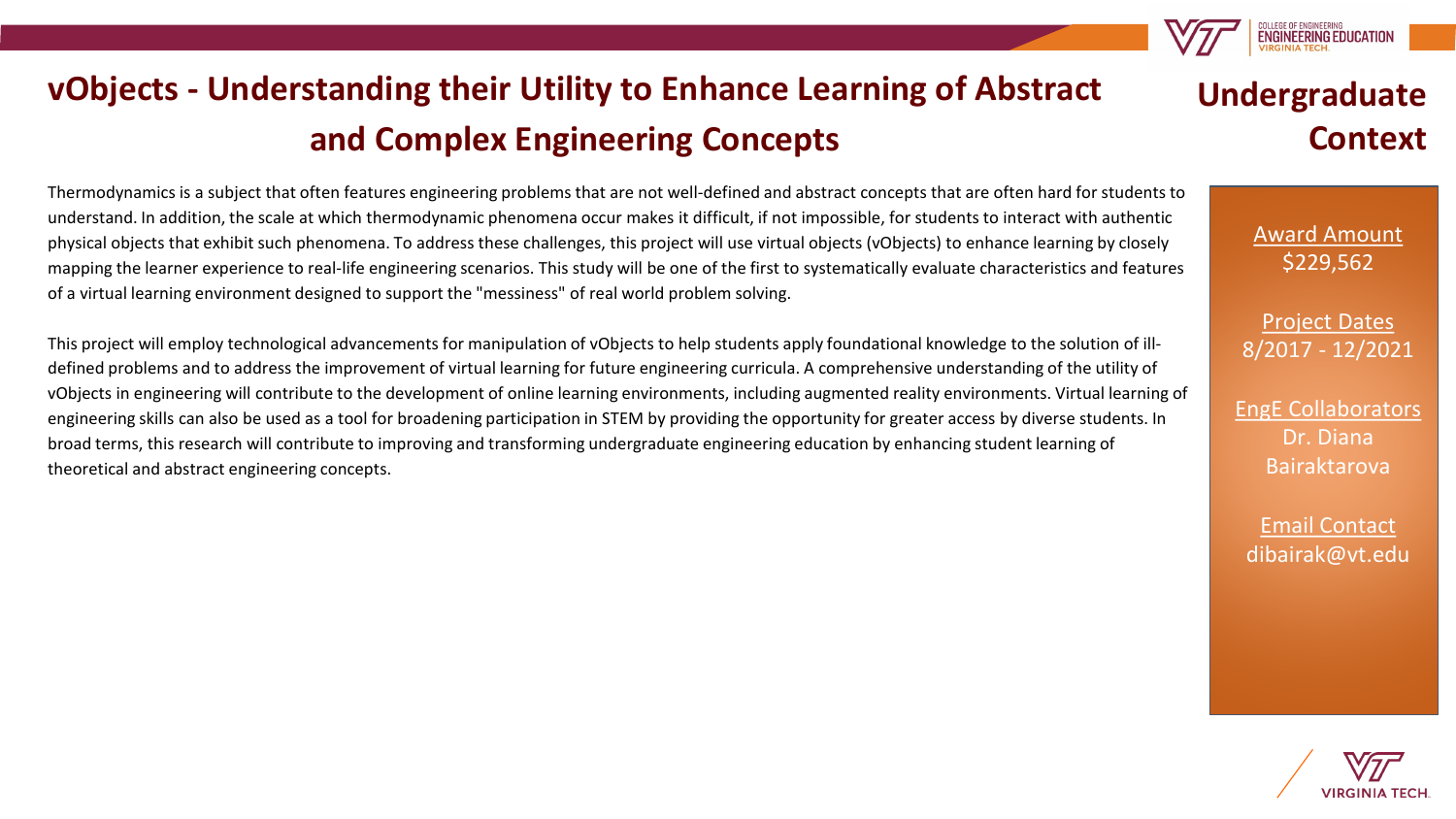

For students pursuing careers in the architecture, engineering, and construction industry, learning multi-faceted skills are critical for career success. To enable this range of skill development, many schools and universities participate in student-based design and build competitions, where teams of students build actual structures to learn some of these tactile skills. While these competitions can be beneficial for learning, they can also be cost and resource intensive, which limits access to this type of learning experience. This research aims to explore the use of mixed reality as a cyberlearning technology to assess how this type of increasingly affordable technology may be able to provide a similar type of learning experience for physical construction activities. Such insights will advance the understanding of how people learn about Architecture, Engineering, and Construction topics, specifically, and with cyberlearning environments, in general. In the near term, this work will support authentic learning and skill development by leveraging emerging technologies. This approach will offer an educational experience that requires fewer resources than required for a physical design/build experience. In the long term, this study will provide a genre of cyberlearning to prepare students for careers better and faster than traditional approaches. This is especially critical because this hugely impactful industry has struggled in recent years with productivity issues; this will be further challenged as it approaches a major labor shortage. This work offers a new, and potentially more accessible, approach for preparing the next generation of Architecture, Engineering, and Construction professionals capable of improving the field.

The objective of this research is to: develop markerless mixed reality technology (using a Microsoft HoloLens®) aimed at sufficiently replicating physical design and construction learning environments to enable access to students at institutions without sufficient resources; and assess the impact of a mixed reality facilitated cyberlearning environment on promoting cognitive-, affective-, and skill-based learning that occurs during traditional (in-person) design and construction activities. Carnegie's Three Apprenticeships --of the head, heart, and hand-- serves as the theoretical underpinning for this study. The following research questions guide this study: 1) Can mixed reality sufficiently replicate the physical environment and simulate the experience of project design and construction in the building industry? 2) In what ways can a mixed reality cyberlearning environment enable access to learning experiences that are otherwise inaccessible? 3) To what extent does the mixed reality-facilitated cyberlearning environment promote the cognitive-, affective-, and skill-based learning that occurs during traditional design and construction activities? Through a collaborative partnership, the two institutions involved in this work will test this cyberlearning environment with students at two remote locations. One location includes a physical building structure for students to explore, and the other will only include the mixed reality environment. This approach will enable the research team to identify the unique value provided by mixed reality where physical presence is unavailable. Through this structured research, it will also help qualitatively and quantitatively evaluate the impacts on explicit and tacit knowledge generation through mixed reality for apprenticeship learning in the Architecture, Engineering, and Construction industry.

## **Undergraduate Context**

COLLEGE OF ENGINEERING<br>**ENGINEERING EDUCATION** 

Award Amount \$410,635

Project Dates 9/2017 – 8/2022

EngE Collaborators Dr. Jeremi London

Email Contact islondon@vt.edu

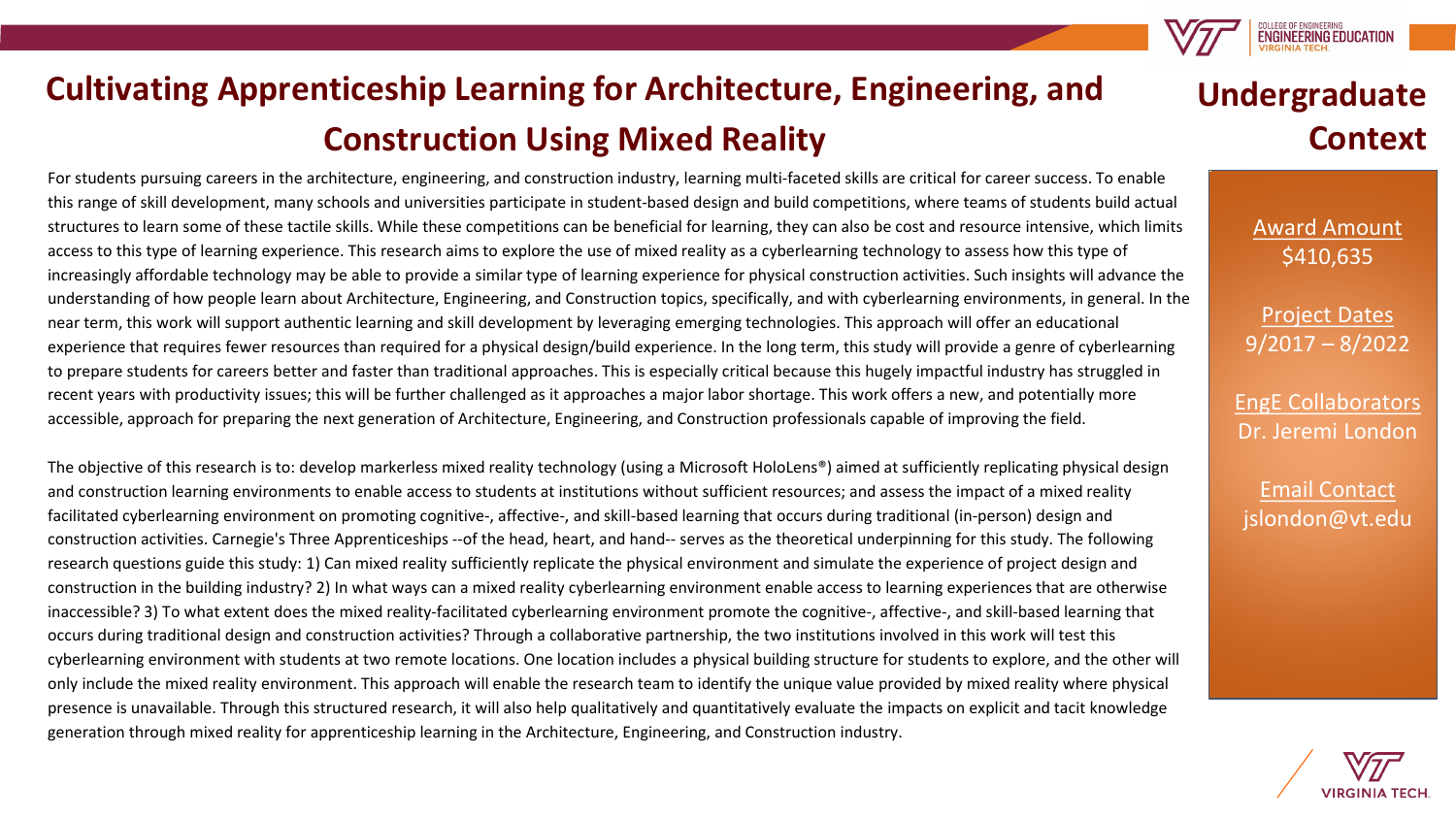**Professional Identity Development in Civil Engineering Students with Disabilities**

Currently available statistics suggest that between 11 and 15% of U.S. college students identify as individuals with disabilities, yet little work addresses identity development within this population broadly, and even less explores their experiences within engineering. Calls from both disabilities studies and national organizations such as the American Institute for Research consistently ask educators to broaden participation in Science, Technology, Engineering and Math fields to include individuals with disabilities. Therefore, this work targets an urgent need in engineering education research. The study lays a foundation for broadening participation in engineering by enabling us to better understand the supports and barriers students with disabilities experience. Educators will be able to use the findings to develop inclusive educational experiences that promote identity formation, diversity, and universal design. At the same time, because the students will are followed into the workplace, the findings can benefit engineering employers as they hire engineers with disabilities, again focusing on systems and structures that support inclusion and accessibility. Moreover, the project will build bridges between the engineering education and disabilities studies community by establishing partnerships and bolstering ongoing conversations within engineering that help to move disability from the margins to the center. The project addresses the call for studies on the "development of identity as an engineer and its intersection with other identities" by conducting a longitudinal study of students with disabilities in civil engineering. The project will use constructivist grounded theory to study two cohorts over three years. The first cohort follows 20 students from the fall of their first year through the spring of their junior year, with interviews twice a year (early fall and late spring). The second cohort, run concurrently, follows 20 students from spring of their junior year through their first year in the workplace, again with interviews twice a year. This approach spans the full undergraduate experience as well as the transition to work, and provides a rich data set from which to develop a theory of identity formation for this population.

Consistent with grounded theory, the project does not impose an existing theory on the data; however, the understanding of identity broadly draws on social identity theory (SIT), which treats identities in terms of group membership developed through comparisons of values and behaviors members make with one another and with individuals belonging to other groups. This approach is consistent with existing studies of individuals with disabilities in college as well as with studies of professional identities, and allows the project team to situate the work within the broader landscape of identity research in engineering. The project addresses a significant gap in research on the professional formation of engineers by extending an emergent theoretical model of identity development in civil engineering to students with disabilities as they advance through their degree program and into the workforce. It provides significant contributions to research on identity development in engineering broadly, research on diversity and inclusion in engineering, and research on disability studies in higher education - issues that, to date, have seen little integration.

## **Undergraduate Context**

**ENGINEERING EDUCATION** 

Award Amount \$400,388

Project Dates 9/2017 – 5/2022

EngE Collaborators Drs. Lisa McNair & Marie Paretti

Email Contact lmcnair@vt.edu

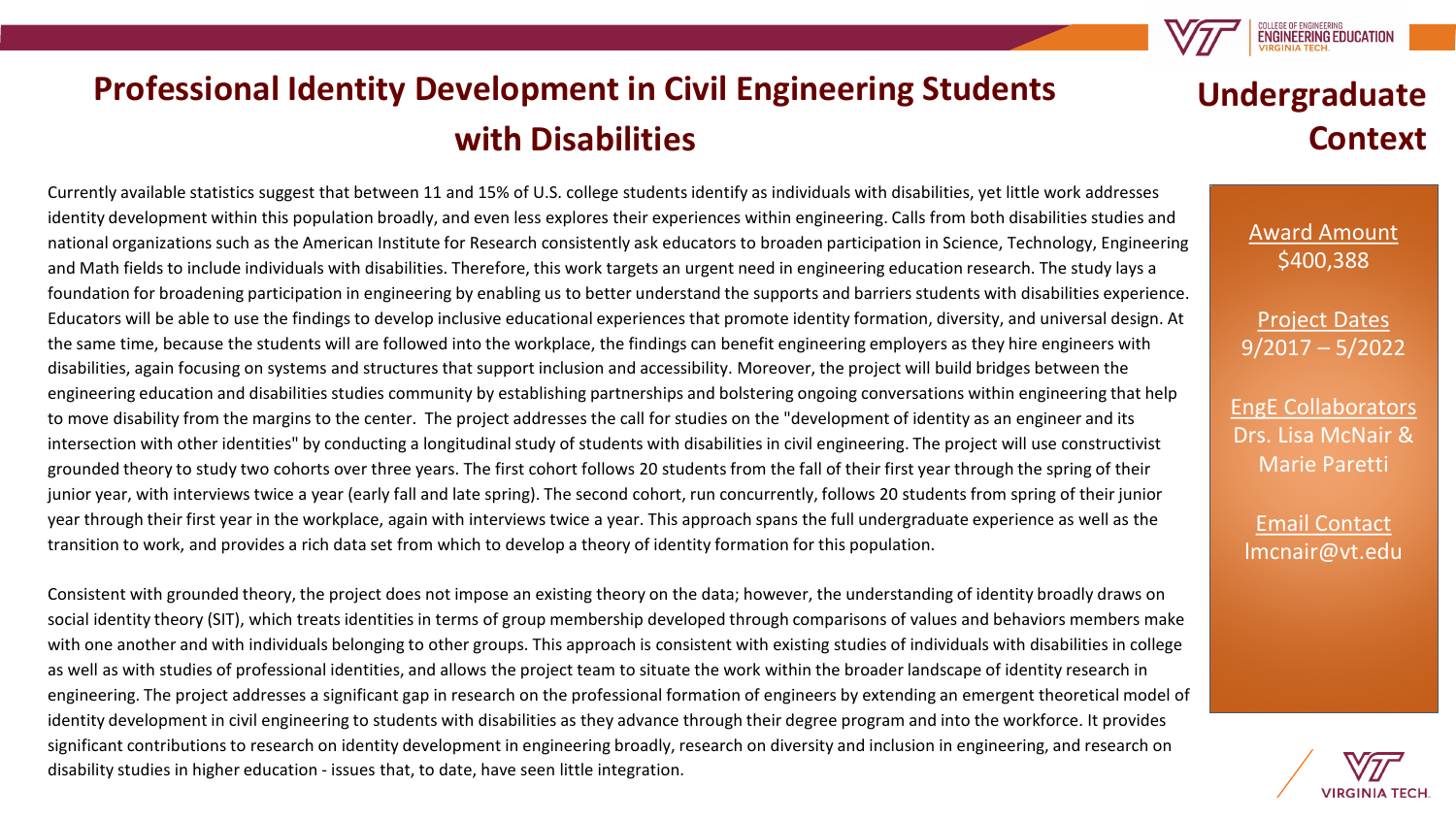

As technology quickly advances in modern society, it is important that the engineers of tomorrow fully learn the basic concepts of engineering so that they can apply these concepts throughout their careers to a range of new applications. Many engineering courses in college involve teaching abstract concepts that are often difficult for students to understand. For example, "Thermodynamics" is an important course that involves learning about relationships between heat, energy, and mechanical work. Thermodynamics is known to be a difficult course for many students since some of the concepts in the class, such as heat and energy, are abstract. One method for teaching difficult engineering subjects is to use physical or mechanical objects that a student can touch and manipulate in order to demonstrate important concepts. This project examines new approaches for the use and evaluation of mechanical objects as teaching tools in a thermodynamics course with the idea that results from this work can then be applied to additional engineering courses.

This project examines person-object interactions, a significant and critical aspect of engineering, to examine how these interactions affect comprehension of challenging concepts. The primary question to be addressed in the project is fundamental to engineering education and practice: What is the value of mechanical objects in learning engineering related concepts? This study uses quasi-experiments in a mixed methods design where different mechanical objects are used in several problem-solving activities in Thermodynamics classes. Physically demonstrating key thermodynamics concepts, involved in traditional problems, such as the conversion of heat to work, ideal gas behavior, or liquid-vapor phase change processes can be augmented with the use of mechanical objects. For example, a typical "piston-cylinder" arrangement in an automobile engine can be modeled with a simple mechanical object that consists of a plunger in a syringe with an integrated temperature sensor to physically illustrate relationships between compression, expansion, work, heat, temperature, and pressure. The study results will be analyzed in order to provide a clear picture of how the use of mechanical objects supports engineering activities and how individual differences affect the learning process. At the end of the project, the researchers will develop typologies of object use and mental models describing the cognitive processes involved in solving engineering related problems. Finally, the results from this work will provide guidance as to how mechanical objects can be used as educational tools.

# **Undergraduate Context**

**ENGINEERING EDUCATION** 

Award Amount \$338,798

Project Dates 5/2018 – 4/2022

EngE Collaborators Dr. Diana Bairaktarova

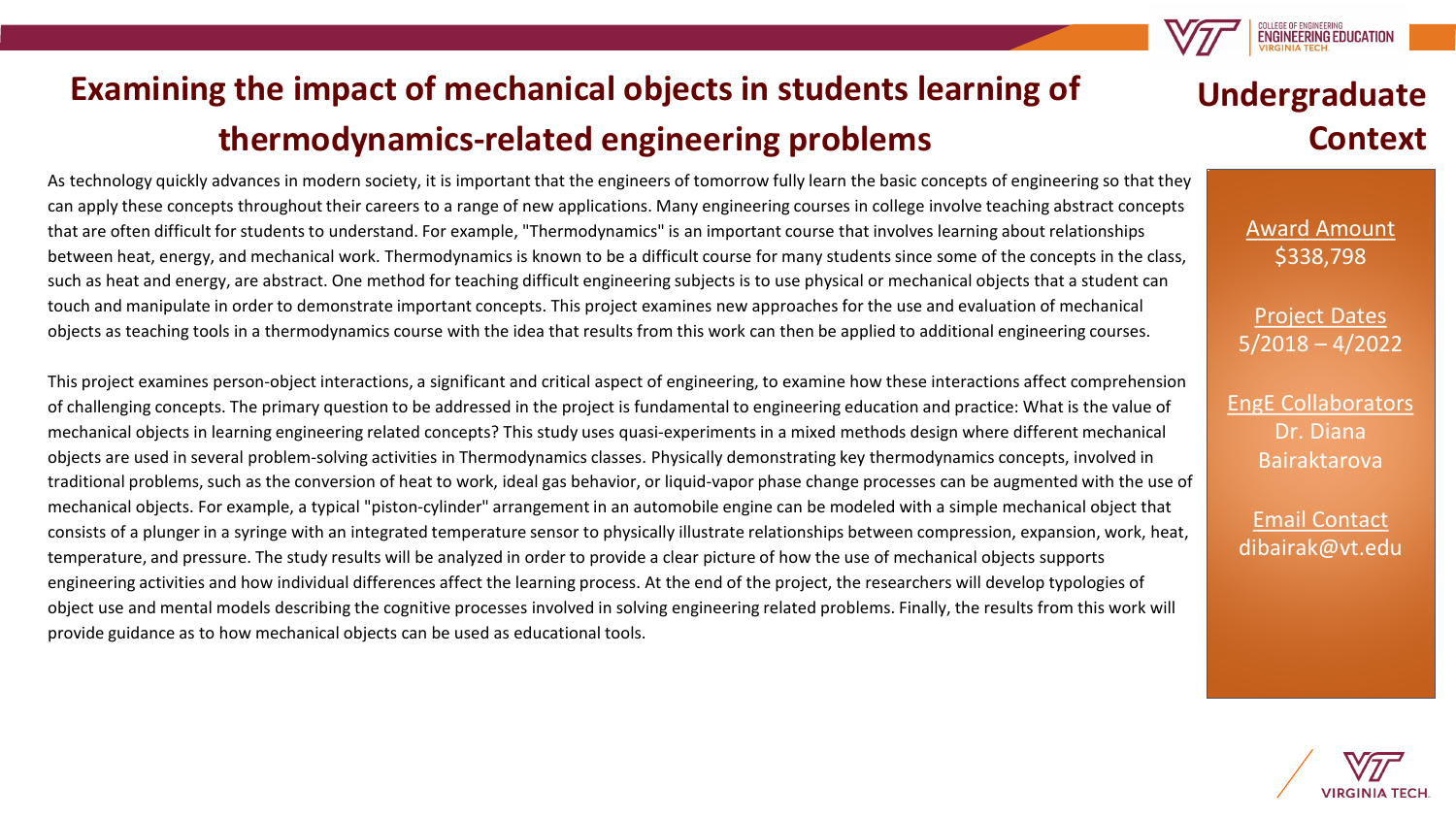

According to the National Academy of Engineering, poor understanding of complex human-technical systems, i.e., systems that have many interacting parts, has been a major cause of "man made disasters" that include, for example, the Fukushima Daiichi nuclear accident and the Deepwater Horizon oil spill in the Gulf of Mexico. Various studies show that even well-schooled engineers have difficulty understanding basic concepts of complex human-technical systems. This research will provide insights of the important cognitive (e.g. reasoning, thinking) skills for the understanding of complex systems for both engineering students and working professionals. Examples of cognitive barriers are for example, the experts' tendency to look at details at the expense of looking at the big picture, and the human tendency to focus on short-term as opposed to the long-term outcomes, among others. This research will address the needs of industry and government to educate and develop complex problem solvers for the US workforce so that the US maintains its economic competitiveness, national security, and position as a global leader in innovation. Given that engineers design, build and manage human-technical systems throughout their careers, it is important to study the effect of the cognitive barriers during and after their formal education. From an educational point of view, the research will integrate the results into engineering courses, case studies, team assignments and simulation platforms. From an outreach point of view, the research will use the results for the design and offering of company, government agency, and University workshops.

This is a multi-disciplinary project, which lies at the intersection of complex systems and engineering education and will study undergraduate students with different educational experiences as well as professionals with different work experiences. Central conceptualizations of systems thinking is the focus on understanding the workings of complex interconnected socio-technical systems. In our project, our specific definition aligns with the system dynamics school of thought, which provides established methods for analyzing system behavior whose final behavior over time might be counter-intuitive. The research assumes that engineers can recognize and manage system complexity and that classroom education and field experiences can be essential for learning how to understand complex systems. The central research hypothesis is that education in engineering programs and real world experiences influence (positively or negatively) engineers' understanding of complex systems. In order to investigate the main hypothesis, four specific research questions (RQ1-RQ4) are studied. Three vignettes with different levels of structuredness and complexity representing engineering tasks will be used. The research questions are as follows: RQ1: What is the relationship between engineering students'/professionals' level of education/expertise and their performance on three vignettes that vary with respect to problem structuredness and complexity? RQ2: What is the relationship between engineering students'/professionals' perceptions of their own systems thinking competencies and their performance on three vignettes that vary with respect to problem structuredness and complexity? RQ3: How do engineering students and professionals differ in their approaches to solving problems that vary with respect to problem stucturedness and complexity? and RQ4: How do engineering students and professionals describe how and where they developed their cognitive skills of understanding complex systems?

## **Undergraduate Context**

COLLEGE OF ENGINEERING<br>ENGINEERING EDUCATION

Award Amount \$403,178

Project Dates 9/2018 – 8/2022

EngE Collaborators Drs. Jacob Grohs & David Knight

Email Contact jrgrohs@vt.edu

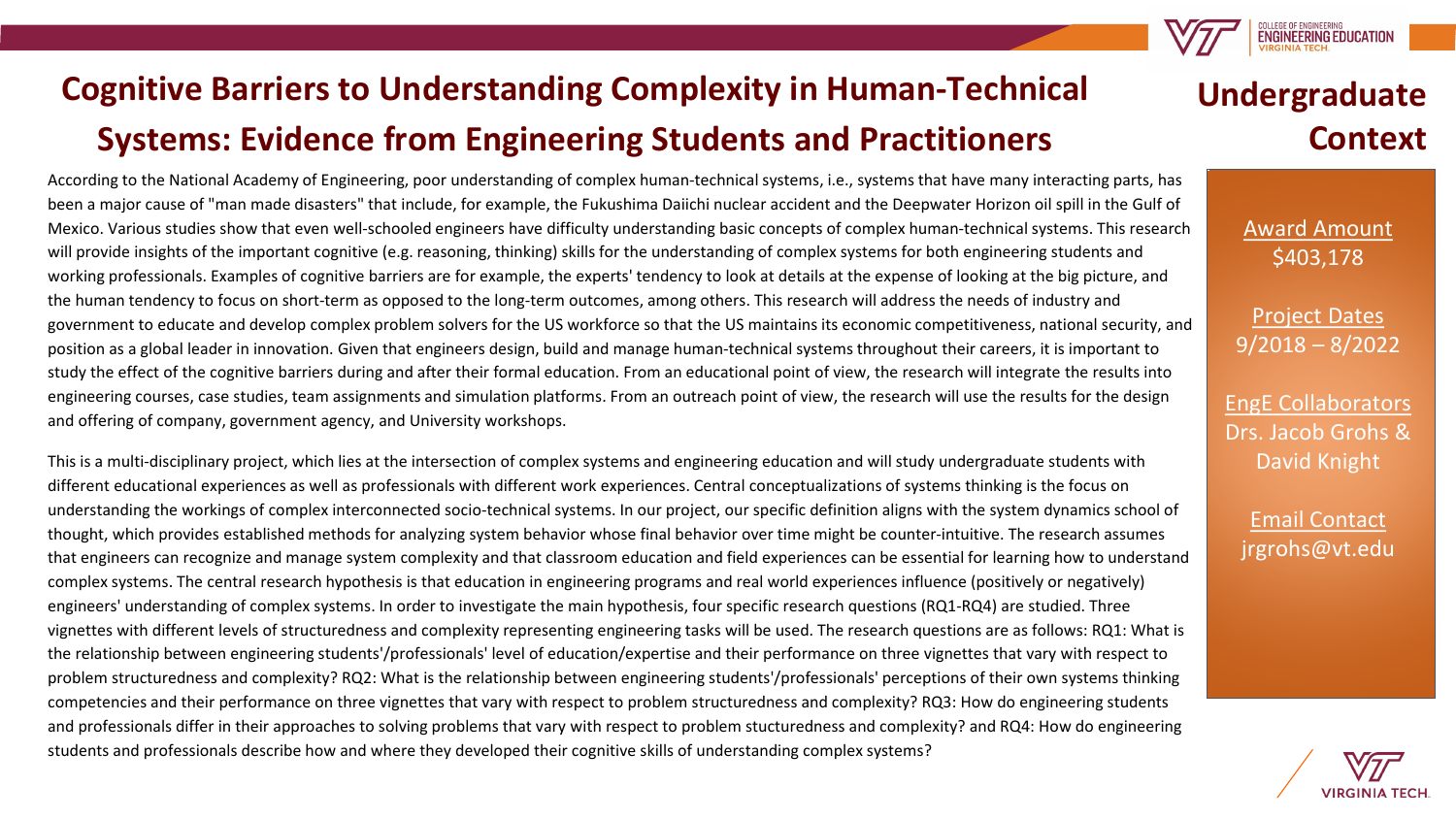#### **Accelerated Learning and Assessment in Engineering Mechanics**

Repeated deliberate practice in problem-solving can increase students' understanding of difficult engineering concepts. In addition, students who receive frequent formative feedback are better able to identify and correct problems with their reasoning. Unfortunately, few undergraduate engineering courses provide students with such opportunities for repeated practice, targeted feedback, and focused tutoring. This project aims to enable these opportunities by developing an automated educational intervention tool for learning engineering mechanics. This open-access, problemsolving interface will provide engineering students with feedback and tutoring, based on their performance on practice exercises. Since all developed materials will be open-source and open-access, the project can also inform and support the work of students and teachers beyond the local institution. By focusing on developing strong analytical problem-solving skills, this project directly responds to industry and the federal government priorities for developing an engineering workforce that is capable of innovative problem solving. Thus, this project has the potential to contribute to the ability of the U.S. to maintain its economic competitiveness and position as a global leader in innovation.

The project will: 1) develop an innovative problem delivery and assessment system and evaluate its effectiveness in meeting specific learning and assessment goals in engineering mechanics; 2) systematically study how this technology-rich problem-solving interface can enhance the learning, teaching, and assessment of complex knowledge through an education research study; and 3) critically evaluate opportunities and barriers to scaling and transferring the innovation across educational contexts. This study should contribute to understanding how technological solutions, such as automated tutoring systems, can enhance learning and assessment of complex knowledge and skills. As a result, this project is likely to have relevance for teaching and learning of other engineering topics, as well as topics in other STEM fields.

# **Undergraduate Context**

**ENGINEERING EDUCATIO** 

Award Amount \$298,535

Project Dates 3/2019 - 2/2022

EngE Collaborators Drs. Nicole Pitterson & Jake Grohs

Email Contact npitters@vt.edu

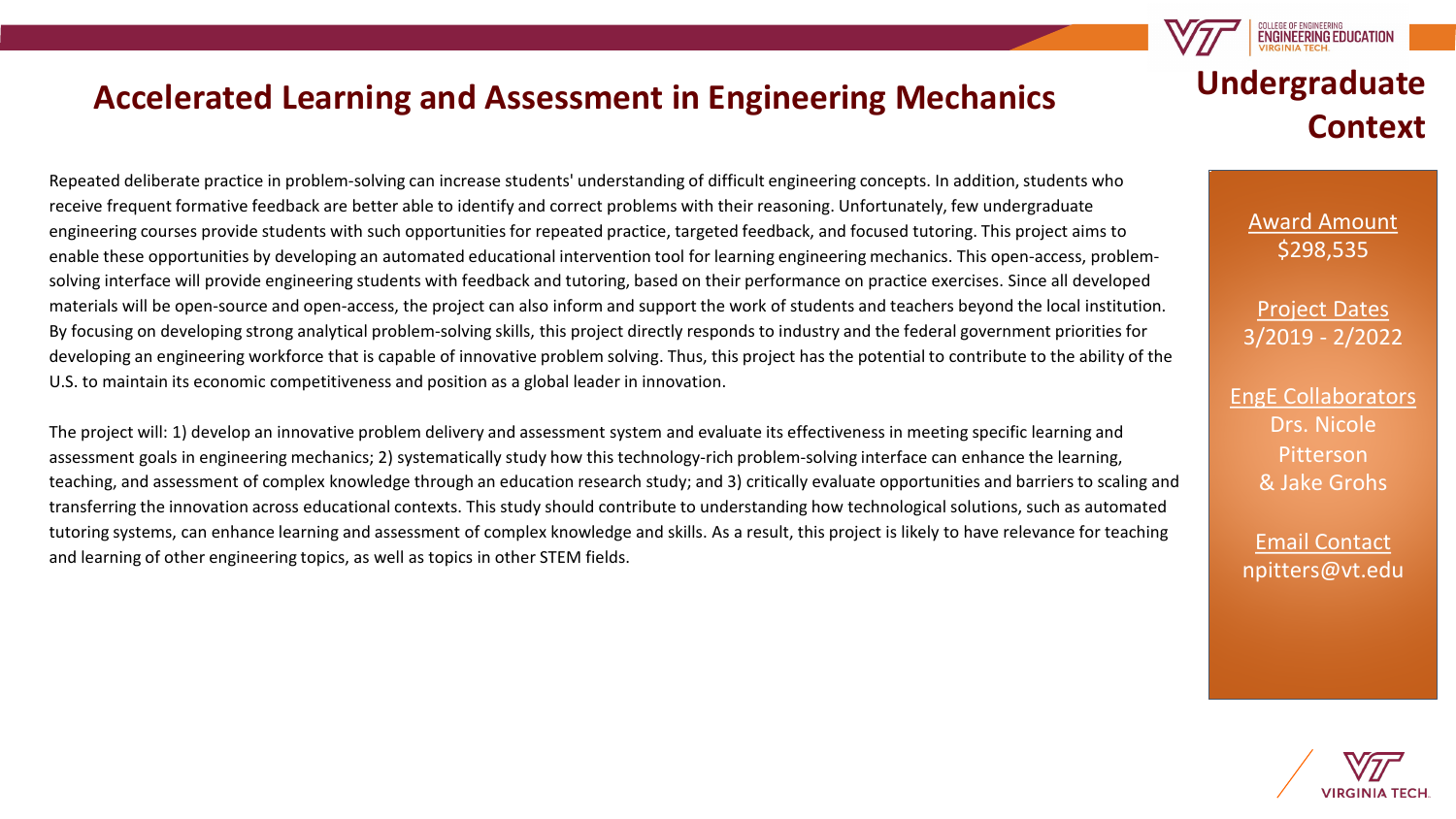# **Impact of Interactive Holographic Scenes in Developing Engineering Students' Competencies in Sensing Technologies**

With support from the NSF Improving Undergraduate STEM Education Program: Education and Human Resources (IUSE: EHR), this project aims to serve the national interest by preparing construction engineering and management students to use modern sensor technologies at construction sites. Over recent years, the construction industry has adopted widespread use of sensing technologies at construction sites, with resulting operational and safety benefits. The use of these sensing technologies has triggered a demand for construction engineering graduates who can enhance industry operations, innovation, and safety through successful deployment of sensor systems. However, it is difficult to prepare a future workforce that is technologically competent in the use of sensing technologies because safety, schedule, and weather-related constraints limit student access to construction sites. This proposal aims to overcome these limitations, in part, by using a mixed reality pedagogical framework combined with holographic telepresence technology. This educational approach is intended to equip construction engineering and management students with competencies in sensor technologies. The project promotes academia-industry partnerships by involving industry practitioners in determining the relevant construction engineering competencies and in developing an appropriate pedagogical approach. The learning activities developed for undergraduate students will also be adapted for use in K-12 programs.

In this project, holographic telepresence is being employed to bring digital participants and remote locations into the engineering classroom in 3D, thereby permitting hard-to-reach construction site personnel and experiences to be imported into the engineering classroom in real time. The goal is to create and assess a pedagogical framework for equipping construction engineering and management students with the competencies required on construction project sites. Specifically, the proposed framework involves projecting interactive holographic scenes of construction sites into the classroom environment, so that students can explore strategies for finding data sensing solutions to industry problems. A mixed method research study will be conducted to answer research questions that address the nature of the expected core competencies of graduating construction engineers and the value of the interactive holographic scenes in training construction engineers. The findings will serve as a guide for developing: (1) an innovative construction engineering and management education curriculum; and (2) a training program tailored towards improving existing construction workforce technical competencies. The plans include investigation of demographic influences on learning and spatial reasoning in the 3D holographic environment, which is likely to yield interesting insights regarding broadening participation in engineering. An important benefit of the project to society lies in the potential to demonstrate that affordable holographic telepresence technology can be harnessed by our educational institutions to provide higher levels of engagement in the STEM teaching and learning process. The NSF IUSE: EHR Program supports research and development projects to improve the effectiveness of STEM education for all students. Through the Engaged Student Learning track, the program supports the creation, exploration, and implementation of promising practices and tools.

## **Undergraduate Context**

**ENGINEERING EDUCATION** 

Award Amount \$299,976

Project Dates 7/2019 - 6/2022

EngE Collaborators Dr. Diana Bairaktarova

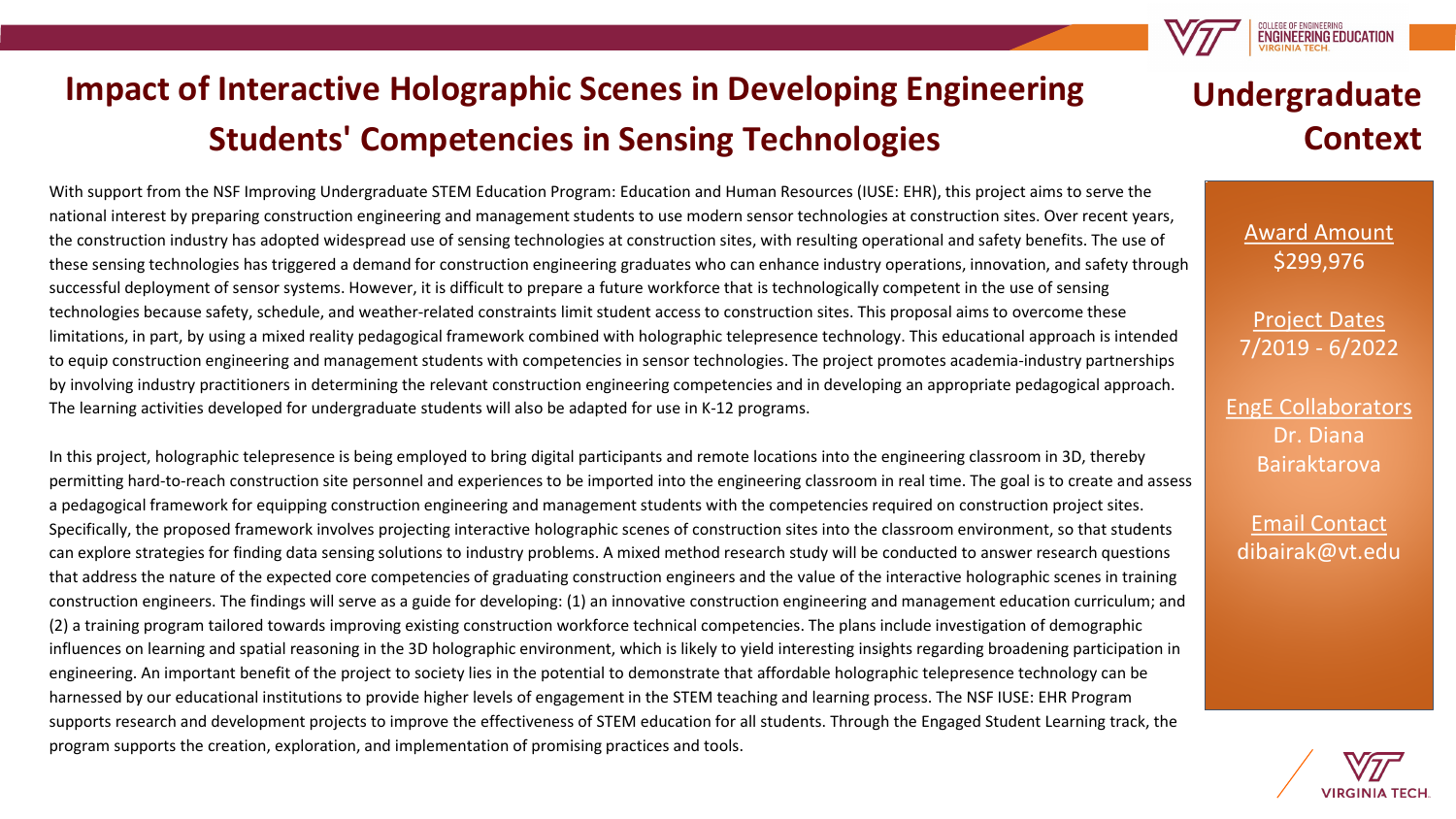#### **Market-driven design concept formation in undergraduate engineers**

Designing successful products requires a balance of many competencies, including technical expertise and business acumen. While undergraduate engineering programs emphasize technical design and analysis, they generally do not adequately teach or discuss marketability, and evidence suggests that engineering students are graduating without a sufficient grasp of the bigger picture of design. At the same time, research in engineering design has resulted in new market-driven design techniques, which provide guidance for design practitioners regarding how to develop products that are both technically sound and marketable. This research project studies the application of market-driven design methods to engineering education, by examining how undergraduate engineering students learn design. It specifically seeks to understand how students' mental models of design develop throughout a third-year design curriculum, which introduces market-driven design concepts through course material and novel interactive tools. By learning more about students' initial mental models of design, as well as how this course influences their conceptions, this project will provide a foundational understanding and recommendations regarding holistic design education for engineers.

To bridge the gap between market-driven design and engineering education research, this proposal explores how students currently understand design as a process before and after exposing them to market-driven design approaches and tools in the context of an engineering design course. The fundamental research questions are: (1) To what extent do undergraduate engineering students' initial conceptions of design account for the market context, such as competition and consumer considerations? (2) In what ways do these design conceptions change after introducing market-driven design techniques and tools in a design course? Data from concept maps (pre- and post-instruction), student reflections on their conceptions of design, and a survey of student perceptions of the course and their understanding of design will be collected and analyzed. This will contribute to a stronger understanding of how students conceptually balance the technical and non-technical elements of design, as well as evidence regarding the value of a constructivism-based educational approach to advancing student understanding of market-driven design. In addition, these research questions will help design researchers to understand the needs of market-driven design methods, as it provides a baseline for how engineers are currently approaching design and how receptive they are to the processes and tools from the research community.

# **Undergraduate Context**

**ENGINEERING EDUCATION** 

Award Amount \$51,918

Project Dates 8/2019 – 7/2022

EngE Collaborators Dr. Nicole Pitterson

Email Contact npitters@vt.edu

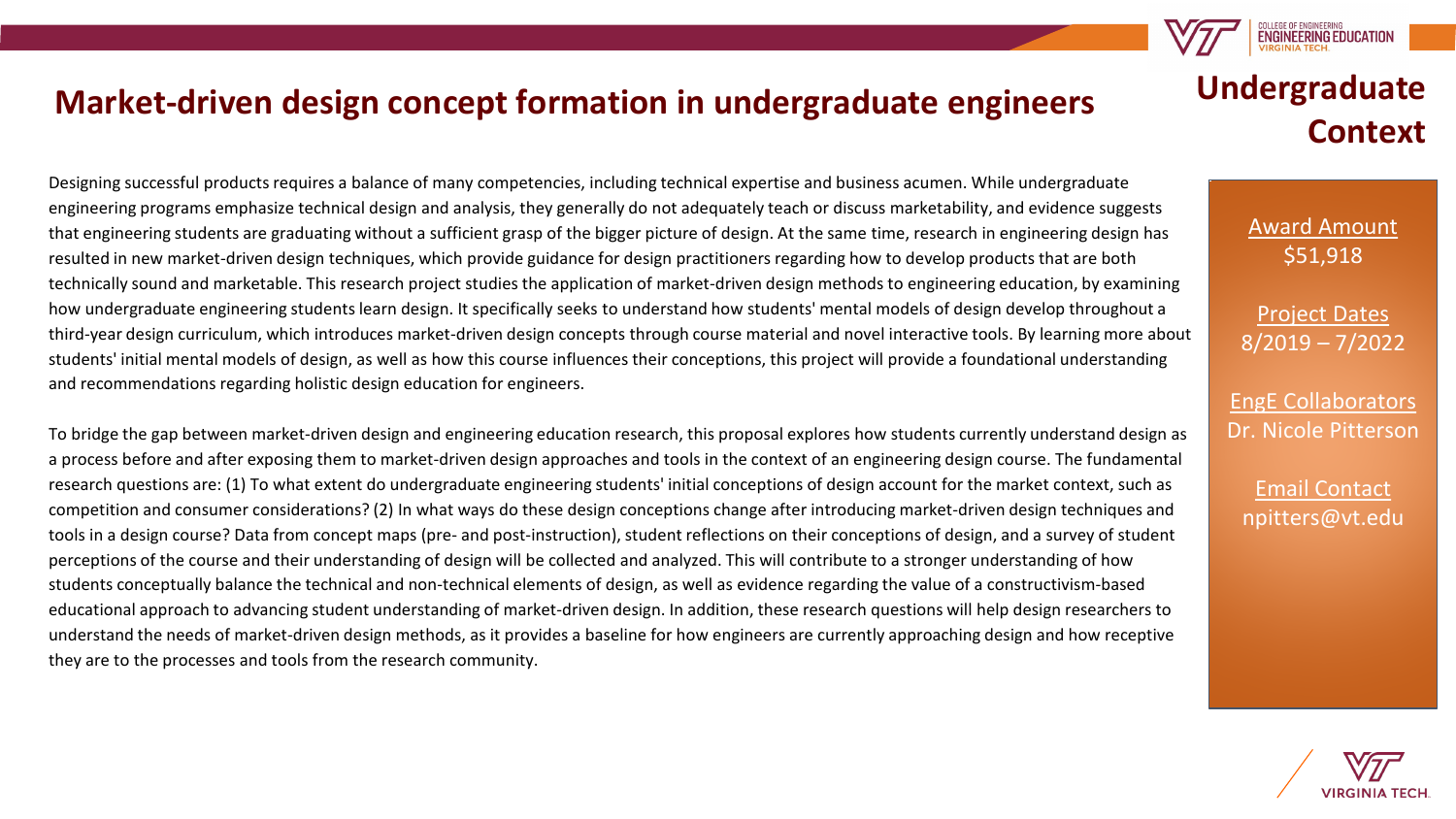# **Writing Education Initiating Identity Transformation in Engineering Students-The Wri2tes Project**

This project seeks to better prepare engineers for professional work by understanding how experiences of learning to write in school help develop students' capacities for engineering judgement and their identities as responsible professionals. The engineering disciplines are rigorous in their application of scientific principles, and these principles are directly addressed in undergraduate engineering classrooms. However, engineers are also called to make decisions that implicitly account for complex criteria, including the welfare of those who use or are impacted by the systems they design and the economic needs of their employers. As a result, in many ways engineering is an art that requires practitioners to routinely navigate difficult tradeoffs that require professional judgments. These judgments include often-conflicting economic, ethical, social, and value-based dimensions, requiring engineers to make well-reasoned decisions for the benefit of society. In order to best serve the public, engineers need to communicate their judgments to engineers, non-specialists, clients, and a variety of others. One key goal in all such interactions will be to convey themselves as competent professionals; either as insiders to other engineers, or as authoritative experts to those seeking their advice. The art of engineering, in short, is tightly bound to the negotiation of engineering identity: engineers must be able to practice engineering as art and develop sound judgments that balance complex, competing objectives or constraints, and they must simultaneously convey these judgments in ways that will help them identify-and be recognized as-engineers. Despite this tight connection, however, little work to date has investigated the relationship between the writing engineering students do and the development of engineering identities, particularly in terms of engineering judgment.

This project addresses this gap by exploring how students' experiences with writing shape their identification with the engineering profession and the way they convey engineering judgments to better ensure that tomorrow's engineering workforce will best serve the needs of public. To investigate the ways students produce engineer identities in written artifacts through which they expect to be recognized as engineers, the project employs a two-phase qualitative case study; Phase 1 uses semi-structured interviews and analyses of student work to explore engineering identity production in writing, and Phase 2 uses those results to design and study assignments intended to more effectively foster engineering identity production in writing. The study is grounded in Gee's use of identity as an analytic lens, Tonso's identity production theory, and Lea and Street's academic literacy approach. In Phase 1, the case studies will focus on the ways students produce engineer identities through their written projects. Course documents (including assignments and related material) as well as instructors' autoethnographic field notes on implementation will provide contextual data for the case. In Phase 2, the insights from the initial cases will be used to design appropriate teaching tools and approaches. Few studies in engineering identity have investigated the role that navigating difficult tradeoffs in writing plays in students' engineering identity construction. In addition, few investigators have examined the ways in which the artifacts students produce reflect the choices students must negotiate during their professional identity development and production. This study contributes to our knowledge of how a critical professional practice-writing-contributes to the development of students' holistic engineering identities in ways that best prepare them to develop products and systems that meet societies needs.

# **Undergraduate Context**

**ENGINEERING EDUCATION** 

Award Amount \$18,257

Project Dates 8/2019 – 7/2022

EngE Collaborators Dr. Marie Paretti

Email Contact mparetti@vt.edu

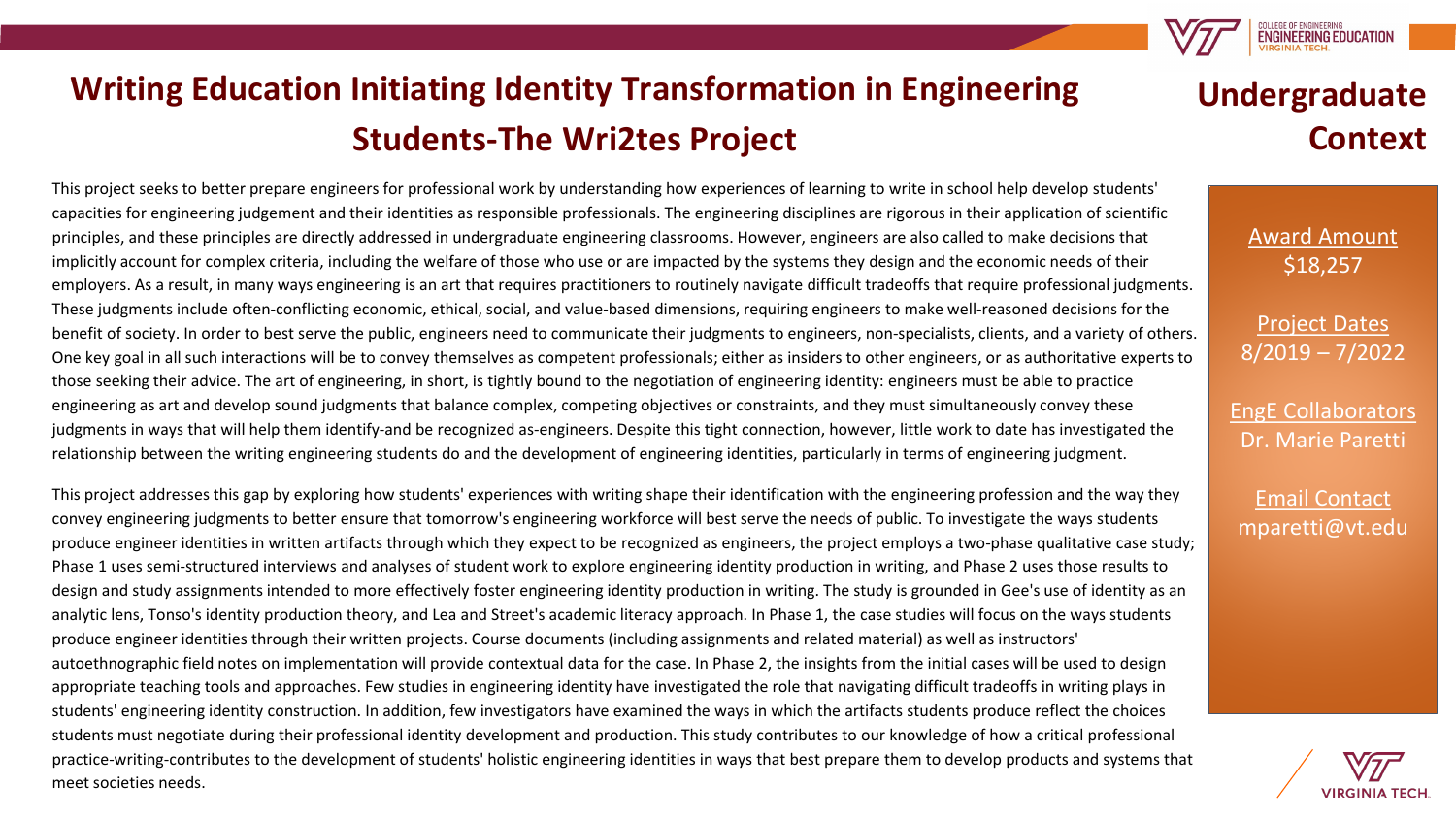

# **Diversifying Paths through Engineering with Extra-/Co-Curricular Participation**

While most current research in teaching and learning is performed in the classroom, evidence suggests that the quality of a student's learning is also affected by experiences outside of the classroom (i.e. extra-/co-curricular experiences). Engineering students in particular have available to them a rich variety of learning opportunities outside of the classroom - such as competition teams, undergraduate research experiences, and service learning organizations - which reinforce and strengthen the knowledge they gain through engineering coursework. The goal of this project is to determine the impact of engineering students' participation in extra-/co-curricular activities on their development into professional engineers. Understanding the specific benefits that engineering-focused extra-/co-curricular programs offer to students will allow those in career and academic advising positions to provide targeted advice to students on how to personalize their pathways through college engineering program, focusing on topics that are interesting to them and finding avenues for strengthening existing skills or learning new ones. The extra-/co-curricular setting also gives students a relaxed, enjoyable opportunity to practice engineering skills in an authentic environment, leading to improved confidence - a feature that is particularly important for students from underrepresented groups in engineering - and a more technically competent engineering workforce. Further, although certain features of the engineering-focused extra-/co-curricular experience may be challenging to reproduce in a classroom setting, other features may provide inspiration for alterative teaching practices which can enhance learning within the classroom.

This project answers two fundamental research questions: (1) What specific features of students' academic and professional development are affected by engineering-focused extra-/co-curricular participation, and (2) What specific features of extra-/co-curricular activities most influence students' academic and professional development' The research has a two-phased design where the first phase implements the Statics Concept Inventory, the Engineering Professional Skills Assessment, and a self-efficacy survey to measure achievement of learning outcomes including mastery of fundamental engineering concepts, development of professional skills, and self-efficacy. In the second phase, participants from Phase 1 are recruited for interviews in order to uncover possible explanations for the research findings in Phase 1. The approach used in this work will lay the groundwork for other scholars in nonengineering disciplines to perform assessments of their own discipline-specific extra-/co-curricular activities to determine if similar patterns exist. The framework used in this research will also allow other scholars to explore factors related to engineering-focused extra-/co-curricular participation which are not covered in this research, for example, determining how the extra-/co-curricular experience uniquely affects engineering students from underrepresented groups.

### **Undergraduate Context**

Award Amount \$59,898

Project Dates 9/2019 – 8/2022

EngE Collaborators Dr. Holly Matusovich

Email Contact matushm@vt.edu

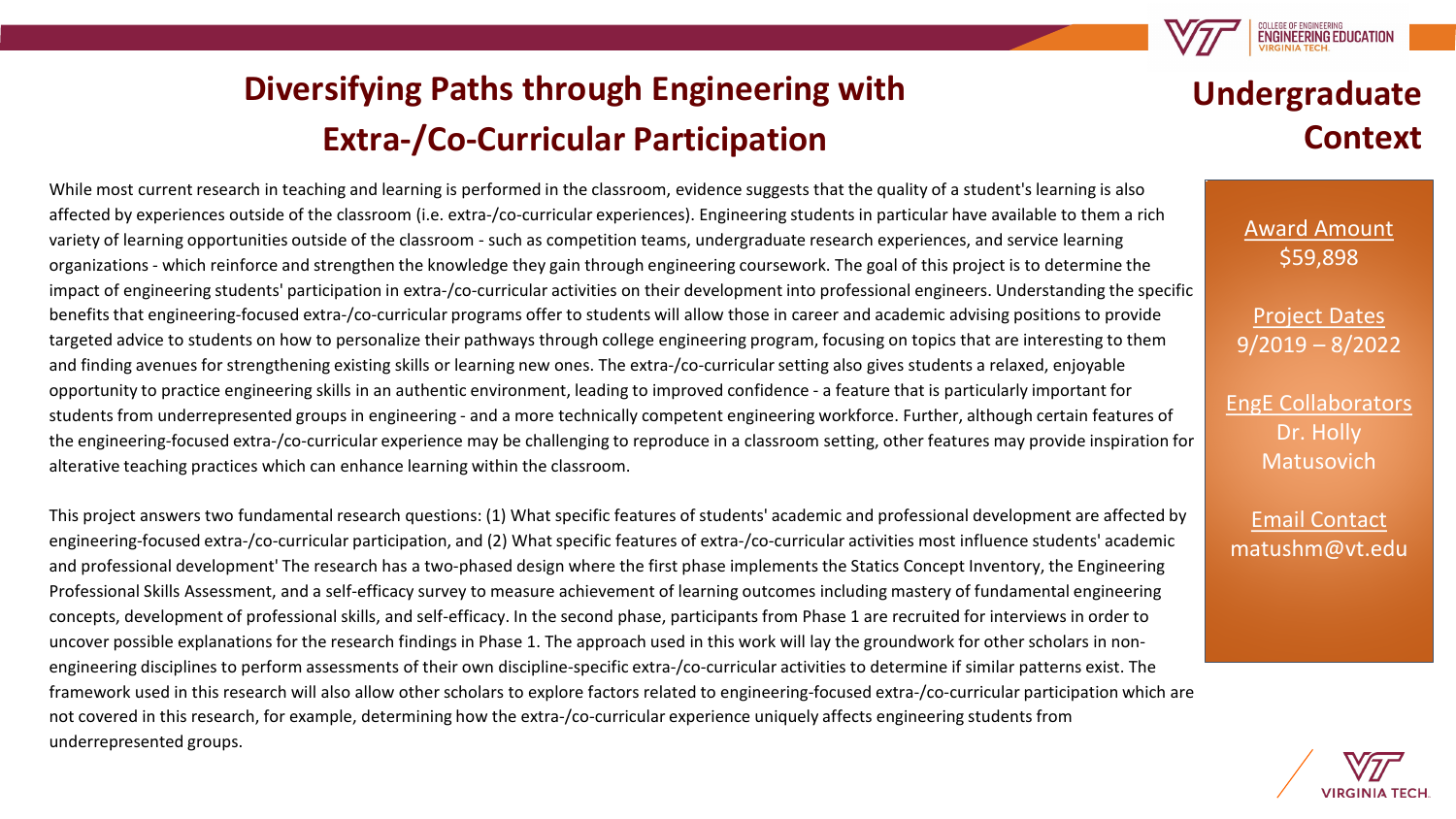# **An Interdisciplinary Approach to Prepare Undergraduates for Data Science Using Real-World Data from High Frequency Monitoring Systems**

With support from the NSF Improving Undergraduate STEM Education Program: Education and Human Resources (IUSE: EHR), this project aims to serve the national interest by improving undergraduate understanding of data science. It will accomplish this goal by incorporating data science concepts and skill development in undergraduate courses in biology, computer science, engineering, and environmental science. Through a collaboration between Virginia Tech, Vanderbilt University, and North Carolina Agricultural and Technical State University, the project will develop interdisciplinary learning modules based on high frequency, real-time data from water and traffic monitoring systems. The project intends to develop a common approach for introducing data science concepts in STEM disciplinary courses. By embedding data science into a variety of undergraduate STEM courses and creating a partnership that includes a Historically Black College/University, this project has the potential to broaden participation in data science, including participation of students from populations that are underrepresented in data science and/or STEM fields.

This project will develop data science learning modules to implement in eight existing STEM courses at the collaborating institutions. The learning modules will be motivated by real-world problems and high-frequency datasets, including a water monitoring dataset from Virginia Tech, and transportation and building monitoring datasets from Vanderbilt. The learning module topics will include: Interdisciplinary Learning, Data Analytics, and Industry Partnerships. These topics will facilitate incorporation of real-world data sets to enhance the student learning experience and they are broad enough that they can incorporate other data sets in the future. The project aims to develop and implement an interdisciplinary collaborative approach to support undergraduate students in developing data science expertise through their disciplinary course work. Such expertise will better prepare students to enter the STEM workforce, especially those STEM professions that focus on smart and connected computing. The project will investigate how and in what ways the modules support student learning of data science. The project will also investigate how implementation of the modules varies across the collaborating institutions. It is expected that the project will define key considerations for integrating data science concepts into STEM courses and will host workshops to introduce faculty to these considerations and strategies so they can incorporate the learning modules into the STEM courses that they teach. The project collaborators will provide the framework for generalizing and transferring the learning modules to other STEM education communities, thus broadening the scope and the impact of this project beyond the three collaborating institutions. The NSF IUSE: EHR Program supports research and development projects to improve the effectiveness of STEM education for all students. Through the Engaged Student Learning track, the program supports the creation, exploration, and implementation of promising practices and tools.



**ENGINEERING EDUCATION** 

Award Amount \$900,195

Project Dates 10/2019 - 9/2023

EngE Collaborators Dr. Vinod Lohani

Email Contact vlohani@vt.edu

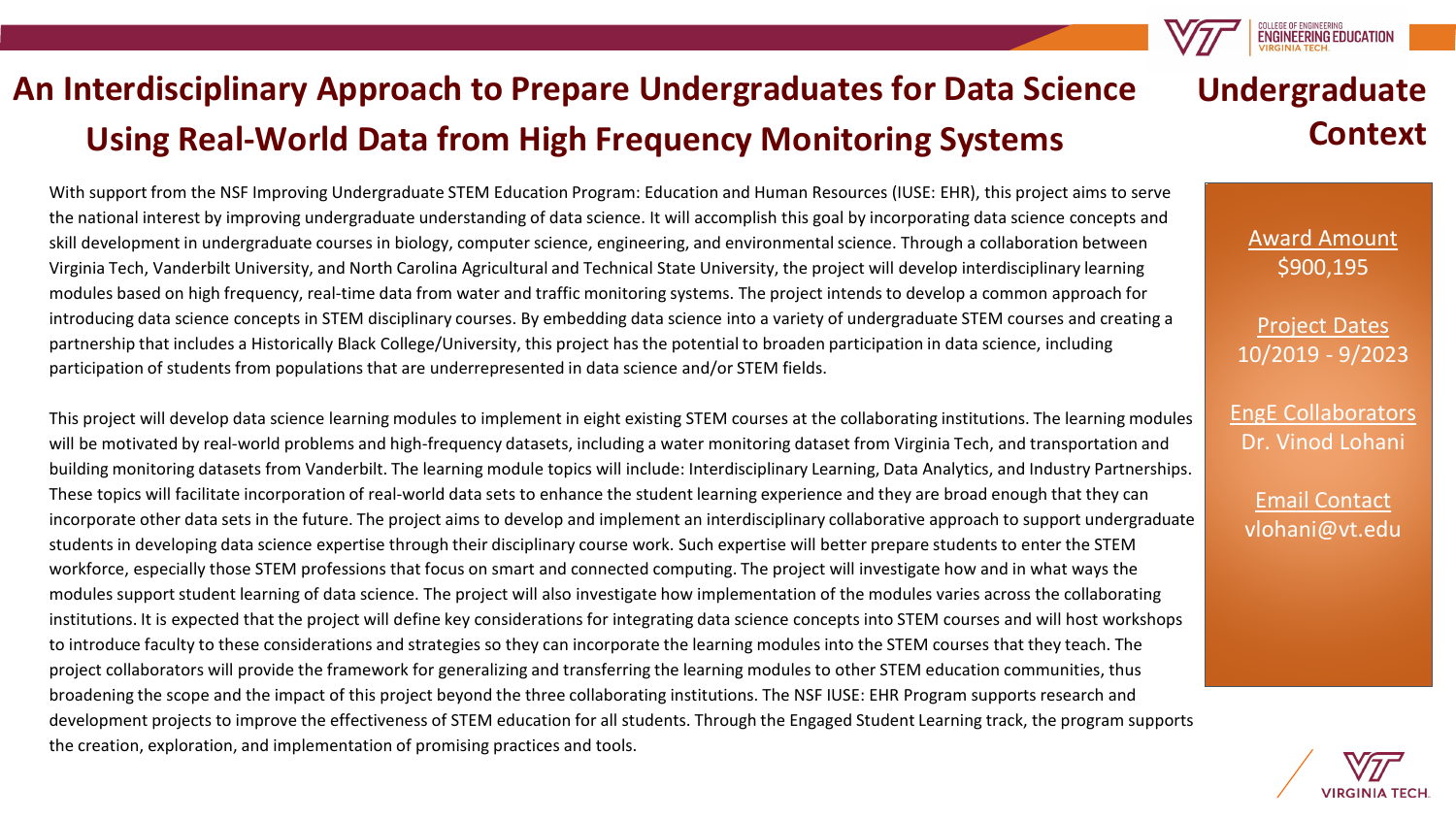# **Responsive Support Structures for Marginalized Students: A Critical Interrogation of Navigational Strategies**

Fostering educational environments that empower every student to access available and necessary resources in their pursuit of undergraduate engineering degrees is a national imperative. To support this goal, colleges and universities provide numerous forms of student support intended to increase the retention and graduation rates of its undergraduate engineering students (e.g., peer mentoring programs). Because of the current lack of diversity in engineering, support often focuses on marginalized groups, such as Black and Latinx students. However, student outcomes and previous research reveals the need for more responsive student support tailored to individual students? needs. Accordingly, the aim of this CAREER project is to advance the extent to which the engineering education community understands how marginalized students 1) navigate undergraduate engineering programs, and 2) make decisions with respect to seeking help. The study will provide information directly to student support services. By understanding the experiences and decision-making of Black and Latinx students, colleges and universities can support educational environments that are more responsive to the potential diversity of the student populations. The impact of this work will be the more intentional use of university investments and resources focused on broadening participation in engineering.

This CAREER award is a multi-case study which seeks to: (1) compare the support systems and navigational strategies across four universities of undergraduate engineering students? responses to challenging situations (e.g., receiving poor grades, needing a recommendation letter), and (2) critically interrogate the effectiveness and appropriateness of different navigational strategies as defined by the students themselves. Primary data sources include institutional documents (e.g., program descriptions) from academic units and interviews with marginalized students. Data analysis is informed by person-environment fit theory. This project will introduce person-environment fit theory to scholars and practitioners who focus on marginalized students in engineering, and significantly advance fundamental knowledge of the strengths and deficiencies within university support structures and processes. The results of the study will inform the development of Situational Judgement Inventories for undergraduate engineering students, which will be openly shared, and seminars and workshops for educators and administrators.

# **Undergraduate Context**

**ENGINEERING EDUCATIO** 

Award Amount \$570,901

Project Dates 5/2020 - 4/2025

EngE Collaborators Dr. Walter Lee

Email Contact walterl@vt.edu

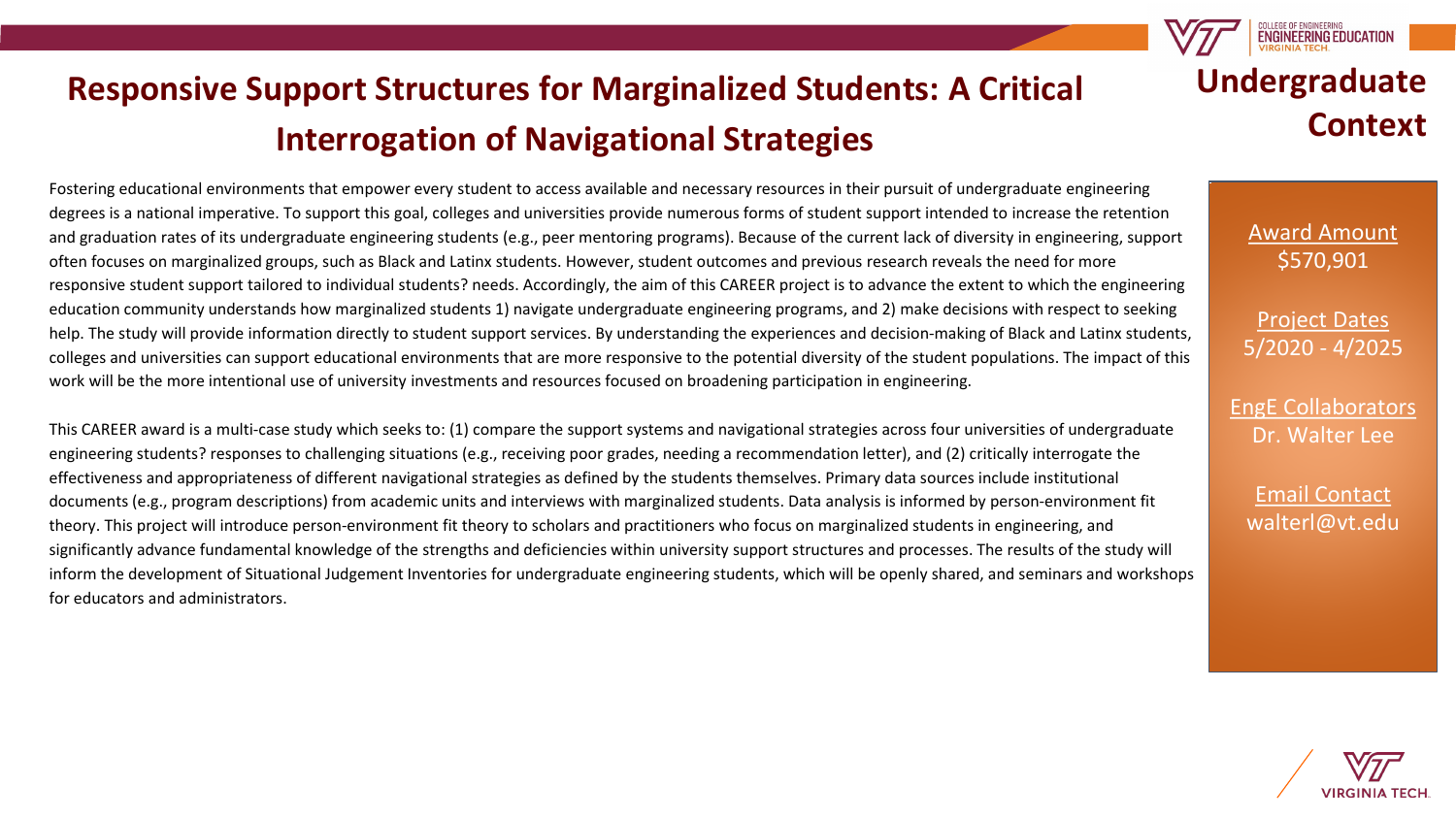

# **Leveraging Design Thinking to Deal with Ambiguity Embedded in Data-Driven Engineering Problems**

We introduce a pedagogical approach to promote engineering design thinking in conceptual courses to better prepare engineering students to join a contemporary STEM workforce. Using a case study approach, our specific aim is to advance our understanding of how engineering design can be leveraged to solve ambiguous, data-driven engineering problems presented in an undergraduate probability and statistics course while influencing students' approach to conceptualizing, solving, and communicating solutions to introductory probability and statistics problems. There are two research questions guiding this study. First, "In what ways might the content, assessment, and pedagogy of an introductory probability and statistics course be modified to facilitate design thinking and tolerance for ambiguity among undergraduate engineering students?" Second, "To what extent can the development of design thinking influence engineering students' tolerance for ambiguity when dealing with data-driven engineering problems?" The proposed case study includes three phases. During the redesign phase, the research team will critically examine an existing probability and statistics course design and adapt the content, assessment, and pedagogy to reimagine how the course concepts are introduced and evaluated in a way that also includes an emphasis on design thinking. Then, the course will be redesigned around a semester-long project that will require student teams to: select among options for an openended project, leverage design thinking and course concepts learned to address the problem, and communicate their results to stakeholders. During the implementation phase, the research team will implement the pedagogical innovation, and collect qualitative and quantitative data to address the research questions. Qualitative data will include pre-post scores on the Tolerance for Ambiguity Scale. During this final phase, the data will be analyzed and the results will be disseminated to colleagues on the University of South Florida campus and to the broader engineering education community via conference proceedings and a journal publication. We expect our findings to not only impact how engineering courses are taught at the focal institution, but also lead to insights that can be leveraged by other engineering education scholars. In addition to producing insights situated in the engineering education literature, the mentor-mentee relationship inherent in this RIEF project is designed to extend the community of engineering education scholars.

### **Undergraduate Context**

Award Amount \$74,814

Project Dates 7/2021 – 6/2023

EngE Collaborators Dr. Jeremi London

Email Contact jslondon@vt.edu

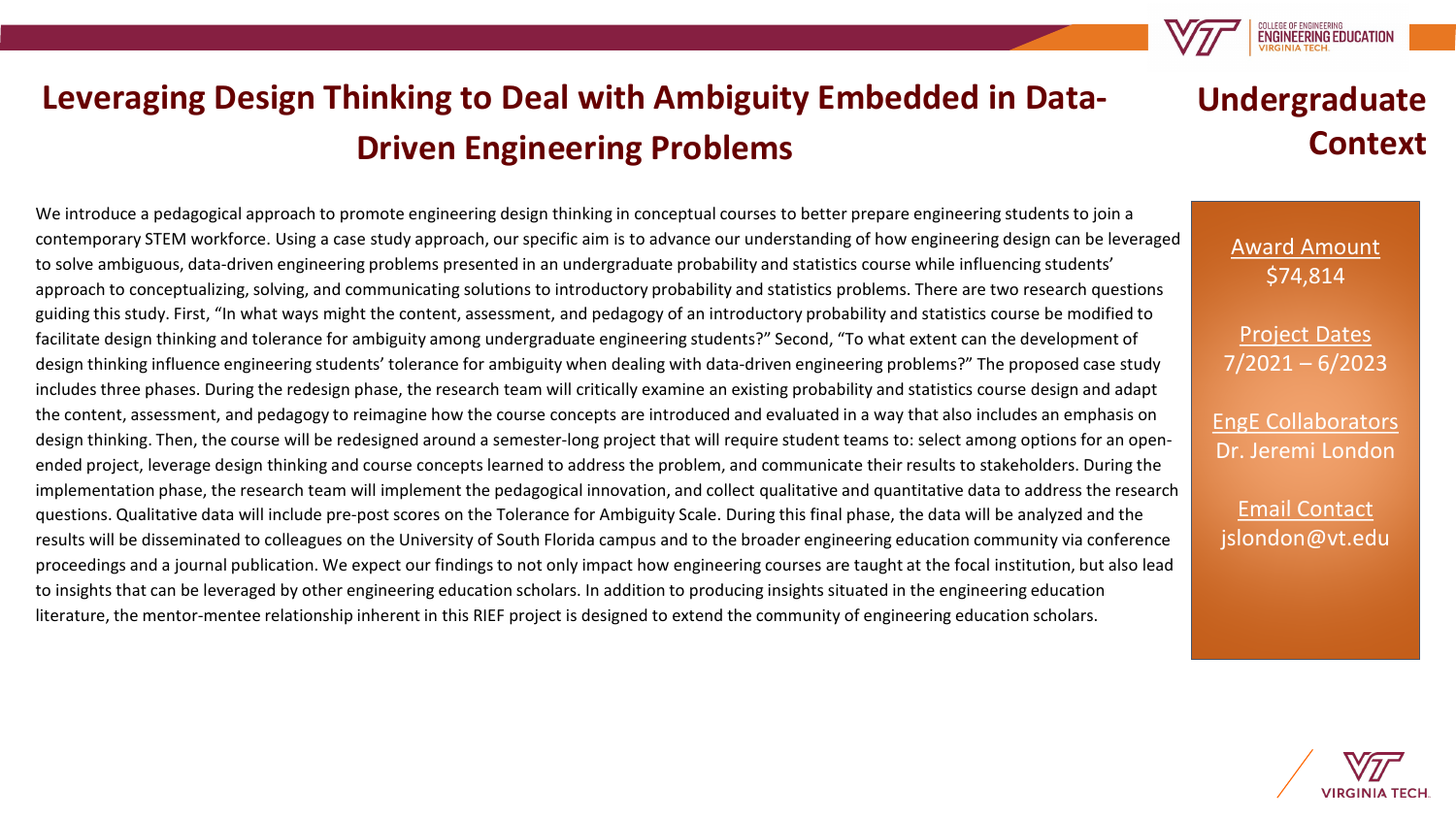#### **Faculty Assessment Mental Models in Engineering Education**

The process of forming engineers is an iterative one that requires feedback to indicate developmental progress and identify areas for improvement. A primary source of feedback comes from assessment, which can play many roles in engineering education: a signal to students of what they do and do not understand about a concept; feedback to instructors about students' conceptual understanding as well as what may or may not be working regarding their own teaching approaches; and information to administrators and prospective employers evaluating students' abilities. Although assessments function as a linchpin in the formation of engineers, it is unclear how faculty members - i.e., the individuals typically designing and implementing these assessments think about this pertinent signaling mechanism. Because faculty members often have autonomy in making course decisions, understanding how they think about assessments is essential to establish the foundation on future efforts in promoting diverse and improved assessment approaches in engineering education. To better understand how faculty think about and make decisions on assessment, we have designed a three-phase study that uses interviews, surveys, and natural language processing techniques to gather extensive data from a diverse sample of faculty who will undoubtedly have diverse views on students and assessment. The outcomes of this study will include characterizing faculty mental models of assessment and how those models inform instructional decisions. In developing these outcomes, we will also identify potential biases, misconceptions, and problematic, systemic patterns in assessment implementation. The knowledge generated through this project will inform better faculty training and policies to advance this vital area in the formation of engineers.

To characterize faculty mental models and how they inform decision-making regarding assessment, we will engage in a three-phased, multi-method study. Drawing on exploratory interviews, Phase 1 will map the landscape of mental models that faculty members might have related to assessment. Phase 2 will draw on the initial interviews and add experience sampling methods to expand this mapping to connect those mental models with decisions made by faculty related to assessment over the course of a semester. Phase 3 will use a survey to expand the study sample in order to support inferential statements about the population of engineering faculty members in US engineering education ecosystems more broadly with regard to mental models and decisions related to assessment. This study will make several important contributions regarding intellectual merit. First, our study will identify a range of mental models that faculty engage in assessment-related decision-making, providing a view of the current state in engineering education. Second, building on these findings, we will illuminate the connections between these central instructional decisions and deeper perspectives that faculty members wield. Third, from a methodological perspective, we will implement ground-breaking methods that combine experience sampling methods (ESM) and natural language processing (NLP) and provide a model for other researchers in engineering education to do the same.

## **Undergraduate Context**

**ENGINEERING EDUCATION** 

Award Amount \$570,901

Project Dates 9/2021 - 8/2024

EngE Collaborators Drs. Andrew Katz & Holly Matusovich

> Email Contact akatz4@vt.edu

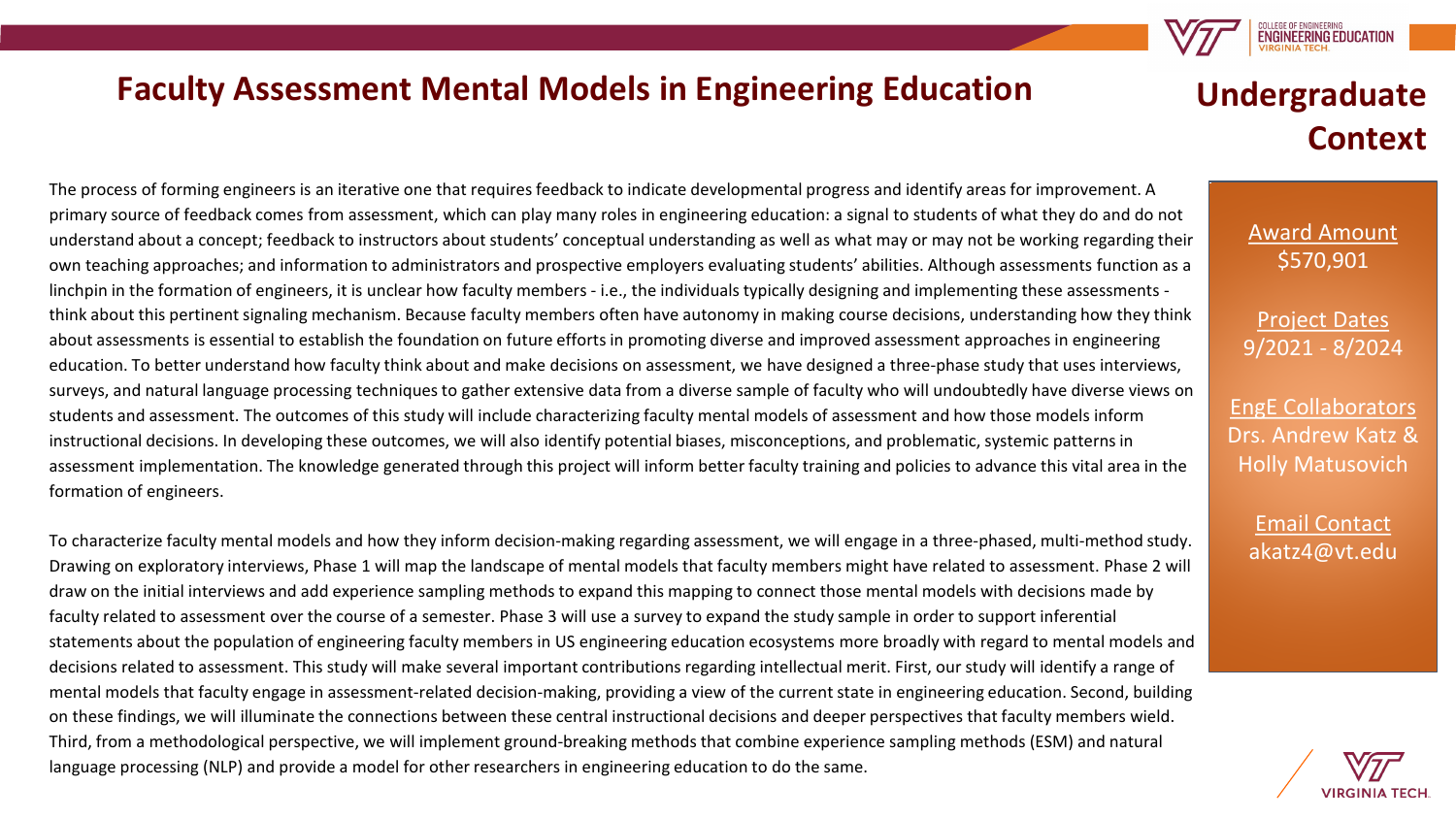# **NRT: Disaster Resilience and Risk Management (DRRM) - Creating quantitative decision making frameworks for multi-dimensional and multi-scale analysis of hazard impact**

Every human being can be impacted by a disaster, especially in coastal areas. At present, six out of ten people live near the coast and are susceptible to hurricanes, tsunamis, and other hazards. Coastal and other hazards also threaten economic and geopolitical stability, and national security. Hurricanes Sandy (2012) and Katrina (2005) and the Tohoku tsunami (2011) and Typhoon Haiyan (2013) are reminders of the immense long-term impacts such hazards pose. Despite the accelerating risk of such events, resource allocations and coping strategies are often complicated and by varying stakeholder interests. This National Science Foundation Research Traineeship (NRT) award to Virginia Tech will synthesize expertise in science, engineering, planning, and business to address the critical issue of growing disaster losses attributed to both natural and man made hazards. The program will train a new community of multi-disciplinary researchers, practitioners, and leaders at the master's and doctoral levels. Over five years, the project will support 26 trainees on NSF stipends, and an estimated 150 additional students will participate in at least one element of the program. Each trainee will pursue a degree through existing academic entities at Virginia Tech or through the university's new Individualized Interdisciplinary PhD program.

The project will develop new transdisciplinary approaches critical for advancing knowledge and understanding of disaster-resilience and risk management across different STEM and non-STEM disciplines. The involved faculty are not only experts in their own disciplines, but also have a shared history of transdisciplinary disaster-resilience and risk management research and education. Trainees will work with faculty and each other to develop innovative, comprehensive, inclusive, and sustainable methods and practices that seek to mitigate disasters emanating from natural and manmade hazards. Trainees will also learn about and lead stakeholder engagement exercises that explore how people and institutions respond to disasters and risk. Integration of student research with stakeholder interaction and engagement provides a novel and potentially transformative educational component that could be replicated in other transdisciplinary graduate programs. Intentional training in the societal context in which disasters unfold has the potential to deepen communications among disaster-resilience and risk management professionals and researchers and the communities they serve. Educational innovations include, i) integrating research and education through a unique approach to stakeholder engagement, ii) emphasizing intentional development of transdisciplinary thinking, and iii) integrating faculty and graduate students into a community of practice that fosters diversity and inclusion. The result will be diverse, globally competitive scholars who understand the fundamental aspects of disaster resilience and its broader implications outside traditional STEM fields.

### **Graduate Studies Context**

**ENGINEERING EDUCATION** 

Award Amount \$3 million

Project Dates 9/2017 - 8/2022

EngE Collaborators Dr. Marie Paretti

Email Contact mparetti@vt.edu

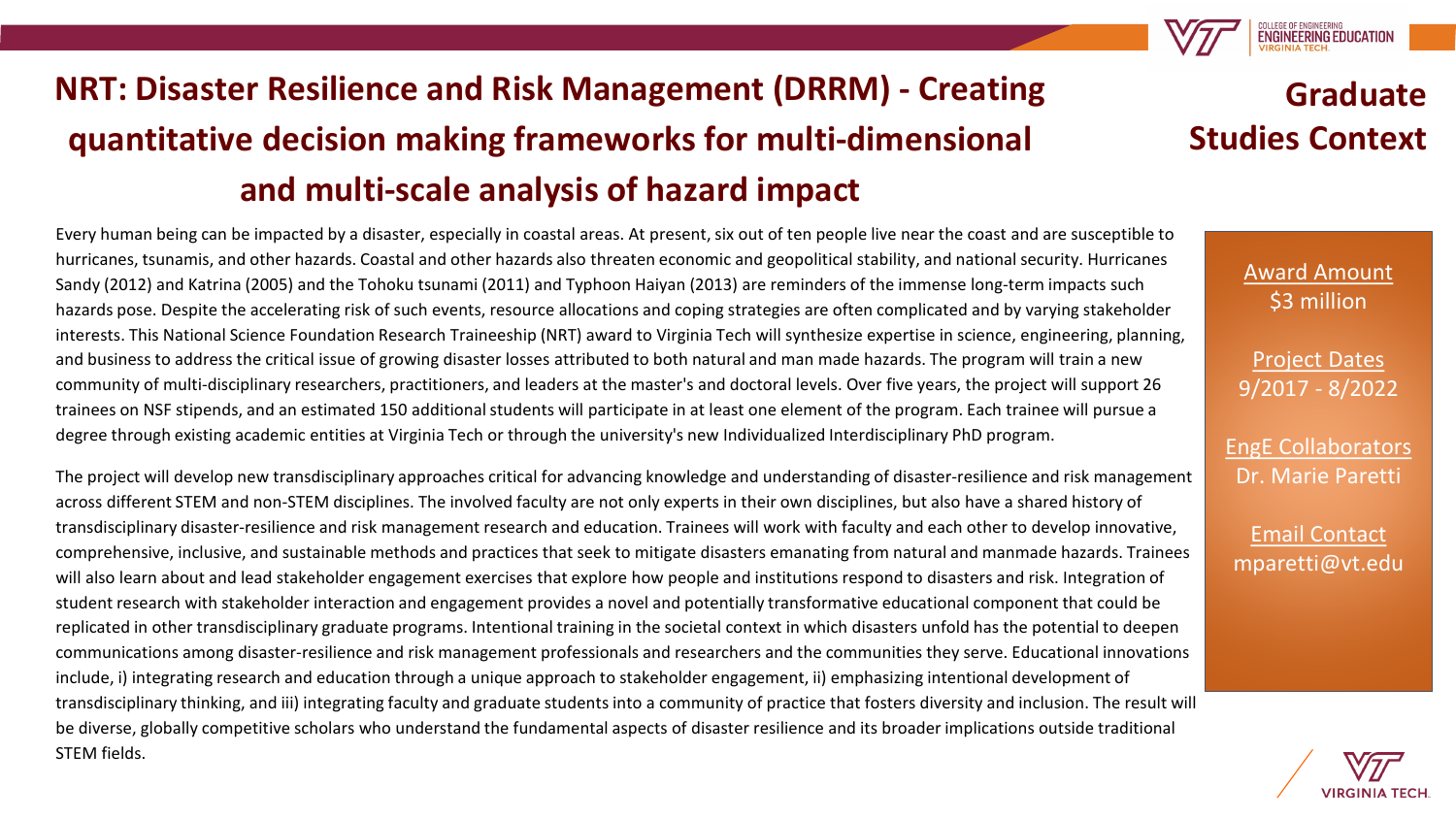

# **Learning from the PROSE: Exploring professional organizations' role in supporting Black engineering student success**

Despite millions of federal investments to broaden participation, Black students continue to be underrepresented at all levels of engineering. Existing research not only provides evidence of the barriers to undergraduate engineering degree completion, it also reveals factors that positively influence the academic outcomes of high-achieving Black students. Factors like being more socially integrated on campus and being conscious of one's racial identity are among them; and involvement in certain types of professional organizations on campus provide a context for both of these factors to occur. As part of Learning from the PROSE (Professional Organizations Supporting Excellence), the aim of this study is to understand how students' engagement with identity-related organizations like the National Society of Black Engineers (NSBE) and those that makeup the National Pan-Hellenic Council (NPHC)- contributes to the successful completion of engineering programs. This project is focusing on the experiences of those who have already successfully completed their undergraduate education, namely Black graduate engineering students. The findings from this study will advance our understanding of the unique role identity-related organizations play in promoting the success of one of the least represented groups in engineering. The explicit focus on Black engineering graduate students who have graduated from a range of institutions allows us to deeply explore similar dynamics in different contexts. By extension, this will allows us to develop a robust set of strategies for supporting minority students at all levels of education, reinforce the efforts of professional organizations that align with various dimensions of their identity, and shed light on pathways to the professoriate.

Although Black people represent approximately 13% of the U.S. population and are one of the fastest growing demographics in the nation, they made up less than 4.4% of engineering degree recipients at the undergraduate, Master's and doctoral levels during the 2015-2016 academic year. This work will learn from Black engineering graduate students that have successfully navigated engineering environments and self-selected to continue study in a graduate engineering program. Using the Model of Co-Curricular Support and Community Cultural Wealth as theoretical underpinnings, this qualitative and video-based research project will investigate how engagement in identify-related organizations as undergraduate students contributed to the successful navigation of their engineering programs. More specifically, this project aims to investigate the mechanisms by which professional organizations provide the critical professional and psychosocial support that contribute to the development and success of Black engineering students using a three-phase approach: performing a systematic literature review, conducting phenomenological interviews, and exploring novel means of dissemination. Although existing research typically investigates such experiences while being enrolled in undergraduate engineering programs, using a phenomenological approach, this study takes a comprehensive and reflective view that can only be obtained after the experience is over. Moreover, relying on a mixture of qualitative and video-based methods provides the basis for disseminating the research findings in traditional and novel ways. This study will uncover critical aspects of access to networks and support systems from the perspective of Black engineering students that have demonstrated persistence while highlighting partnership opportunities among existing on-campus programs that could promote a shift away from the siloed approaches to supporting student success.

### **Graduate Studies Context**

Award Amount \$675,000

Project Dates 9/2018 – 8/2022

EngE Collaborators Dr. Jeremi London

Email Contact jslondon@vt.edu

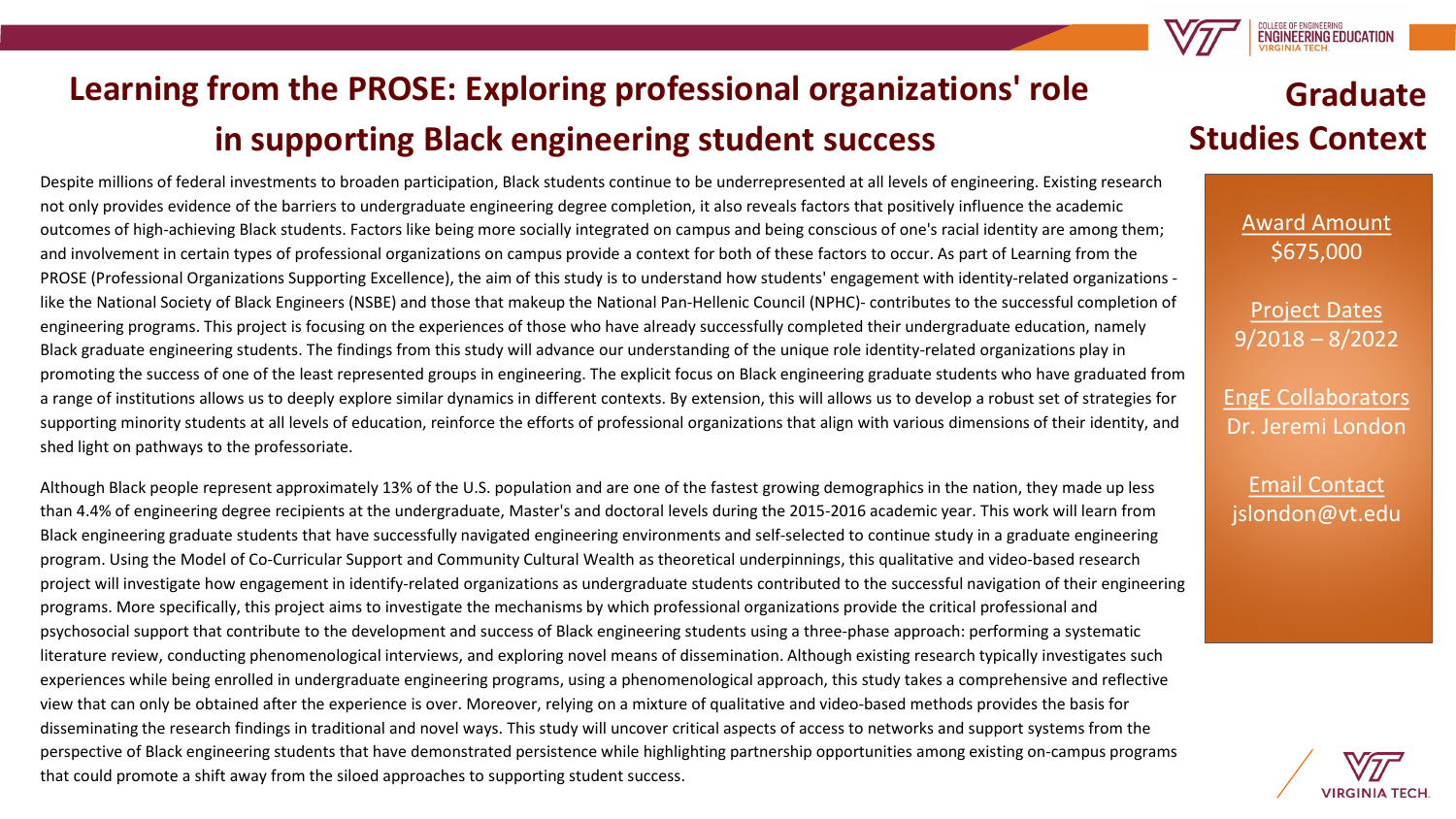#### **Rising Doctoral Institute**

Research has shown that underrepresented historically underrepresented racial and ethnic groups (African American, Hispanic American, Native American, and Pacific Island) are finishing the doctorate in engineering in lesser rates than their majority peers. For every seven doctorates in engineering granted to majority students, only one minority will obtain one. To address this problem, we developed the Rising Doctoral Institute (RDI) which aims to provide a timely and preparatory experience for rising doctoral students in engineering to address issues related to transitioning into the PhD encountered by underrepresented students. However, we understand that a single intervention will not change the landscape for underrepresented PhD students. For this reason, our proposed project aims to develop a research-based intervention model of this preparatory experience and develop a community of practice among institutional partners to develop and adapt this model for local contexts. Integral to the project is an investigation of the dynamics of academic systems and how implementing programs like the RDI can influence systemic change within the institution. Thus, the goals of the proposed project are to (1) research the effect of early interventions for doctoral students on the transition into the engineering doctorate, and (2) develop sustainable models for institutions to implement on their campus to help underrepresented students? transition into the doctorate.

The intellectual merit of this project lies in the integrated research-to-practice design. Using quantitative and qualitative research methods, we will uncover the factors that lead to a successful transition into the doctorate among underrepresented students as well as strategies for designing context-appropriate local RDIs. To meet these goals, we designed a five-year project. In year 1, we will host an RDI modeled after a pilot program hosted in 2019 and invite representatives from five collaborating institutions to observe and coach them as they develop an RDI-type intervention for their institution. In year 2, the collaborating institutions will each host an RDI-type intervention at their institution, and the RDI PIs will serve as on-site consultants helping the collaboration institutions address the needs of incoming underrepresented graduate students. In year 3, we will host a showcase with the initial collaborating institutions to overview different models of the RDI and scale the project to up to 20 new institutions to develop their versions of the RDI. We will also develop the network of institutions hosting RDI interventions through mentor group sessions. In years 4 and 5, we will nurture this community of practice led by the five initial collaborating institution leaders and develop products based on the research findings such as evaluation tools for measuring the impact of RDI, guides to hosting support programs such as the RDI, and guides for mentoring doctoral students entering the PhD. Over five years, this project has the potential to positively impact the doctoral degree completion rates of approximately 1,500 underrepresented doctoral students who will participate in an RDI implementation and 50 leaders from collaborating institutions across 25 institutions. The research outcomes include: 1) research-based variations on an intervention model for rising underrepresented doctoral students in engineering, 2) data on the impact of such early interventions in the transition of underrepresented doctoral students into the doctorate, and 3) a research-based model to assist institutional leaders with developing sustainable support structures and systems for incoming PhDs at their institutions.

### **ENGINEERING EDUCATION Graduate Studies Context**

Award Amount \$370,948

Project Dates 1/2021 - 12/2025

EngE Collaborators Dr. Holly **Matusovich** 

Email Contact matushm@vt.edu

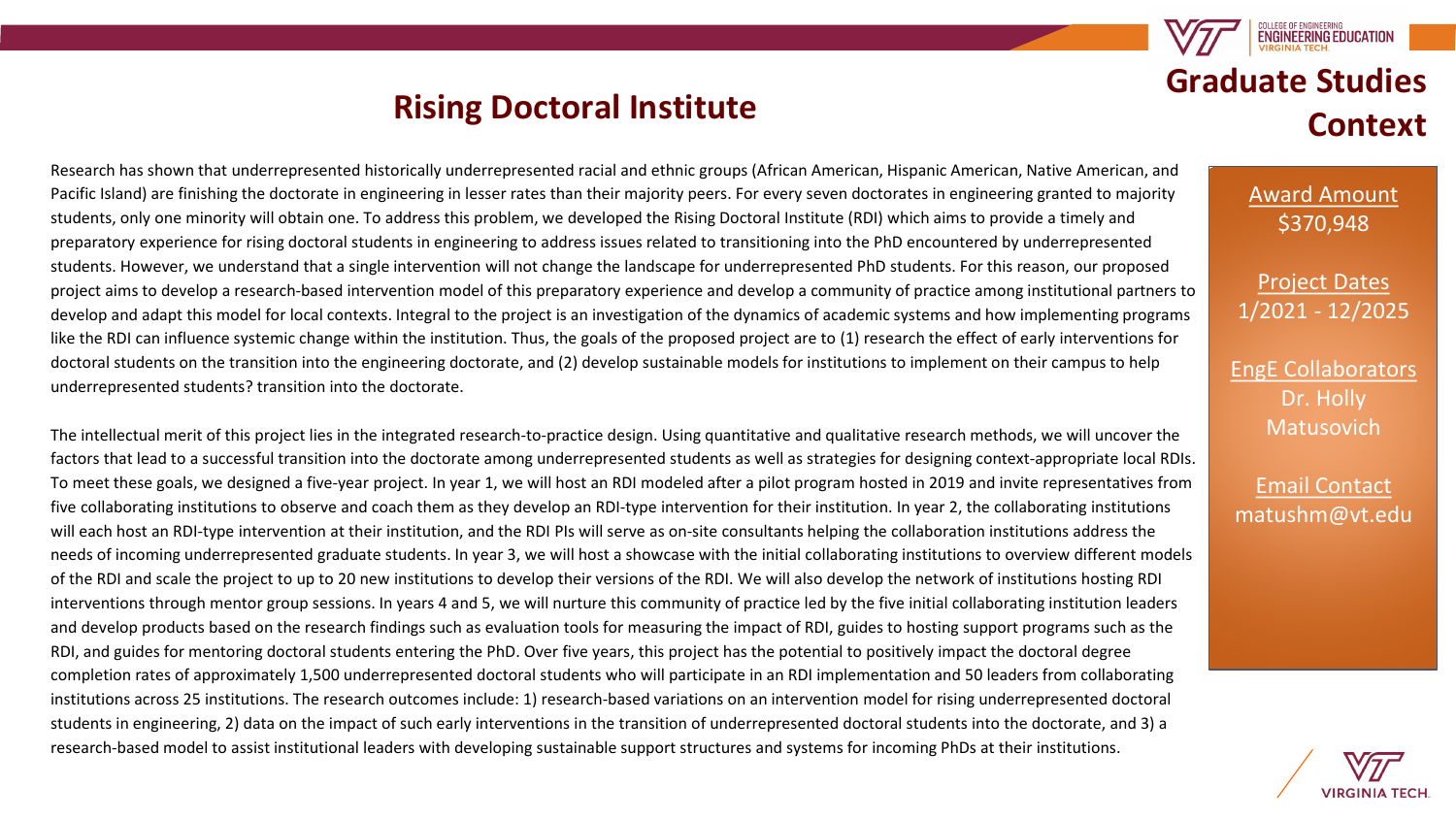

#### **Non-Academic Career Paths of Master's & PhD Engineers**

Most engineering Master's and PhD graduates will enter careers in sectors such as industry and government, yet research and resources focused on graduate education have historically focused on preparation of future faculty members in academia. This project will meet the call for enhancing the professional preparation of engineers by focusing on non-academic career pathways of both Master's and PhD students in engineering. Advanced engineering degrees are becoming increasingly important in these non-academic sectors for both individual career trajectories as well as for continued competitiveness within the global innovation landscape. The project will identify how graduate programs can better support students for these careers so that they may successfully and quickly make contributions in their new positions. Additionally, both industry and government have emphasized the need to broaden participation in engineering, and this project will pay particular attention to the experiences of how minoritized graduate students may be best supported on their career paths. The project aligns closely with the goals of the Professional Formation of Engineers funding program "to create and support an innovative and inclusive engineering profession for the 21st century." At its core, the project aims to understand and identify ways to enhance the professional formation of engineers at the graduate level so that they are best prepared to transition successfully into the nonacademic workforce.

This project will seek to understand: 1) how recent alumni of engineering graduate programs describe being exposed to, preparing for, and making decisions about nonacademic careers, and 2) how engineering faculty, staff, and administrators support students to prepare for such careers. The project will use an ecological theoretical framework to organize data collection and analyses, which will allow the investigators to consider individual decisions within broader systems and environmental factors that influence engineering graduates' pursuit of non-academic careers. The project will triangulate multiple data sources to understand the issue from different perspectives. First, the investigators will conduct national-scale quantitative analyses of non-academic career pathways in engineering using the Survey of Earned Doctorates (SED) and Survey of Doctoral Recipients (SDR) and provide benchmarking data to all institutions with engineering graduate students. Second, the investigators have purposively sampled four institutions that are active members of multiple engineering research centers (ERCs) and/or Industry-University Cooperative Research Centers (IUCRCs) and, as such, are well positioned to support career pathways for engineering graduate students beyond the academy. This project will investigate experiences of alumni, center directors, and faculty to understand how these institutions and programs prepare engineering graduates for non-academic careers and to gain insight on how graduates make career decisions. The sampling strategy to focus on Centers is a unique strategy that purposefully collects new data from NSFsupported collaborations that theoretically put students in research spaces that transcend the boundaries of academia. Minority-serving institutions are intentionally included in the sample to understand how minoritized graduate students in particular can be best supported. Prior work on PhD students has shown that despite many calls from industry and the government that broadening participation is needed, women and students from underrepresented minority groups still are more likely than their white, male peers to have no job offers at the time of graduation. Third, based on findings from that initial sample, the project will generate and administer questionnaires to graduates, directors, and faculty at 44 additional institutions leveraging the ERC/IUCRC network as a sampling mechanism. This step will increase the representativeness of the sample and enable exploration of differences across institutions, disciplines, and ERC/IUCRCs.

### **Graduate Studies Context**

Award Amount \$191,434

Project Dates 9/2021 – 8/2024

EngE Collaborators Dr. David Knight

Email Contact dbknight@vt.edu

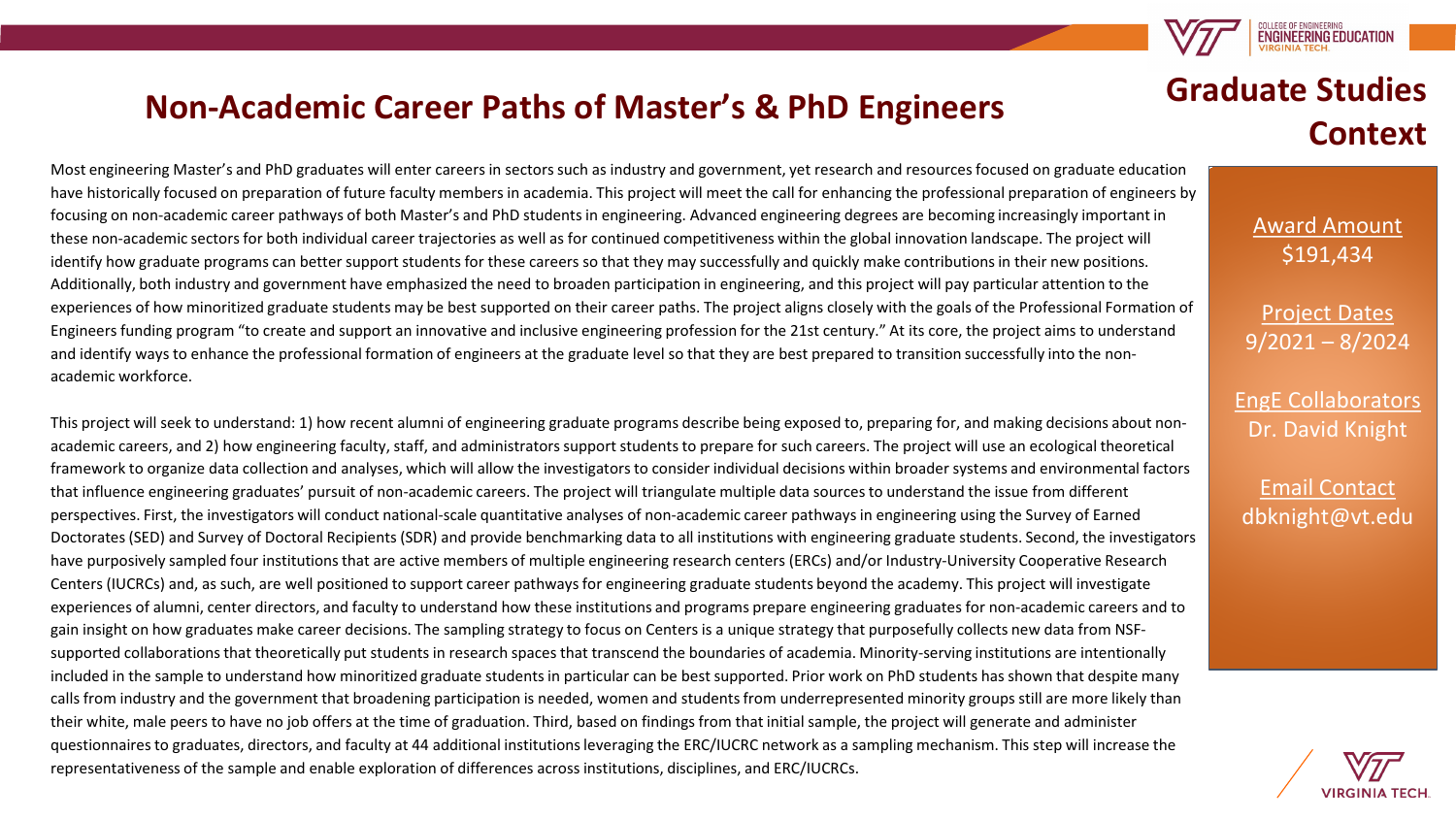

# **Supporting Agency Among Early Career Engineering Education Faculty in Diverse Institutional Contexts**

Faculty are at the center of many potential solutions to national and global calls for transformative improvements in STEM education. The last 20 years have seen significant advancement in understanding of how to create effective learning environments for STEM education. While many individual faculty have adopted new approaches to teaching, change has not been deep or widespread enough to make a major impact across all of STEM education. Better understanding is needed of how faculty can become change agents in order to effect this change. This study focuses on exploring the experiences of early career engineering education faculty as they attempt to impact the engineering education experiences of students locally and more broadly. Engineering education faculty are unique in that they have formal training in the types of change desired, and are often embedded in disciplinary engineering departments where they can apply their knowledge to create change. Understanding their experiences and the academic cultures in which they are working will provide information on how they can and cannot influence education practices in their departments. Doing so will enhance our efforts to train and develop faculty prepared to drive change in engineering education.

In the first phase of a two-phase study, collaborative inquiry and collaborative autoethnography methods will be used to systematically examine the PIs' own experiences as six early career faculty members in diverse settings: this will include scrutinizing acceptance of ambiguity, responses to disappointments and challenges, willingness to adapt, and ability to collaborate. Subsequently, in the second phase, the experiences of 12-15 additional early career faculty members will be examined to refine and expand on the phase one results, increasing their applicability to multiple settings. The results of this project will (1) advance the engineering education community's understanding of existing structures for facilitating change (or the lack thereof) in engineering education (2) identify barriers and supports for making change as early career engineering education faculty; and (3) develop a co-constructed understanding of how to better prepare and support faculty to exercise agency as it relates to impacting engineering education during their first few years in academic positions. These advancements are critical because the calls for change in engineering education will continue as technological advances are made and the role of engineers in society continues to evolve. By identifying the barriers and supports that affect early career faculty's abilities to take strategic and intentional actions towards achieving impact, the results of this study will enable engineering education graduate programs and national engineering education organizations to make programmatic changes to benefit future faculty. In addition, the evidence-based insights resulting from this study have the potential to expedite the on-boarding process of new engineering education faculty, promote improvements in STEM education nationally by faculty at all stages of their careers, and support the development of the field of engineering education research.

#### **Broader Contexts**

Award Amount \$64,170

Project Dates 6/2017 – 5/2022

EngE Collaborators Dr. Walter Lee

Email Contact walterl@vt.edu

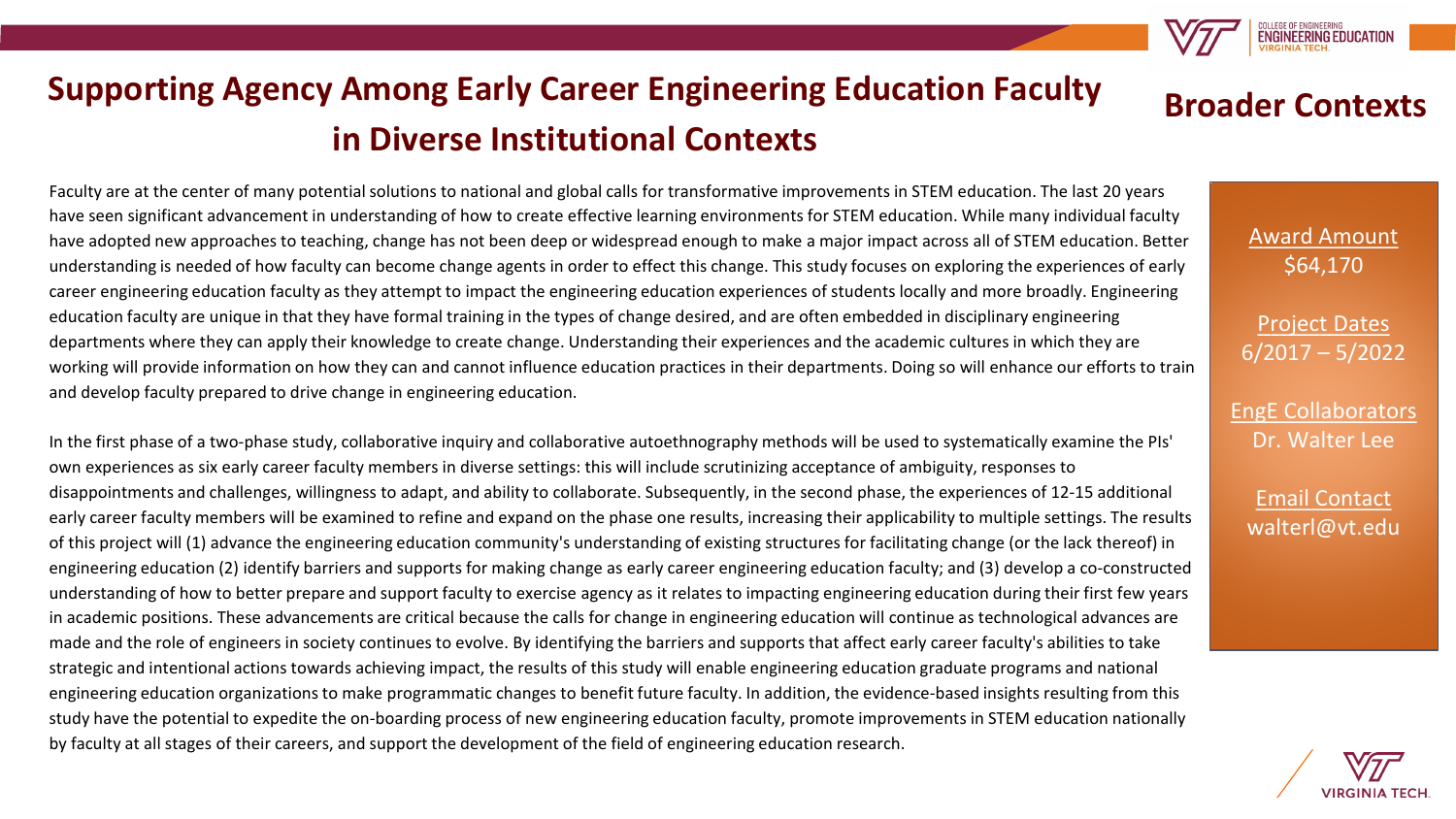# **Leading for Impact: Enhancing Entrepreneurial Mindset for Women in Engineering Education Leadership**



The "Faculty Development Plan" video lays out a blueprint with a specific approach to faculty development through formal mentoring that includes a short workshop (roughly 3 days) and a commitment to a cohort for the next year to "develop, deploy and assess" changes related to promoting EM. The blueprint further suggests that three groups should be involved in creating this experience: 1) curriculum committee who establishes broad EM-related outcomes, 2) a facilitation group that leads the workshop sessions, and 3) a coaching group that provides feedback throughout the year to the participants. Importantly, the blueprint calls for a discovery process that needs to happen to develop the right kind of workshops where EM can really apply.

**Our proposed project directly targets this discovery process as a first step in building an EM in leadership faculty development program for women leaders within engineering.** We will bring together a group of women leaders in the Engineering Education discipline who: 1) currently hold administrative leadership positions such as the Full Professors who serve as Department Head/Chair of Engineering Education Departments, 2) those who were leaders in creating Departments (even if not with a formal title) such as Full and Associate Professors in emergent Departments, and 3) those who are doing the work now to create or expand Engineering Education Departments and programs (often Associate or Assistant Professors). We will host a 2-day workshop with the intentional and explicit goals of establishing 1) an agenda for a formal workshop on EM leadership for women in engineering, and 2) publishable research and scholarship on EM among women in leadership in Engineering Education.

*Funding Source: Arizona State University as a subcontract from the Kern Family Foundation*

#### **Broader Context**

**ENGINEERING EDUCATION** 

Award Amount \$66,786

Project Dates 8/2019 – 10/2021

EngE Collaborators Dr. Holly Matusovich

Email Contact matushm@vt.edu

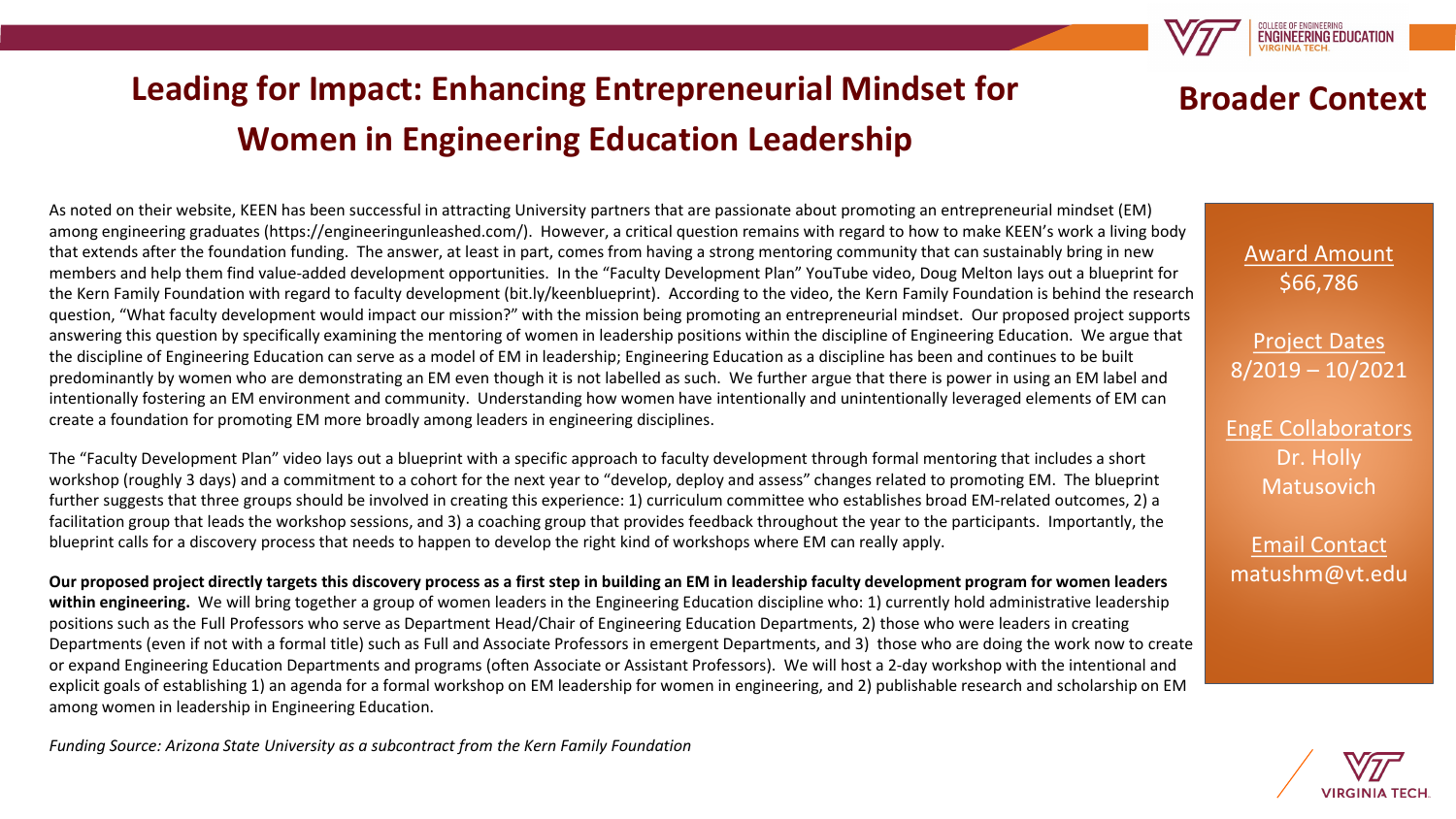**ENGINEERING EDUCATION** 

# **You Can Too: Stories of STEM Faculty Who Achieved Tenure While Pursuing Their Passion**

**Broader Contexts**

Award Amount \$99,904

Project Dates 8/2019 – 12/2021

EngE Collaborators Dr. Holly Matusovich

Email Contact matushm@vt.edu

The promotion and tenure process can be grueling and demotivating for new faculty (O'Meara, 2010). Faculty requirements and expectations may be unclear, making it difficult to choose how to navigate the process. New faculty commonly feel stress and frustration in determining an efficacious path to tenure (Sorcinelli, 1992). Eddy & Gaston Gayliss note:

The literature on new faculty concerns identifies a number of major stresses facing new faculty: not having enough time for research, teaching, and service; inadequate feedback or lack of recognition; unrealistic expectations about what can be accomplished in the time given; lack of collegiality; and difficulty in balancing work and life outside of work" (Eddy & Gaston Gayliss, 2008, p.90).

For many faculty, the exigencies of tenure overshadow personal needs, including intellectual interests, personal health, and family. In fact, new faculty's perception of tenure demands can pit these factors against one another.

*You Can Too* (working title) is a book project that will create a collection of 10-15 stories from faculty who employed entrepreneurial mindset in order to achieve tenure and life-balance while pursuing their intellectual passions. Each story will be approximately 5,000-6,000 words. Each author will describe their pathway into the professoriate, as well as their motivations and challenges along the way. Each story will focus on the challenges faced pursuing tenure, and how they met these challenges by creating value in areas about which they were passionate. Narratives will be organized by themes to avoid redundancies, although themes may not emerge until we begin recruiting authors. Project deliverables include recruiting a diverse collection of contributors, creating a protocol and interviewing contributors, converting interviews into narratives, member-checking narratives, writing an introductory chapter and concluding chapter that summarizes themes, and marketing the collection to publishers. While the book is a primary tangible product of this effort, the process of creating the book and the book itself will yield a variety of other means to disseminate what is learned through this project including journal publications and outreach to graduate students who are future academics faculty.

*Funding Source: Arizona State University as a subcontract from the Kern Family Foundation*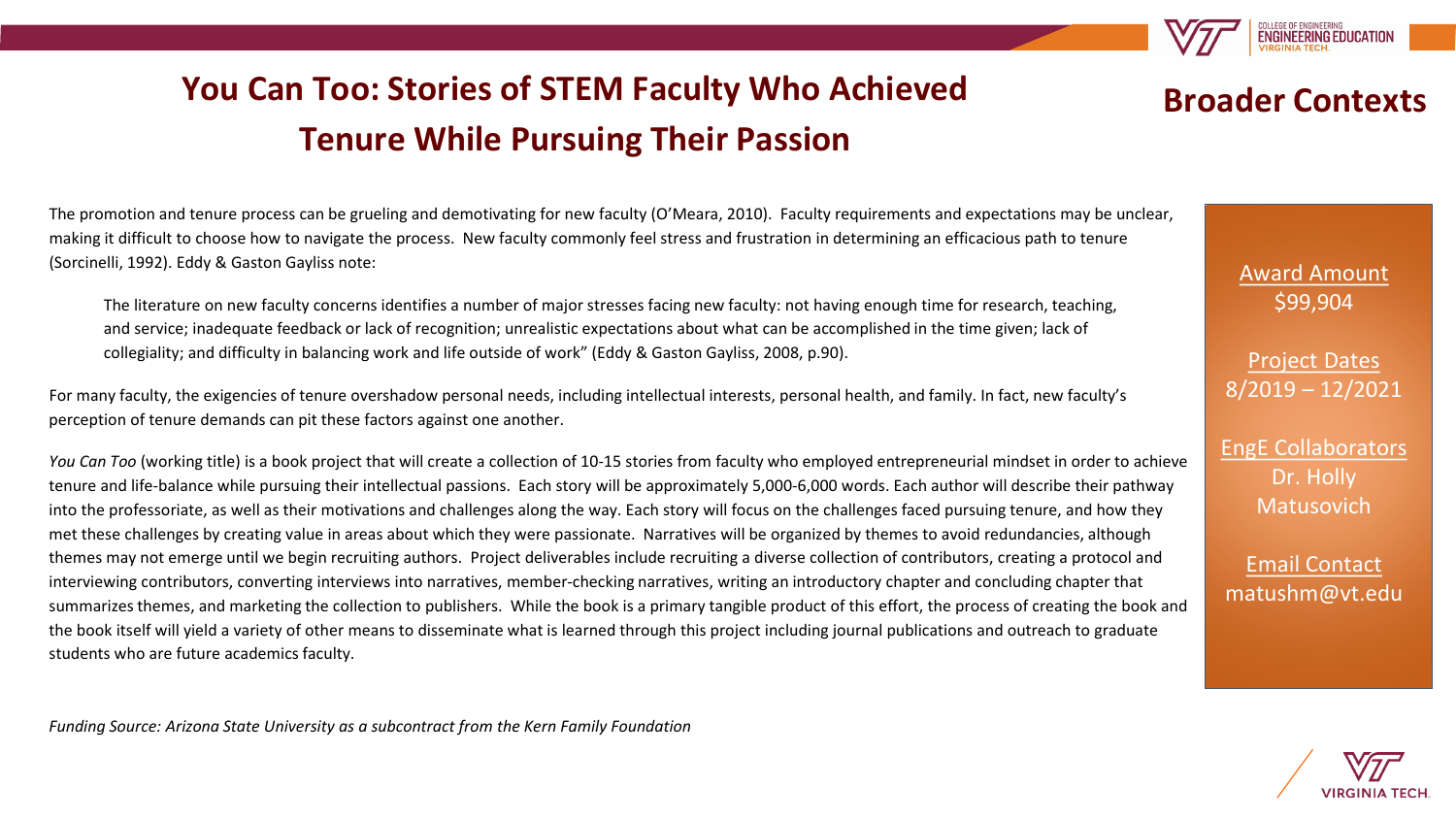**ENGINEERING EDUCATIO** 

**Broader Contexts**

# **Defining 21st Century Lifelong Learning Skills for Engineering Practice**

Lifelong learning is critical for the engineering field because of technological advancements, changing regulations, interpretation and synthesis of massive data, and a host of other factors. Furthermore, the Accreditation Board for Engineering and Technology, professional licensure boards, and engineering education research have identified that lifelong learning needs to be promoted to better meet industry needs. Currently, educators do not have a clear, and data proven, picture of what skills require additional study post-graduation, how practitioners engage in lifelong learning, or how student perceptions of lifelong learning may differ from practitioner's reality. The goal of this research is to investigate practitioner experiences and perceptions of lifelong learning to determine the skills developed and methods of learning utilized. The research will also investigate how those skills and methods change throughout career progression and how closely they match student perceptions of lifelong learning. A better fundamental understanding of what and how practitioners study and develop skills as they progress through their career will inform the engineering education community about what learning abilities are required to be prepared for lifelong learning as professional engineers.

This study seeks to understand three research questions: 1) What skills are most developed by practitioners at different career positions, 2) How do practitioners find and consume information on the skills they want to develop, and 3) What perceptions do undergraduate students have about the skills they will need to develop throughout their career and how do they think they will develop those skills? A research plan has been developed to investigate and answer these questions first by conducting qualitative analysis of semi-structured interviews of practicing engineers in the Pacific Northwest. Interview recordings and transcripts will be analyzed using interpretative phenomenological analysis to obtain a rich understanding of practitioner perspectives of lifelong learning. Then, the project will conduct quantitative analysis of lifelong learning survey results of practicing engineers and undergraduate students. Lastly, researchers will compare the practitioner and student survey results to identify differences in perceptions about lifelong learning. The outcomes of the mixed-methods study will quantify lifelong learning skills developed during engineering practice and their relationship to career position, which will increase our fundamental understanding about what skills practitioners study as they progress through their career. Identifying gaps in knowledge and perceptions between student beliefs about lifelong learning and the realities of practice will provide insight to the engineering education field about what skills may be lacking or less developed and how future work could further improve engineer formation and preparation.



Award Amount \$33,331

Project Dates 9/2019 – 8/2022

EngE Collaborators Dr. Homero Murzi

Email Contact hmurzi@vt.edu

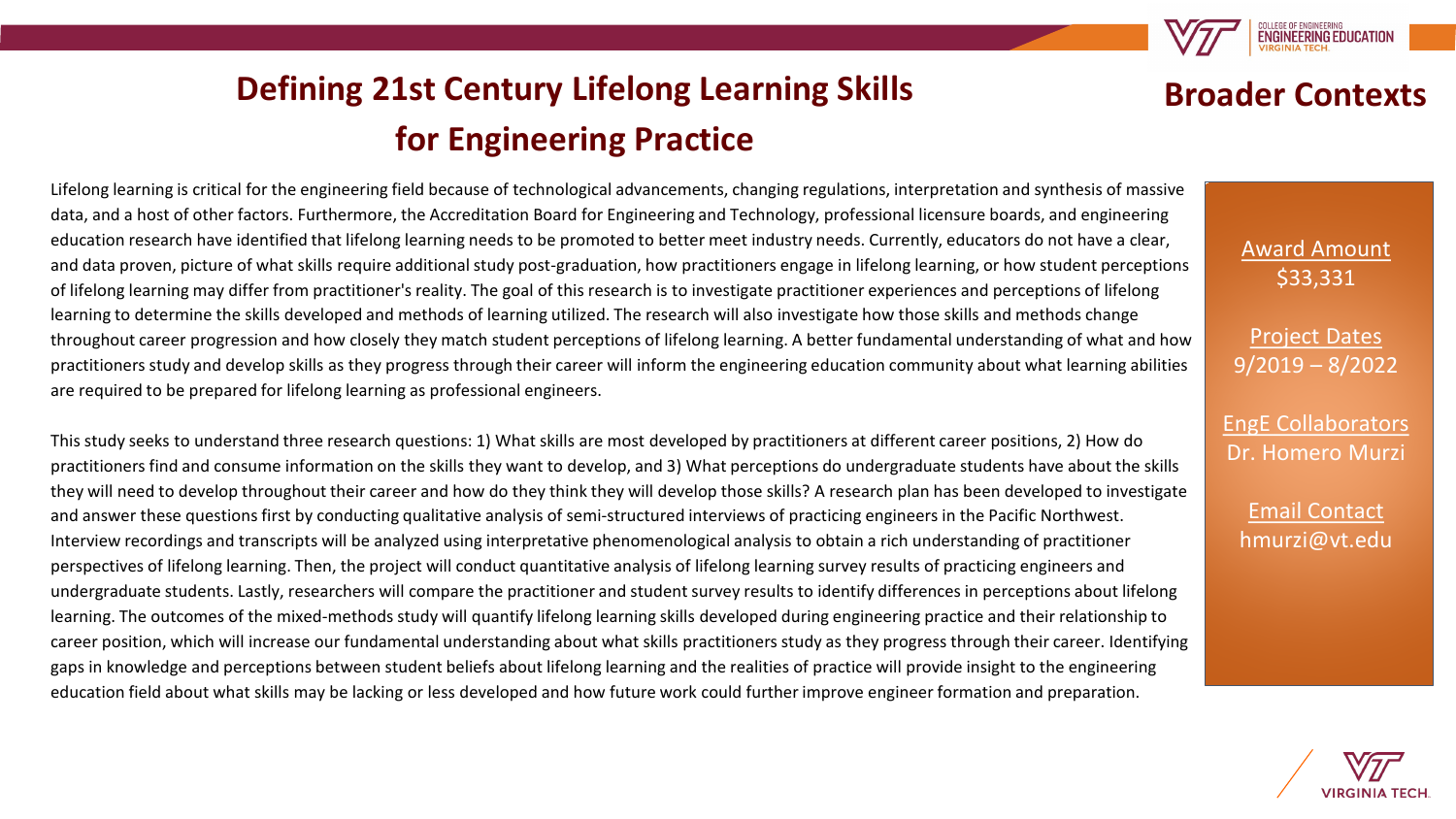#### **Immersive Virtual Reality with Haptic Feedback to Improve Safety Hazard Recognition, Assessment, and Decision-Making Among Construction Professionals Broader Contexts**

#### The construction industry accounts for hundreds of fatalities and hundreds of thousands of non-fatal injuries annually. The current modes of safety training do not effectively prepare practitioners to build safely. Research shows that safety learning occurs to a great extent through experiential learning - especially when individuals experience or witness an injury firsthand. While these experiences may be impactful for learning, it is impossible to wait for all practitioners to sustain (or witness) a serious injury in order to learn safe construction practices. Therefore, this work aims to explore the use of increasingly affordable virtual reality and haptic feedback technologies to provide realistic, yet safe, learning environments that aim to replicate the types of situations where injuries have historically occurred onsite. The research team will develop construction site training modules where participants may navigate a virtual job site with the aim of identifying safety hazards. Unlike prior virtual-reality-based safety training, when hazards go unnoticed, users will see, hear, and feel haptic feedback to simulate the ramifications of the missed hazard. The research team will collect data before, during, and after experimental treatments to determine the extent to which this mode of simulation supports safety learning among users. The team envisions this work providing evidence to guide both researchers and practitioners interested in using enhanced safety training simulations by studying how immersive virtual experiences can impact learners on a psychological level to make them care about safety in order to catalyze learning related to safe construction practices.

The objectives of this research are to (1) create a novel and fully immersive Virtual Reality safety education environment that provides haptic feedback to users when hazards go unrecognized and unaddressed; (2) measure the extent to which instruction in this environment enhances learning outcomes in construction safety compared to traditional media; and (3) measure and explain the psychological mediators of cyberlearning in this multimedia-rich environment. The following research questions guide this study: How can haptic technology be incorporated with Virtual Reality technology to create an immersive visualization experience for construction safety education; and to what extent does Virtual Reality with haptic activate emotional arousal, generate situational awareness, and foster meaningful safety learning through multimedia? The experiment defined in this work will enable testing of explanatory hypotheses that examine the mediating roles of emotional arousal and situational interest in the cyberlearning process. Qualitative findings regarding multimedia learning will be explained using open-ended constructive interviews with the research subjects. This work will provide a novel approach for developing and using immersive cyberlearning experiences aimed at improving construction safety training. This will advance the body of knowledge related to designing cyberlearning environments, and will also provide empirical evidence of the ways in which this mode of education impacts safety learning. In terms of broad impact, this work directly aims to teach behaviors that will reduce injuries and save lives in construction. Furthermore, this work aims to target this form of learning using a scalable and cost-effective medium, which may broaden access to this critical form of cyberlearning.

Award Amount \$250,000

**ENGINEERING EDUCATION** 

Project Dates 9/2019 - 8/2022

EngE Collaborators Dr. Jeremi London

Email Contact jslondon@vt.edu

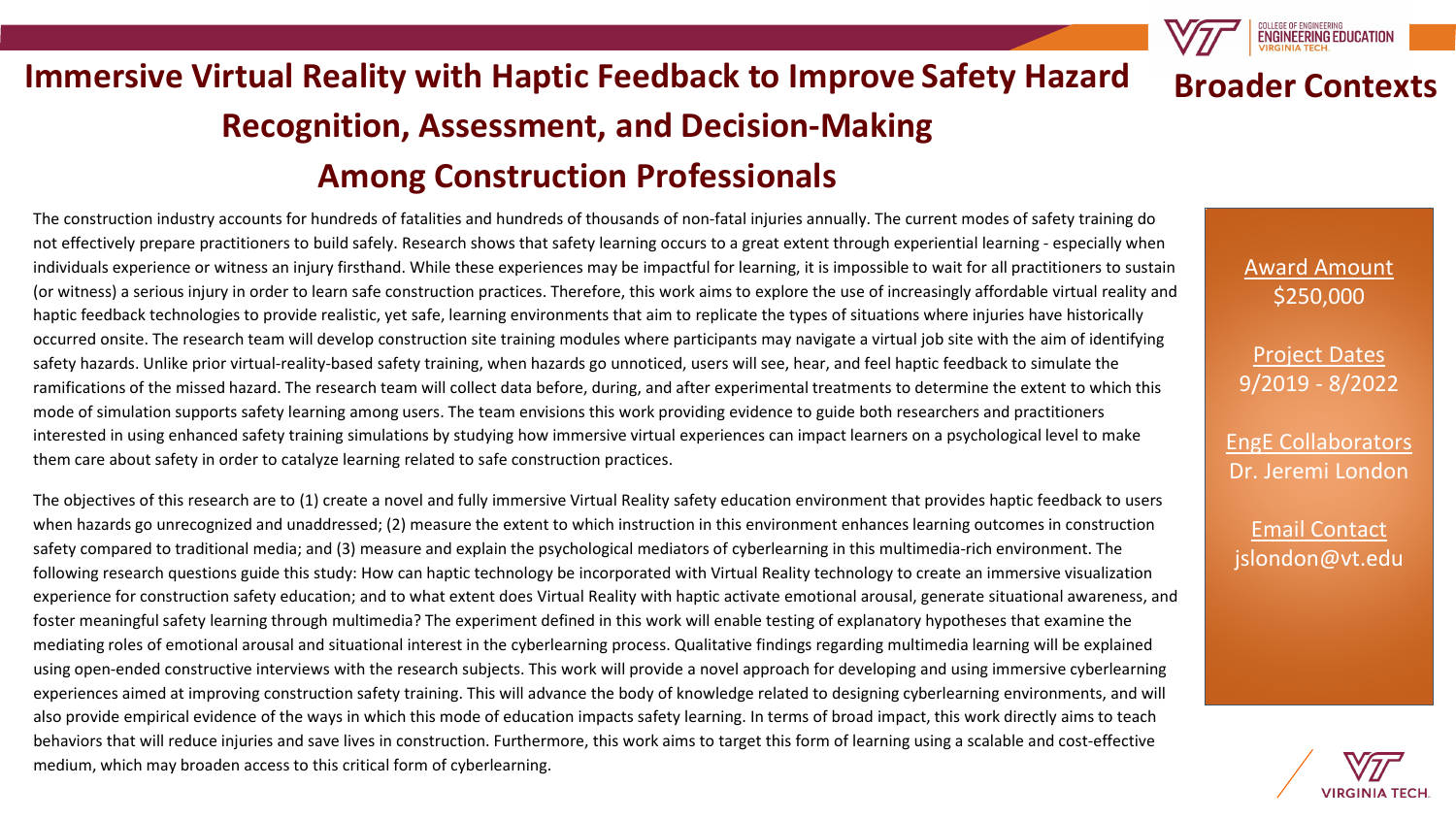#### **The Skillful Learning Institute**

#### **Broader Contexts**

**ENGINEERING EDUCATIO** 

The Skillful Learning Institute is a virtual short course experience for 25-30 engineering educators to expand the explicit engagement of engineering students in their metacognitive development. Such intentional engagement with students, helping them become more skillful learners, is critically lacking at present. Metacognition is instrumental in being able to independently assess and direct one's learning - a lifelong skill to propel ongoing growth and development. As such, metacognition is important for engineers because it empowers them (i.e., builds their agency and self-efficacy) to handle ambiguity inherent in navigating and solving engineering problems. The ultimate goal is to enhance the education of engineers through explicit metacognitive training, and the focus is on educators for their enduring and multiplicative impact on current and future engineering students, and, secondary impacts on their colleagues. The experience is designed to build educators' capacities to teach metacognition and to continue to use and develop engaging metacognitive activities. Intentional elements are included to build a sense of community and mutual support where participants are actively engaged with each other and the facilitators. The aim is to enhance the translation of the resulting metacognitive activities into practice and to develop a lasting community of support after the completion of the short course.

This project will create a diverse virtual community of scholars organized around the desire to see metacognition explicitly integrated into existing curriculum. By eliminating the time and cost of travel, this project will enable populations that might otherwise be limited in attendance such as professional-track faculty, teaching focused faculty, community college faculty, adjunct faculty. In turn, the diverse participants will reach a diverse mix of engineering students with metacognitive training - supporting all students' success. The short course consists of three two-hour synchronous virtual workshops over a six-week period in the summer. These three virtual workshops will use a flipped classroom pedagogy. During the virtual short course educators will be mentored through the design and implementation of one unique metacognitive activity for their context using a backwards design process. At the end of the short course, participants will have an intervention they can use immediately with their students and the skills to continue to design, develop, and adapt additional interventions they believe will be successful in their contexts. This level of personal ownership, emergent from a supportive and scaffolded environment, greatly increases the likelihood of success. The variety of different metacognitive interventions resulting from the project and that have been tried and tested will be captured in a repository for sharing with the engineering education community. Evaluation data will illuminate the effective elements of virtual, synchronous meetings in facilitating a community of scholars organized around metacognition and aid transferability of workshop features.

Award Amount \$39,807

Project Dates 1/2020 – 12/2022

EngE Collaborators Dr. Holly Matusovich

Email Contact matushm@vt.edu

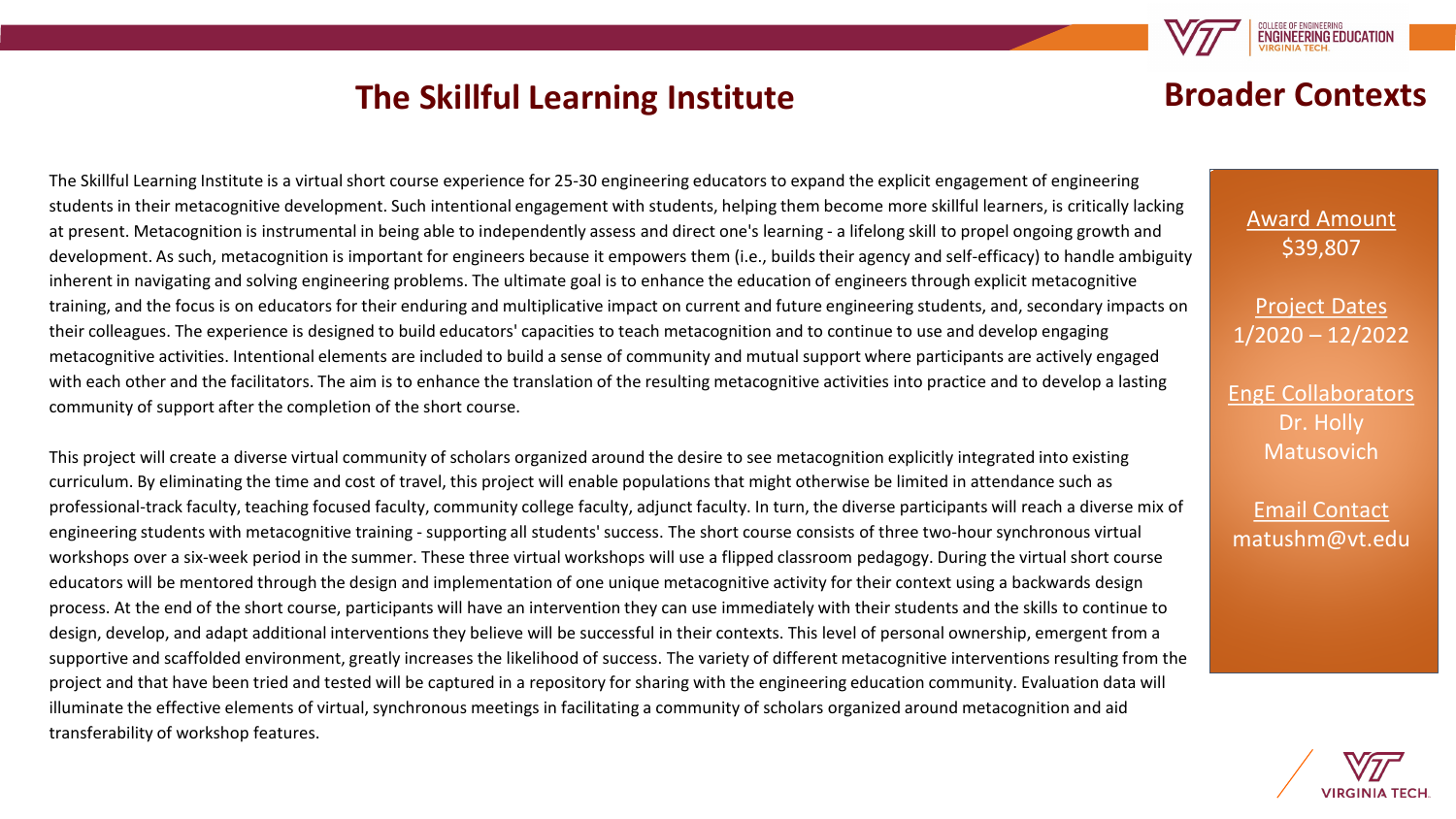

#### **Building Capacity to Support Career Acceleration and STEM Workforce Development Broader Contexts**

This project aims to serve the national interest by creating and then assessing the impact of a workshop series designed to engage students from underrepresented racial/ethnic groups to consider entering the corporate world. The goal is to build the capacity of the National Action Council for Minorities in Engineering (NACME) to advance knowledge related to broadening participation and STEM workforce development. NACME is the largest provider of scholarships for college students from underrepresented racial/ethnic groups pursuing undergraduate engineering degrees. Through collaborations with partner institutions and corporate supporters across the country, NACME also provides students with other resources and professional development opportunities. Leveraging the NACME infrastructure, the project team will first develop a workshop series envisioned to better prepare students of color (e.g., African Americans, Hispanic Americans, Native Americans) to enter the corporate world. An internship will also be part of the activities. Concurrent with the operation of the series the project team will collect information from participants that can help companies improve student internship experiences. The workshop series will begin before students report to their internship assignments and participating interns will be introduced to coping techniques for navigating corporate environments, including potentially hostile workspaces.

This project will engage an interdisciplinary team of STEM educators, social scientists, industry professionals, and event planners. The proposed activities will be grounded in Career Construction Theory (CCT). CCT is primarily used within career counseling spaces to help people cultivate and apply their vocational self-concept. The specific part of CCT that the research team will use is Career Adaptability Resources and Adapting Responses, which will represent the manner in which each intern is able to cope with workplace challenges and responsibilities. Over the course of the project, the research team will use a two-phase strategy to aid corporate sponsors with offering high-quality internship experiences. Phase 1 will focus on developing, delivering, and evaluating the professional development workshop that is central to this project. Phase 2 will focus on collecting and analyzing additional information about the internship experience from the perspective of the undergraduate students. The overarching goals are to (1) monitor students' development of adaptability resources, vocational identities, and organizational commitment during the internship period; (2) study how interventions offered by NACME impact the internship experience; and (3) identify areas of opportunities for corporate partners to improve the internship experience. These goals will be achieved through a pre-test, post-test quasi-experimental design, followed by in-depth interviews, that are intentionally integrated with the evaluation plan. The intellectual merit of the project lies in its potential to contribute to foundational knowledge related to providing inclusive and welcoming workspaces as students transition from academic settings to internships at technical companies. This project is funded by the NSF IUSE: EHR Program which supports research and development projects to improve the effectiveness of STEM education for all students. Through its Engaged Student Learning track, the IUSE program supports the creation, exploration, and implementation of promising practices and tools.

Award Amount \$79,980

Project Dates 10/2021 – 9/2022

EngE Collaborators Dr. Walter Lee

Email Contact walterl@vt.edu

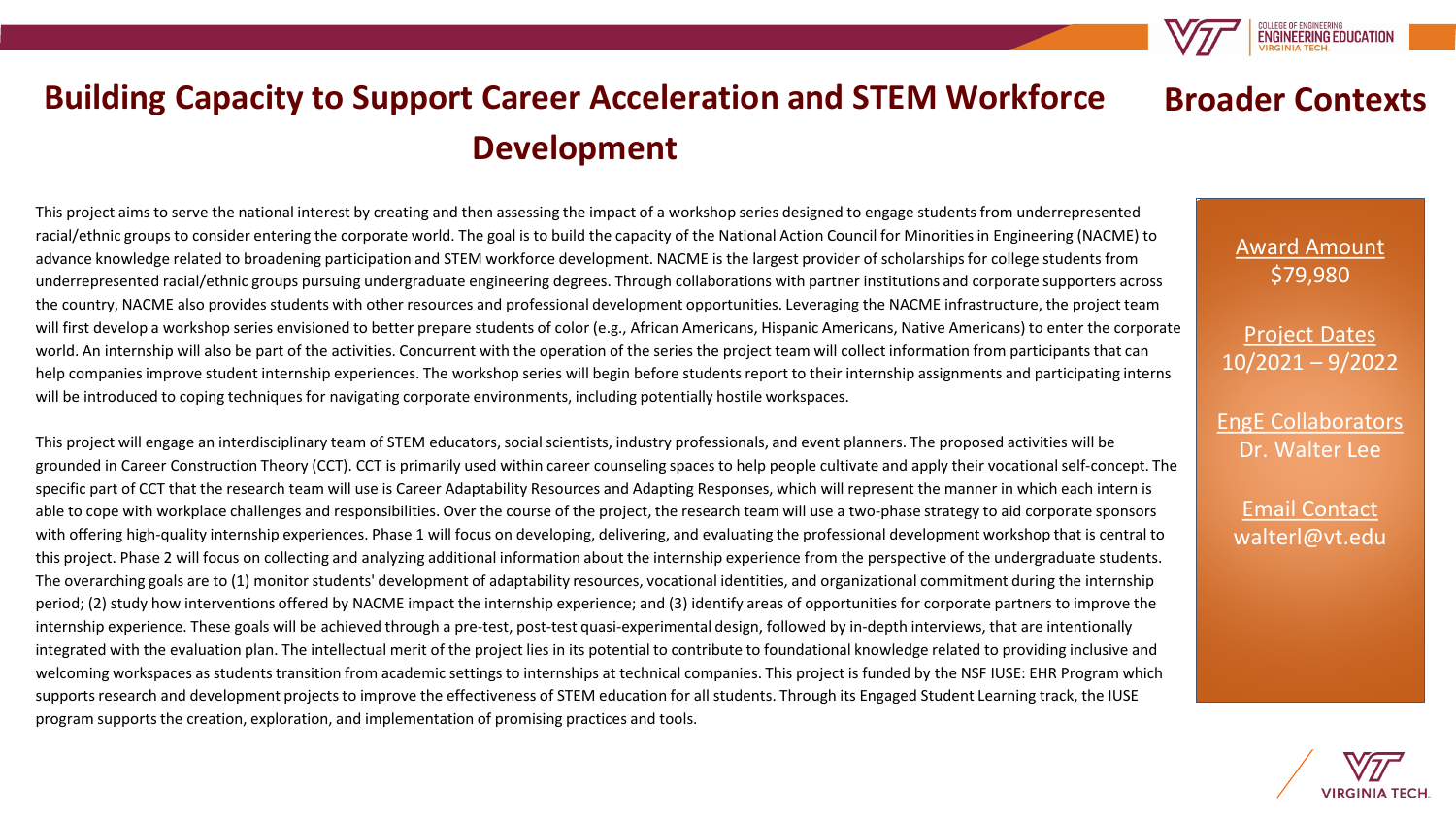#### **Developing Effective & Culturally Appropriate Alaskan Housing: Performance metrics for future builds based on an Interdisciplinary Ethnography Broader Contexts**

This SAI EAGER award supports an interdisciplinary team of anthropologists, educators, builders, and engineers investigating the successes and failures of past housing projects in remote Alaskan communities. They are working with local research assistants to combine building diagnostics, local insights, socio-economic data, and culturally specific housing design. The team is working towards the creation of a repository of designs and findings that is available on an open-source platform. The data produced from this study will inform and strengthen future Alaskan infrastructure investments, and the research methods will lay the groundwork for similar research investigations in dozens of communities. The project broadens participation in engineering through collaborative research activities, makerspace activities, and community engagement.

The housing security crisis in rural Alaska, exacerbated by climate change and highlighted by the recent pandemic, places immense burdens on resource-strapped communities. While large-scale investments to address these problems may be on the horizon, there is a clear need for cutting-edge research and socially rich data on rural Alaskan housing to guide future projects and avoid mistakes of the past. This research project tackles this knowledge deficit with an experimental collaboration of experts and community members from inside and outside Alaska who are developing integrated techniques and ethnographically informed understandings of the infrastructural impacts that recent cold-climate demonstration homes have on the lived experiences of Alaskans. The research team is investigating the successes and failures of cold-climate demonstration homes in two distinct eco-regions (inland Brooks Range and coastal Yukon-Kuskokwim Delta). They are integrating ethnographic data with building diagnostics using human factors and engineering methods to assess the performance of construction practices. Data will be shared and co-analyzed during online participatory design workshops involving experts and community stakeholders who are invested in rural Alaska housing security issues. The community approach will reveal experiential knowledge of housing affordances, burdens, and expenses, and will result in a collection of post-design data related to housing security in rural Alaska. Data is also being used to develop performance metrics and guidance for future building projects in formats that meet the needs of communities or agencies. Taken together, these materials are providing content for an eventual design repository. Finally, the integrative methodology developed in this project lays the foundation for longer term research examining additional post-design sites. This project's focus on the effects of the built environment on communities and the generalizability of the methods from the case studies will be replicable not just in other regions of Alaska, but in other appropriate regions of the U.S.

#### Award Amount \$300,000

COLLEGE OF ENGINEERING<br>**ENGINEERING EDUCATION** 

Project Dates 9/2021 – 8/2023

EngE Collaborators Dr. Lisa McNair

Email Contact lmcnair@vt.edu

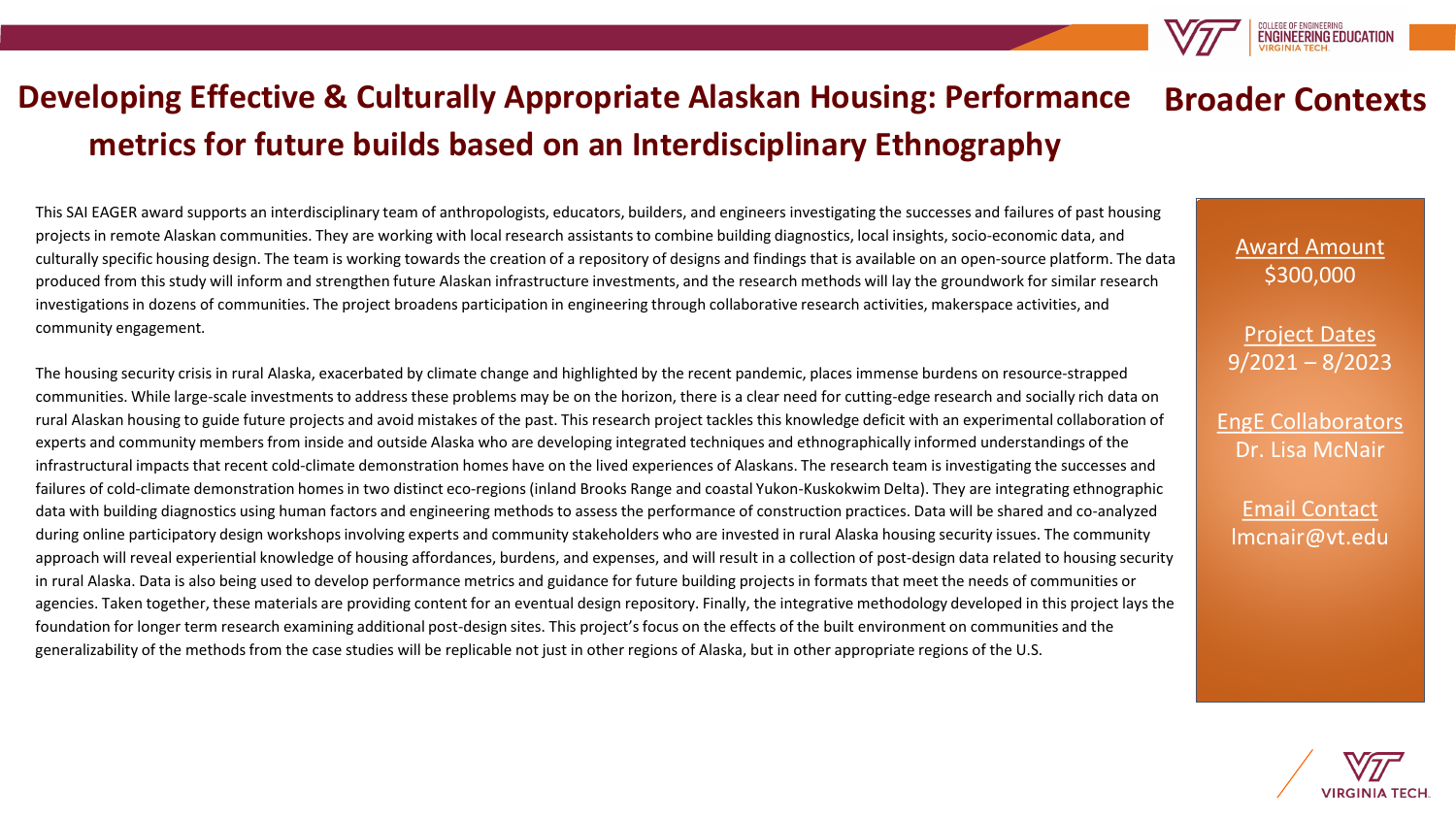# **IRES: Multidisciplinary Water Engineering Research and Education to Protect and Enhance Ecosystems in Complex Environments**

This IRES program will offer water engineering research experiences to civil and environmental engineering students who are making the transition from undergraduate-to-graduate study. Participants will conduct research within one of the leading water engineering units in the world, in some of the finest labs globally, and within extremely complex environments. They will tackle one of three environmental fluid mechanics project areas using field measurements, physical modeling, and numerical methods: 1) Coastal hazard mitigation ecosystem services; 2) Contaminant remediation; and 3) River bed destruction. Each of these areas connect to ongoing research at the University of Queensland sponsored by major government, nonprofit, and industry agencies.

As the strain on water resources and ecosystems intensifies, it is becoming increasingly important to educate engineers to be ready to face complex issues related to water monitoring and management that stretch across national boundaries. The field of water engineering requires a broader educational approach beyond traditional curricula, as today's water engineers face challenging and interdisciplinary issues that combine concepts and methods beyond existing theories and data and instead require a research focus. In addition to the water engineering research component, this IRES program will make important contributions to water engineering education more broadly, as it will produce research focused on how to enhance the education of water engineers and how and why students develop in these kinds of international research experiences.

### **Experiential Programs**

COLLEGE OF ENGINEERING<br>ENGINEERING EDUCATION

Award Amount \$299,743

Project Dates 3/2017 – 2/2022

EngE Collaborators Dr. David Knight

Email Contact dbknight@vt.edu